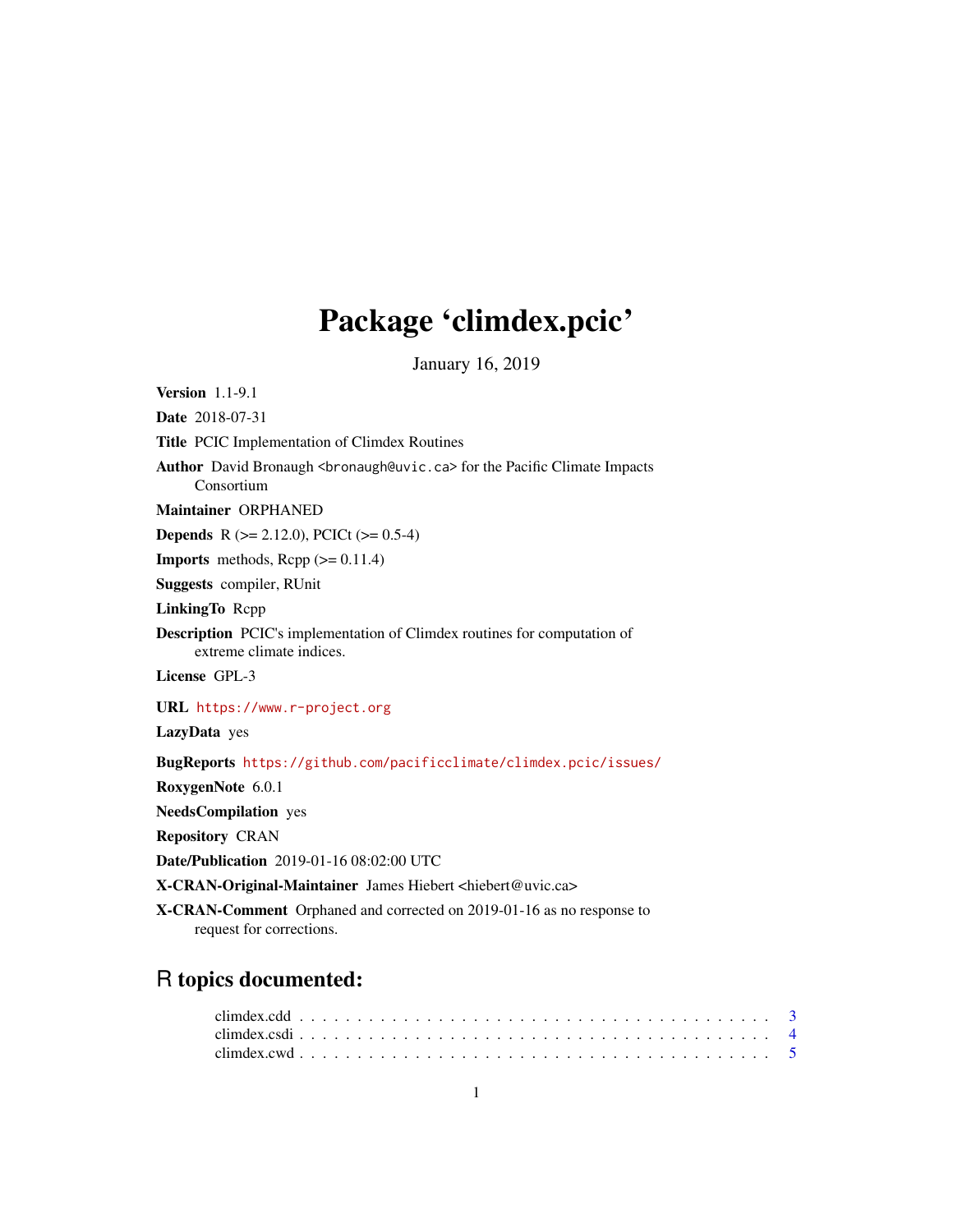|                                                                                                                         | $\overline{7}$ |
|-------------------------------------------------------------------------------------------------------------------------|----------------|
|                                                                                                                         | 8              |
|                                                                                                                         | 9              |
|                                                                                                                         | 10             |
|                                                                                                                         | 12             |
|                                                                                                                         | 13             |
|                                                                                                                         | 14             |
|                                                                                                                         | 15             |
|                                                                                                                         | 16             |
|                                                                                                                         | 17             |
|                                                                                                                         | 18             |
|                                                                                                                         | 19             |
|                                                                                                                         | 20             |
|                                                                                                                         | 21             |
| $climdex.rx5day \ldots \ldots \ldots \ldots \ldots \ldots \ldots \ldots \ldots \ldots \ldots \ldots \ldots$             | 23             |
|                                                                                                                         | 24             |
|                                                                                                                         | 25             |
|                                                                                                                         | 26             |
| climatex.tn90p                                                                                                          | 28             |
|                                                                                                                         | 29             |
|                                                                                                                         | 31             |
|                                                                                                                         | 32             |
|                                                                                                                         | 33             |
|                                                                                                                         | 34             |
|                                                                                                                         | 36             |
|                                                                                                                         | 37             |
|                                                                                                                         | 38             |
|                                                                                                                         | 40             |
|                                                                                                                         | 41             |
|                                                                                                                         | 43             |
|                                                                                                                         | 46             |
|                                                                                                                         | 47             |
|                                                                                                                         | 47             |
| get.series.lengths.at.ends $\ldots \ldots \ldots \ldots \ldots \ldots \ldots \ldots \ldots \ldots \ldots \ldots \ldots$ | 49             |
| growing.season.length                                                                                                   | 50             |
|                                                                                                                         | 51             |
|                                                                                                                         | 52             |
|                                                                                                                         | 54             |
|                                                                                                                         | 55             |
|                                                                                                                         | 56             |
|                                                                                                                         | 57             |
|                                                                                                                         | 57             |
|                                                                                                                         | 58             |
|                                                                                                                         | 60             |
|                                                                                                                         |                |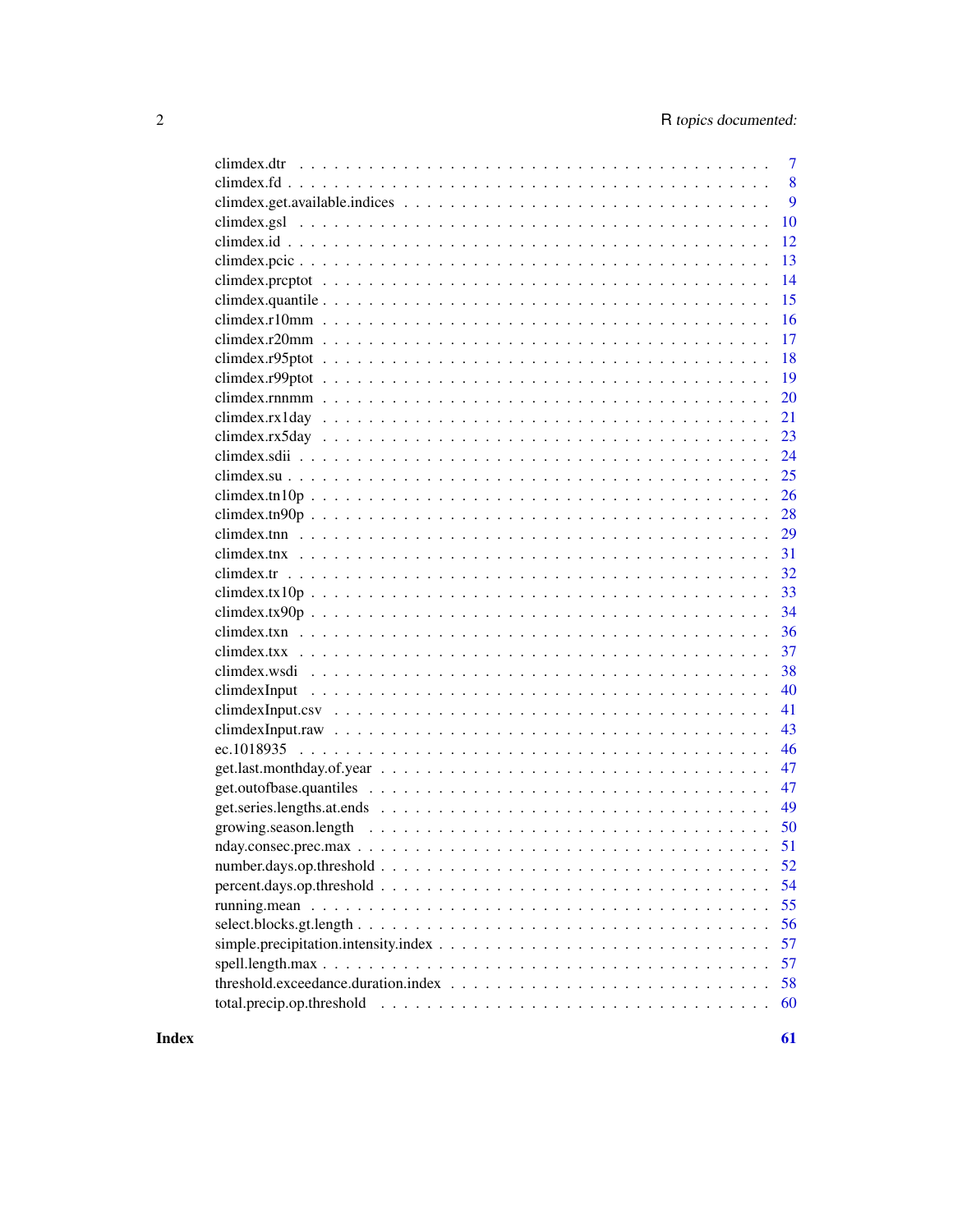<span id="page-2-1"></span><span id="page-2-0"></span>

#### Description

This function computes the climdex index CDD.

The spells.can.span.years option specifies whether spells can cross year boundaries – i.e., span years. The default for this is the same as for fclimdex.

# Usage

climdex.cdd(ci, spells.can.span.years = TRUE)

# Arguments

ci Object of type climdexInput. spells.can.span.years Whether to allow spells to span years

# Details

This function computes the climdex index CDD: the annual maximum length of dry spells, in days. Dry spells are considered to be sequences of days where daily preciptation is less than 1mm per day.

#### Value

A vector containing the length of the spell for each year.

#### References

[http://etccdi.pacificclimate.org/list\\_27\\_indices.shtml](http://etccdi.pacificclimate.org/list_27_indices.shtml)

# See Also

[climdexInput.raw](#page-42-1), [climdexInput.csv](#page-40-1), [spell.length.max](#page-56-1).

# Examples

library(PCICt)

## Create a climdexInput object from some data already loaded in and ## ready to go.

```
## Parse the dates into PCICt.
tmax.dates <- as.PCICt(do.call(paste, ec.1018935.tmax[,c("year",
"jday")]), format="%Y %j", cal="gregorian")
tmin.dates <- as.PCICt(do.call(paste, ec.1018935.tmin[,c("year",
```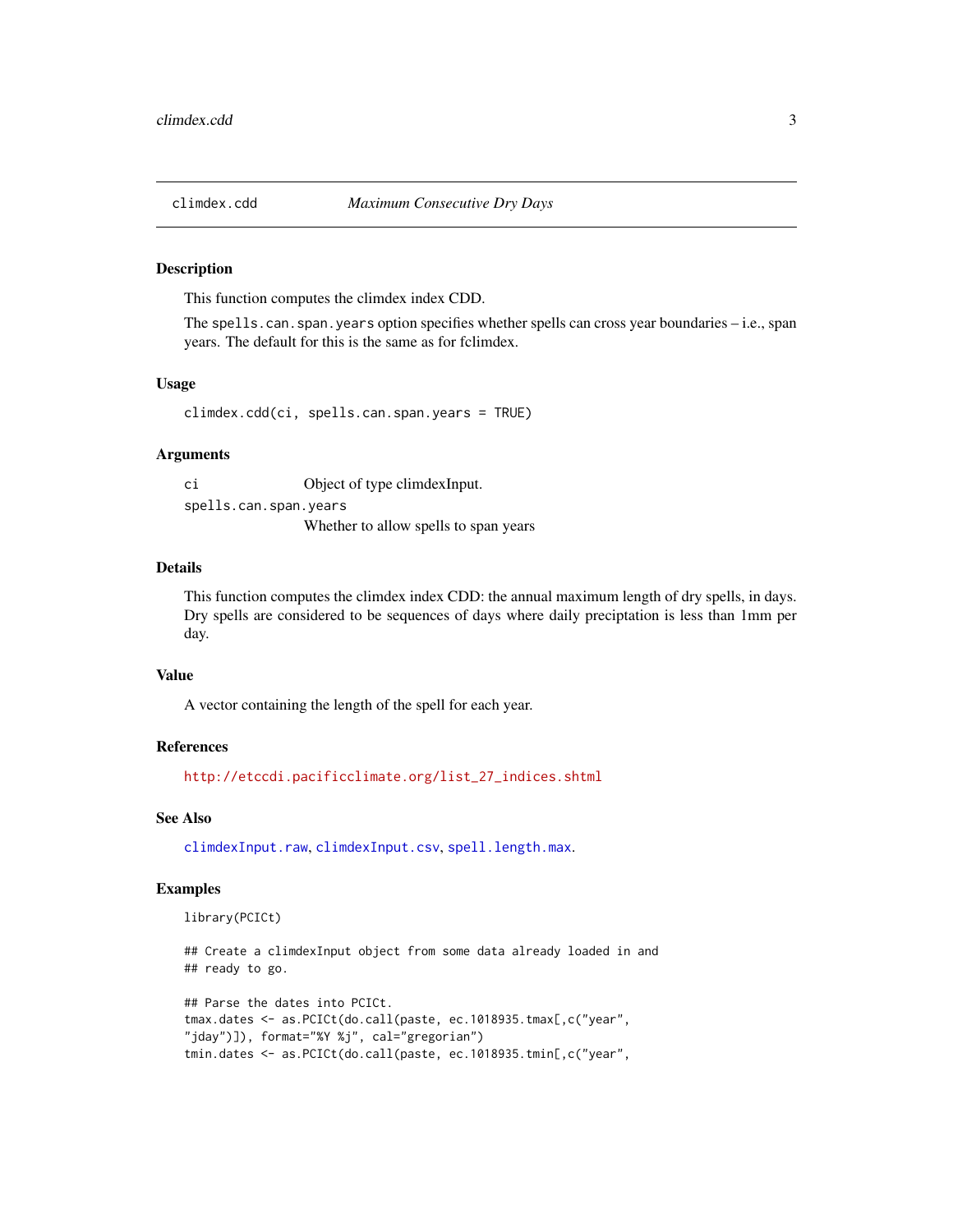#### <span id="page-3-0"></span>4 climdex.csdi

```
"jday")]), format="%Y %j", cal="gregorian")
prec.dates <- as.PCICt(do.call(paste, ec.1018935.prec[,c("year",
"jday")]), format="%Y %j", cal="gregorian")
## Load the data in.
ci <- climdexInput.raw(ec.1018935.tmax$MAX_TEMP,
ec.1018935.tmin$MIN_TEMP, ec.1018935.prec$ONE_DAY_PRECIPITATION,
tmax.dates, tmin.dates, prec.dates, base.range=c(1971, 2000))
## Create an annual timeseries of the CDD index.
cdd <- climdex.cdd(ci)
```
climdex.csdi *Cold Spell Duration Index*

# Description

This function computes the climdex index CSDI.

#### Usage

climdex.csdi(ci, spells.can.span.years = FALSE)

# Arguments

ci Object of type climdexInput.

spells.can.span.years

Whether to allow spells of dry/wet days to span years.

#### Details

This function takes a climdexInput object as input and computes the climdex index CSDI (Cold Spell Duration Index).

The cold spell duration index is defined as the number of days each year which are part of a "cold spell". A "cold spell" is defined as a sequence of 6 or more days in which the daily minimum temperature is below the 10th percentile of daily minimum temperature for a 5-day running window surrounding this day during the baseline period.

The spells.can.span.years option specifies whether spells can cross year boundaries – i.e., span years. The default for this is the same as fclimdex.

# Value

A vector containing the value of the index for each year.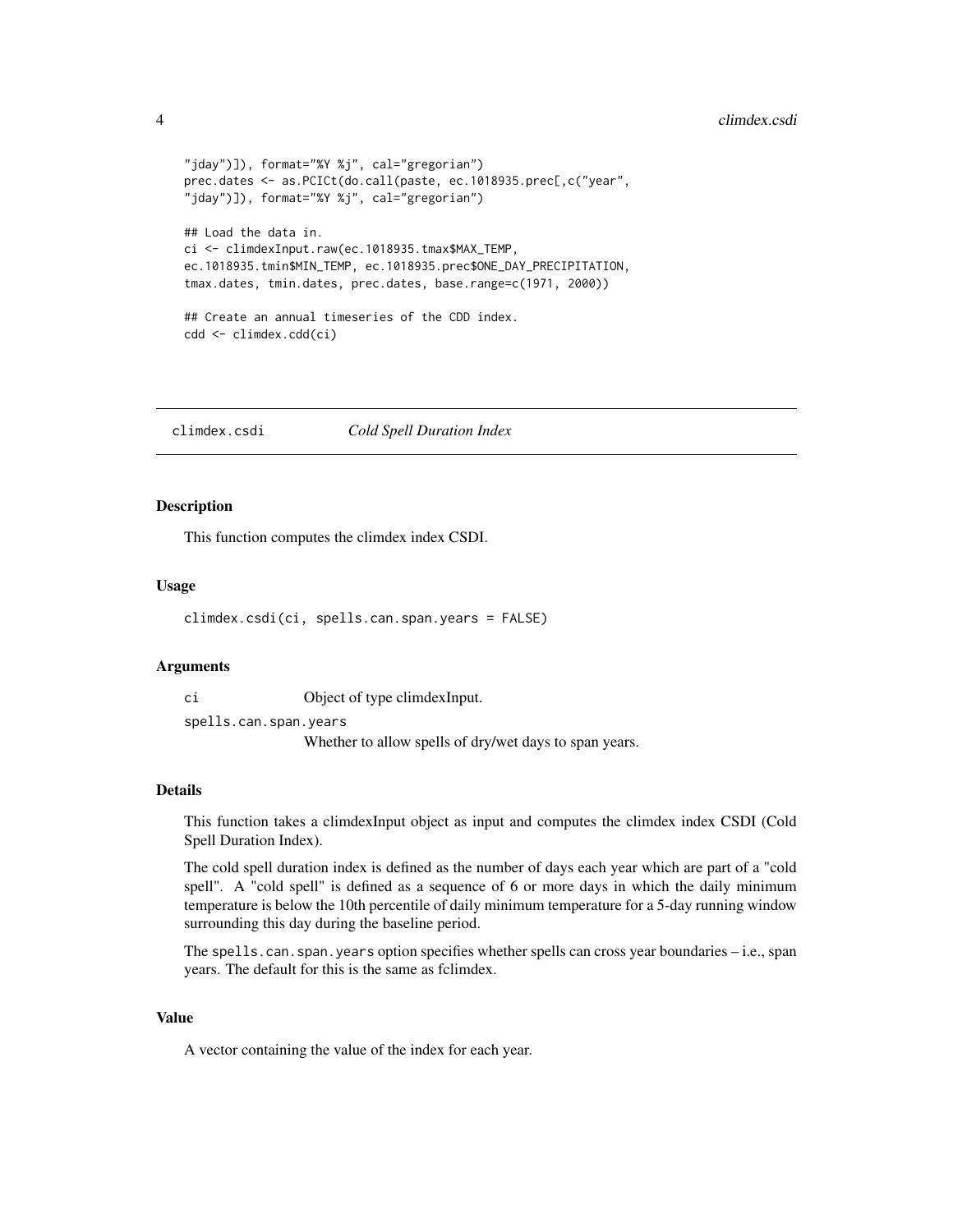#### <span id="page-4-0"></span>climdex.cwd 5

# **Note**

These functions may calculate slightly different results than fclimdex.

Behaviour of climdex.wsdi and climdex.csdi differ somewhat from fclimdex. fclimdex considers all days in a warm or cold spell to be part of the year in which the spell ended. climdex.wsdi and climdex.csdi split the spell such that days in each spell are allocated to the separate years in the days occurred.

# References

[http://etccdi.pacificclimate.org/list\\_27\\_indices.shtml](http://etccdi.pacificclimate.org/list_27_indices.shtml)

# See Also

[climdexInput.raw](#page-42-1), [climdexInput.csv](#page-40-1), [threshold.exceedance.duration.index](#page-57-1).

# Examples

library(PCICt)

## Create a climdexInput object from some data already loaded in and ## ready to go.

```
## Parse the dates into PCICt.
tmax.dates <- as.PCICt(do.call(paste, ec.1018935.tmax[,c("year",
"jday")]), format="%Y %j", cal="gregorian")
tmin.dates <- as.PCICt(do.call(paste, ec.1018935.tmin[,c("year",
"jday")]), format="%Y %j", cal="gregorian")
prec.dates <- as.PCICt(do.call(paste, ec.1018935.prec[,c("year",
"jday")]), format="%Y %j", cal="gregorian")
```

```
## Load the data in.
ci <- climdexInput.raw(ec.1018935.tmax$MAX_TEMP,
ec.1018935.tmin$MIN_TEMP, ec.1018935.prec$ONE_DAY_PRECIPITATION,
tmax.dates, tmin.dates, prec.dates, base.range=c(1971, 2000))
```
## Create an annual timeseries of the cold spell duration index. csdi <- climdex.csdi(ci)

climdex.cwd *Maximum Consecutive Wet Days*

# **Description**

This function computes the climdex index CWD.

The spells.can.span.years option specifies whether spells can cross year boundaries – i.e., span years. The default for this is the same as for fclimdex.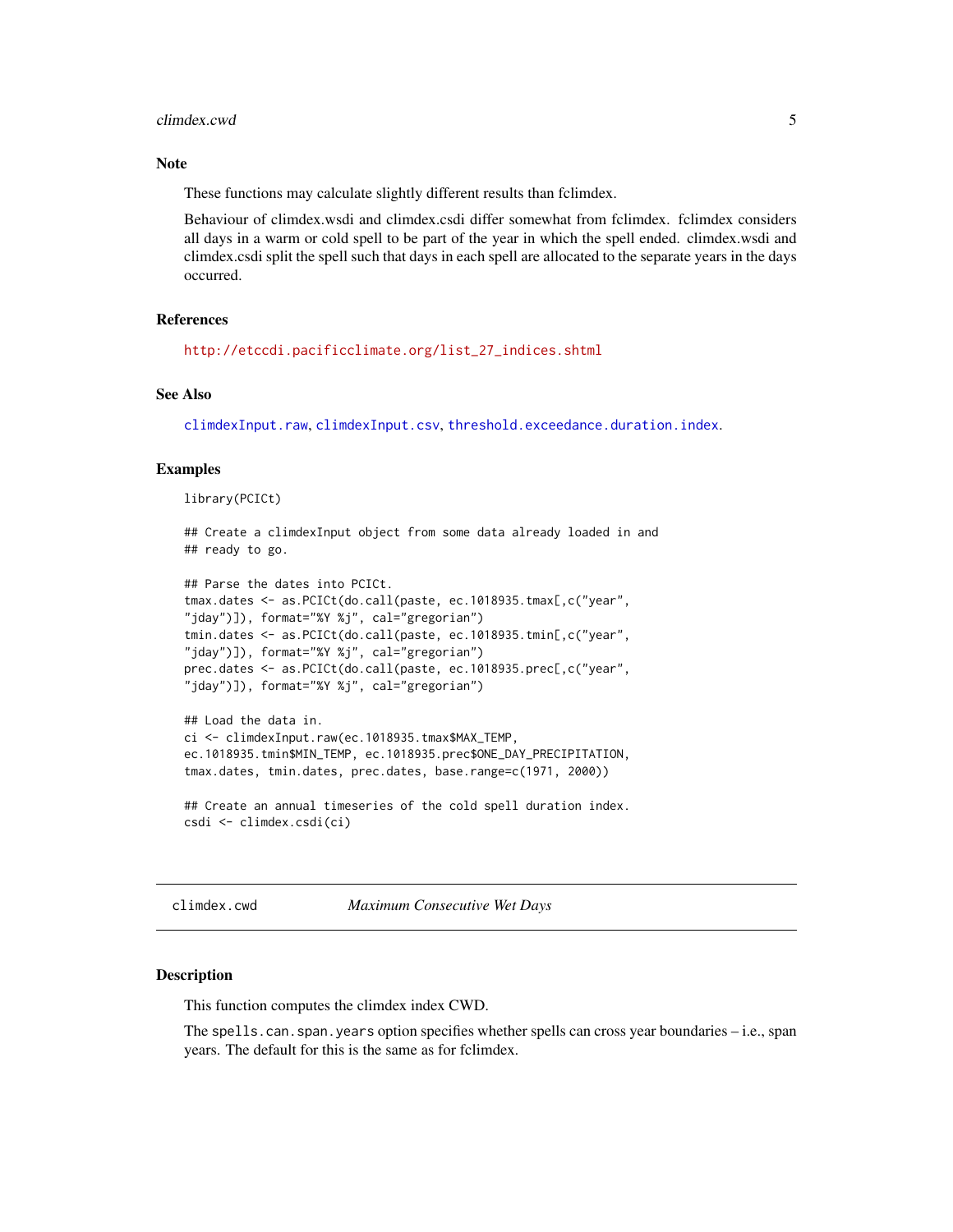# <span id="page-5-0"></span>Usage

```
climdex.cwd(ci, spells.can.span.years = TRUE)
```
#### Arguments

ci Object of type climdexInput. spells.can.span.years Whether to allow spells to span years

# Details

This function takes a climdexInput object as input and computes the climdex index CWD: the annual maximum length of wet spells, in days. Wet spells are considered to be sequences of days where daily precipitation is at least 1mm per day.

#### Value

A vector containing the length of the spell for each year.

# References

[http://etccdi.pacificclimate.org/list\\_27\\_indices.shtml](http://etccdi.pacificclimate.org/list_27_indices.shtml)

# See Also

[climdexInput.raw](#page-42-1), [climdexInput.csv](#page-40-1), [spell.length.max](#page-56-1).

# Examples

library(PCICt)

## Create a climdexInput object from some data already loaded in and ## ready to go.

```
## Parse the dates into PCICt.
tmax.dates <- as.PCICt(do.call(paste, ec.1018935.tmax[,c("year",
"jday")]), format="%Y %j", cal="gregorian")
tmin.dates <- as.PCICt(do.call(paste, ec.1018935.tmin[,c("year",
"jday")]), format="%Y %j", cal="gregorian")
prec.dates <- as.PCICt(do.call(paste, ec.1018935.prec[,c("year",
"jday")]), format="%Y %j", cal="gregorian")
## Load the data in.
ci <- climdexInput.raw(ec.1018935.tmax$MAX_TEMP,
ec.1018935.tmin$MIN_TEMP, ec.1018935.prec$ONE_DAY_PRECIPITATION,
tmax.dates, tmin.dates, prec.dates, base.range=c(1971, 2000))
```

```
## Create an annual timeseries of the CWD index.
cdd <- climdex.cdd(ci)
```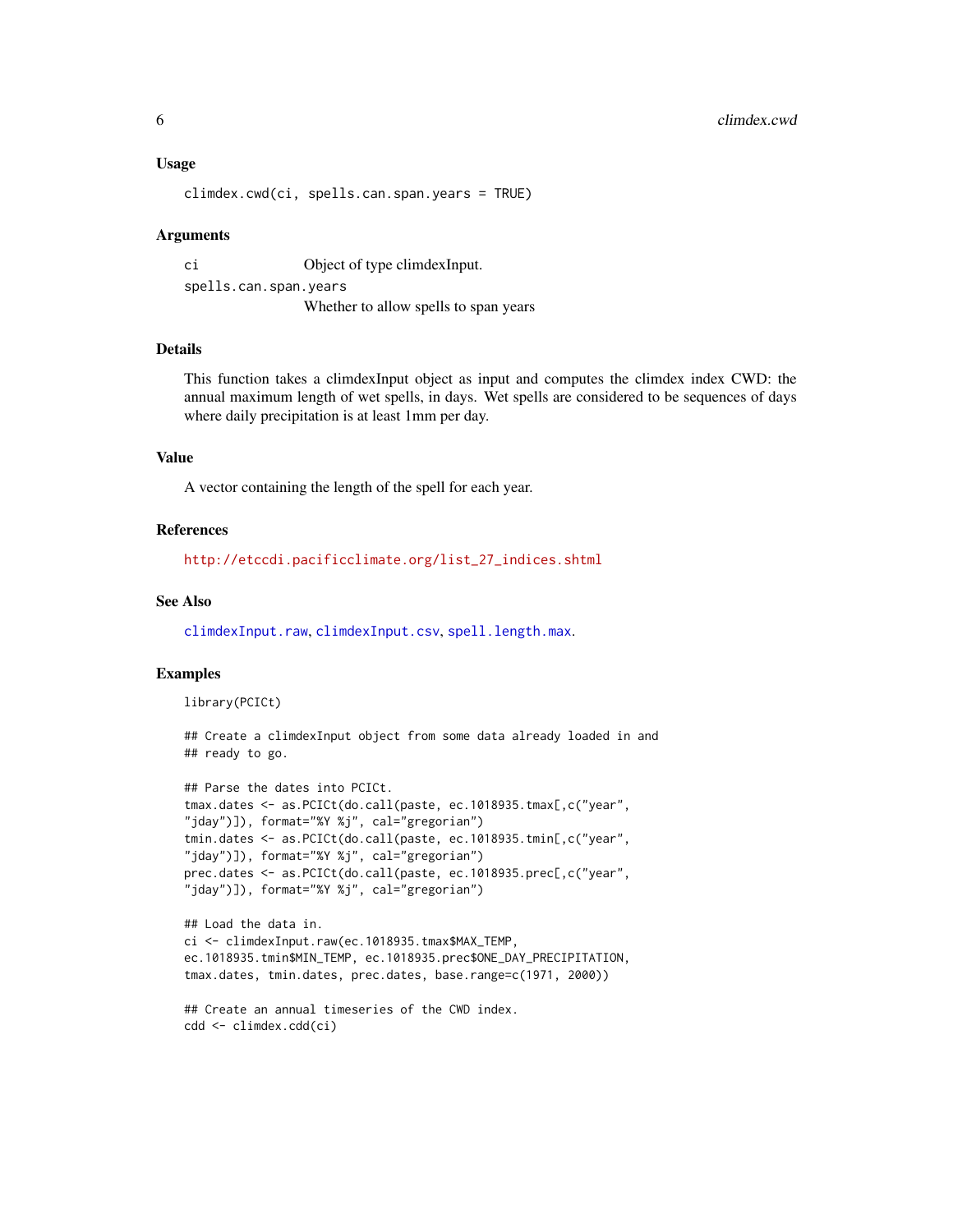<span id="page-6-0"></span>

#### Description

This function computes the diurnal temperature range on a monthly basis.

# Usage

climdex.dtr(ci, freq =  $c("monthly", "annual"))$ 

# Arguments

| сi   | Object of type climdexInput.    |
|------|---------------------------------|
| freg | Time frequency to aggregate to. |

# Details

climdex.dtr computes the mean daily diurnal temperature range. The frequency of observation can be either monthly or annual.

# Value

A vector containing the mean monthly or mean annual diurnal temperature range.

#### Note

This function creates results which may differ in the 3rd decimal place from the results from fclimdex.

# References

[http://etccdi.pacificclimate.org/list\\_27\\_indices.shtml](http://etccdi.pacificclimate.org/list_27_indices.shtml)

# See Also

[climdexInput.raw](#page-42-1), [climdexInput.csv](#page-40-1).

#### Examples

library(PCICt)

## Create a climdexInput object from some data already loaded in and ## ready to go.

```
## Parse the dates into PCICt.
tmax.dates <- as.PCICt(do.call(paste, ec.1018935.tmax[,c("year",
"jday")]), format="%Y %j", cal="gregorian")
tmin.dates <- as.PCICt(do.call(paste, ec.1018935.tmin[,c("year",
```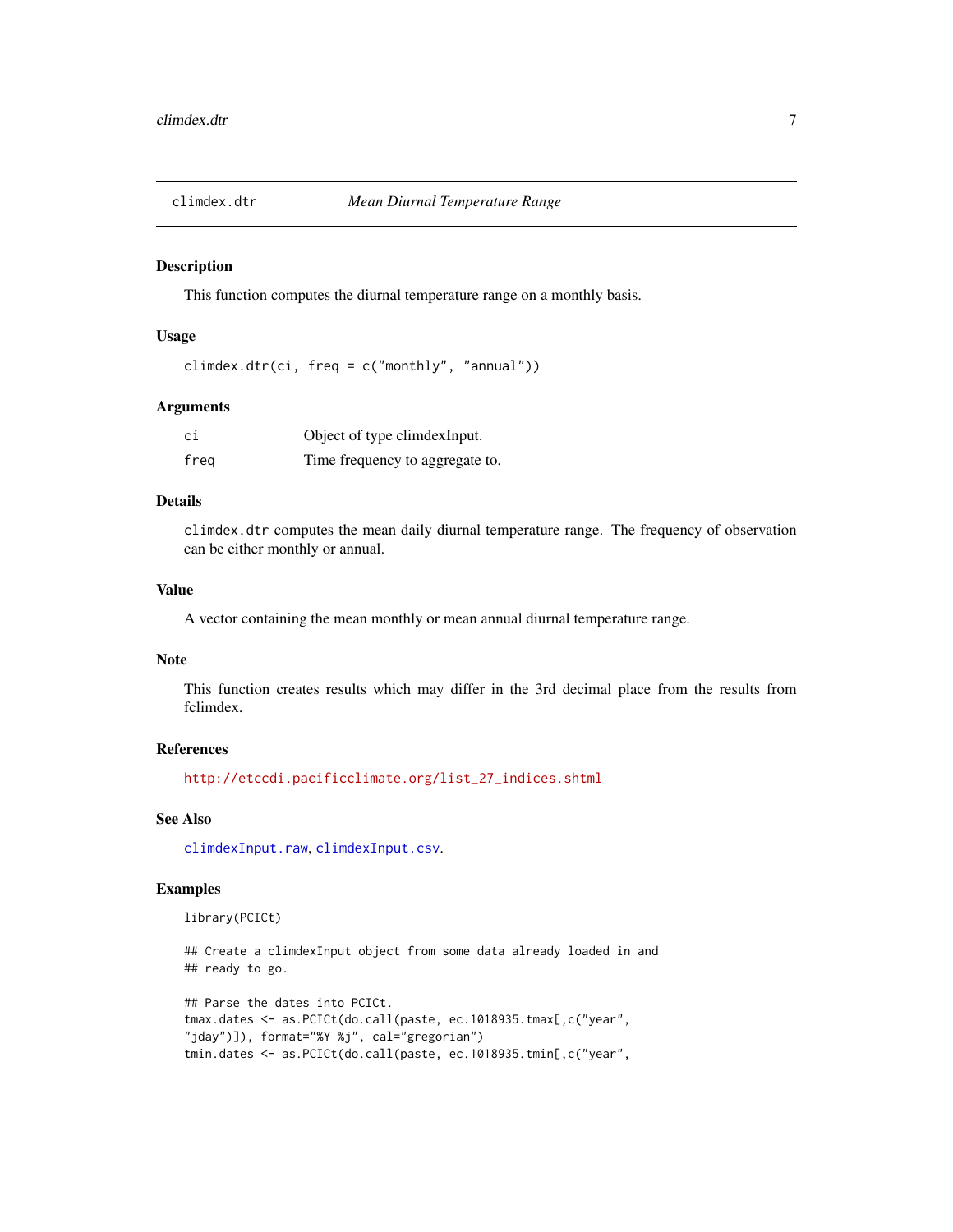#### <span id="page-7-0"></span>8 climdex.fd  $\blacksquare$

```
"jday")]), format="%Y %j", cal="gregorian")
prec.dates <- as.PCICt(do.call(paste, ec.1018935.prec[,c("year",
"jday")]), format="%Y %j", cal="gregorian")
## Load the data in.
ci <- climdexInput.raw(ec.1018935.tmax$MAX_TEMP,
ec.1018935.tmin$MIN_TEMP, ec.1018935.prec$ONE_DAY_PRECIPITATION,
tmax.dates, tmin.dates, prec.dates, base.range=c(1971, 2000))
## Create a monthly timeseries of mean diurnal temperature range.
dtr <- climdex.dtr(ci)
```
climdex.fd *Frost Days*

#### Description

This function computes the climdex index FD.

#### Usage

climdex.fd(ci)

#### Arguments

ci Object of type climdexInput.

# Details

This function takes a climdexInput object as input and computes the FD (frost days) climdex index: that is, the annual count of days where daily minimum temperature drops below 0 degrees Celsius.

# Value

A vector containing the number of frost days for each year.

# References

[http://etccdi.pacificclimate.org/list\\_27\\_indices.shtml](http://etccdi.pacificclimate.org/list_27_indices.shtml)

# See Also

[climdexInput.raw](#page-42-1), [climdexInput.csv](#page-40-1).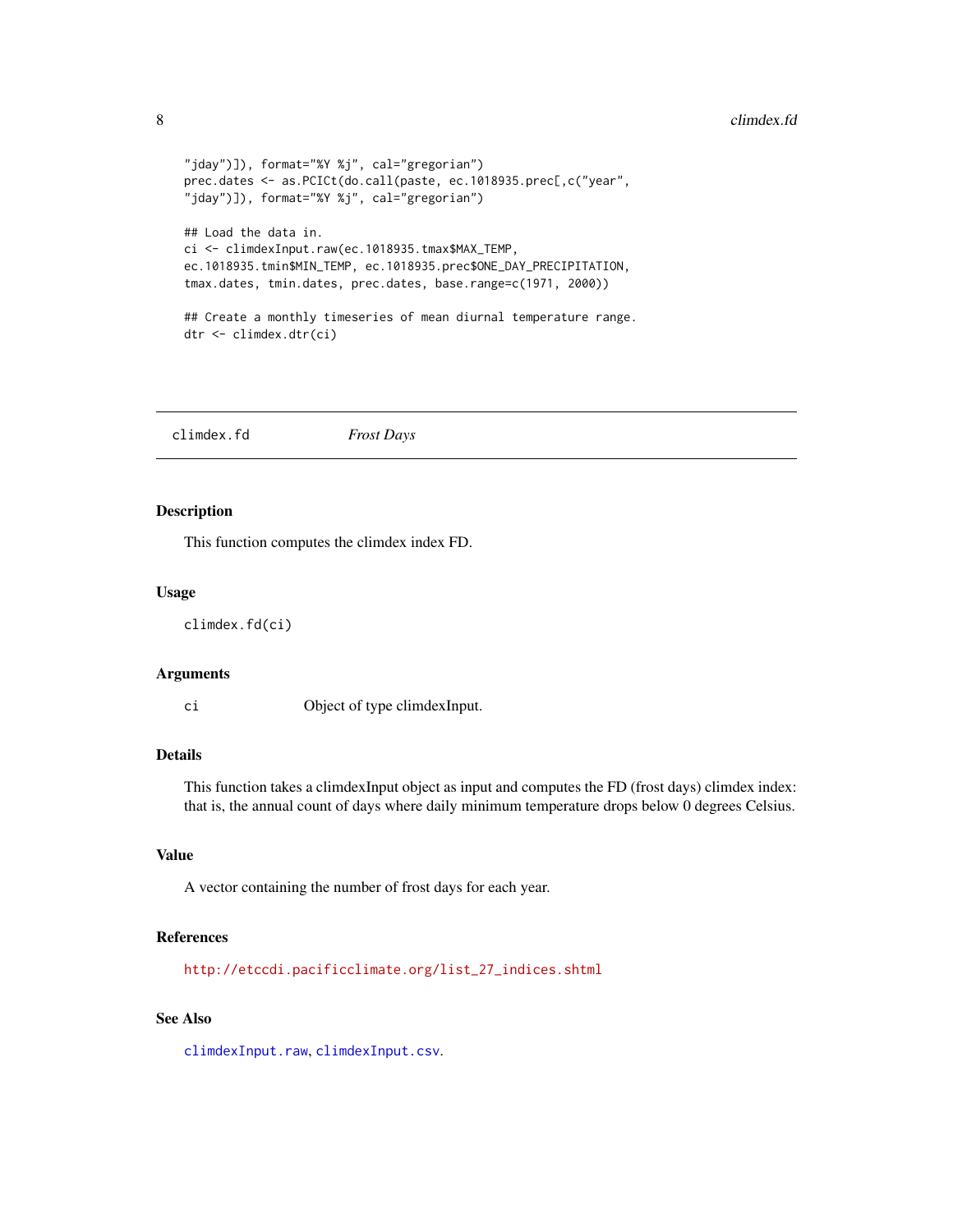# <span id="page-8-0"></span>Examples

library(PCICt)

```
## ready to go.
## Parse the dates into PCICt.
tmax.dates <- as.PCICt(do.call(paste, ec.1018935.tmax[,c("year",
"jday")]), format="%Y %j", cal="gregorian")
tmin.dates <- as.PCICt(do.call(paste, ec.1018935.tmin[,c("year",
"jday")]), format="%Y %j", cal="gregorian")
prec.dates <- as.PCICt(do.call(paste, ec.1018935.prec[,c("year",
"jday")]), format="%Y %j", cal="gregorian")
## Load the data in.
ci <- climdexInput.raw(ec.1018935.tmax$MAX_TEMP,
ec.1018935.tmin$MIN_TEMP, ec.1018935.prec$ONE_DAY_PRECIPITATION,
tmax.dates, tmin.dates, prec.dates, base.range=c(1971, 2000))
## Create an annual timeseries of the number of frost days.
```
## Create a climdexInput object from some data already loaded in and

```
fd <- climdex.fd(ci)
```
climdex.get.available.indices *Get available indices by name*

# **Description**

This function returns a vector of (function) names of available indices.

#### Usage

```
climdex.get.available.indices(ci, function.names = TRUE)
```
#### Arguments

ci Object of type climdexInput.

function.names Whether to return function names.

# Details

This function takes a climdexInput object as input and returns the names of all the indices which may be computed or, if get.function.names is TRUE (the default), the names of the functions corresponding to the indices.

# Value

A vector containing an annual timeseries of precipitation in wet days.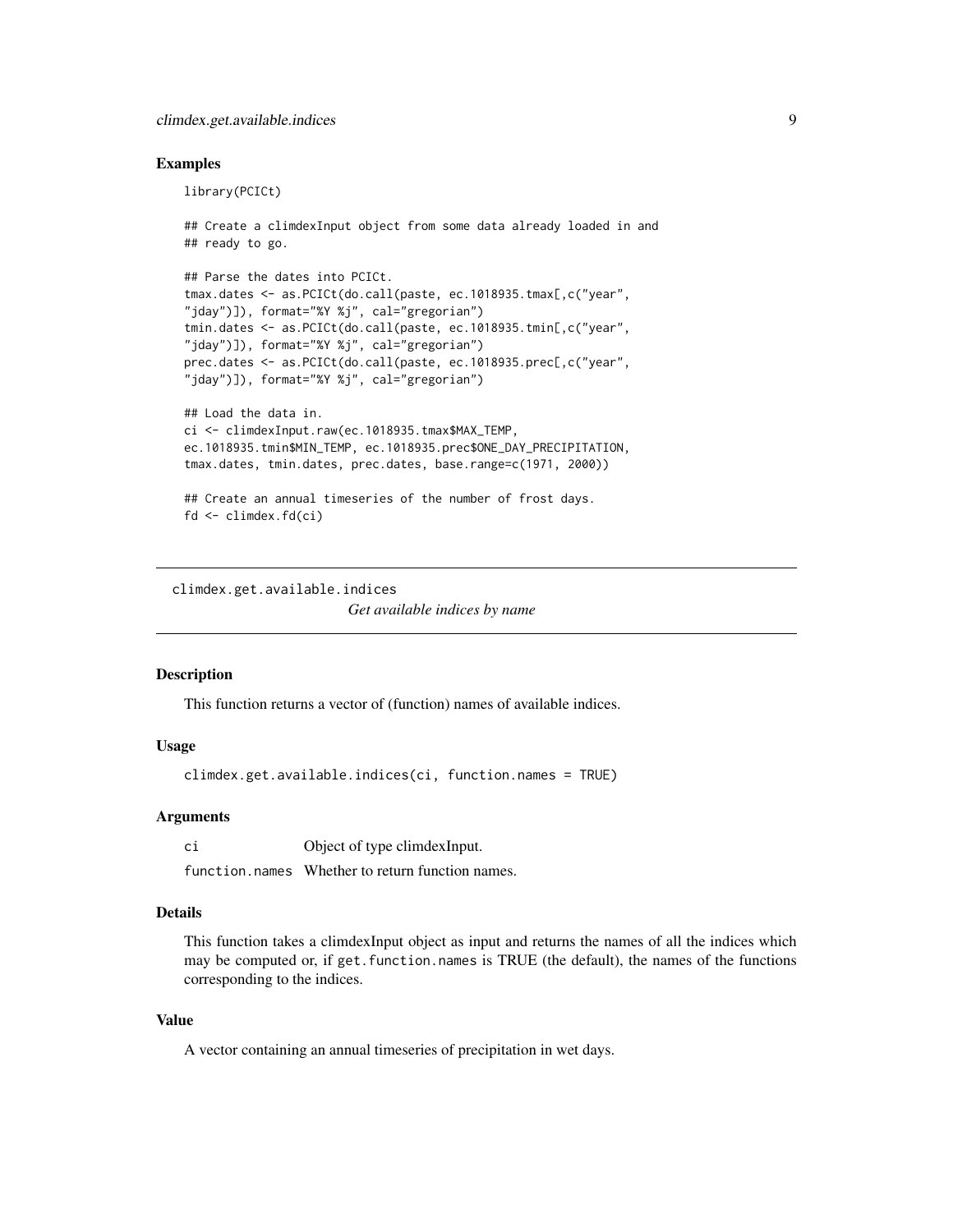# Examples

```
library(PCICt)
## Create a climdexInput object from some data already loaded in and
## ready to go.
## Parse the dates into PCICt.
tmax.dates <- as.PCICt(do.call(paste, ec.1018935.tmax[,c("year",
"jday")]), format="%Y %j", cal="gregorian")
tmin.dates <- as.PCICt(do.call(paste, ec.1018935.tmin[,c("year",
"jday")]), format="%Y %j", cal="gregorian")
prec.dates <- as.PCICt(do.call(paste, ec.1018935.prec[,c("year",
"jday")]), format="%Y %j", cal="gregorian")
## Load the data in.
ci <- climdexInput.raw(ec.1018935.tmax$MAX_TEMP,
ec.1018935.tmin$MIN_TEMP, ec.1018935.prec$ONE_DAY_PRECIPITATION,
tmax.dates, tmin.dates, prec.dates, base.range=c(1971, 2000))
## Get list of functions which might be run.
func.names <- climdex.get.available.indices(ci)
```
<span id="page-9-1"></span>climdex.gsl *Growing Season Length*

#### Description

This function computes the growing season length (GSL) given the input.

# Usage

```
climdex.gsl(ci, gsl.mode = c("GSL", "GSL_first", "GSL_max", "GSL_sum"))
```
# Arguments

| сi       | Object of type climdex Input.        |
|----------|--------------------------------------|
| gsl.mode | Growing season length method to use. |

# Details

This function takes a climdexInput object as input and computes the growing season length based on this data.

Growing season length as defined by the climdex indices is the number of days between the start of the first spell of warm days in the first half of the year, and the start of the first spell of cold days in the second half of the year. Spells of warm days are defined as six or more days with mean temperature above 5 degrees Celsius; spells of cold days are defined as six or more days with a mean temperature below 5 degrees Celsius.

<span id="page-9-0"></span>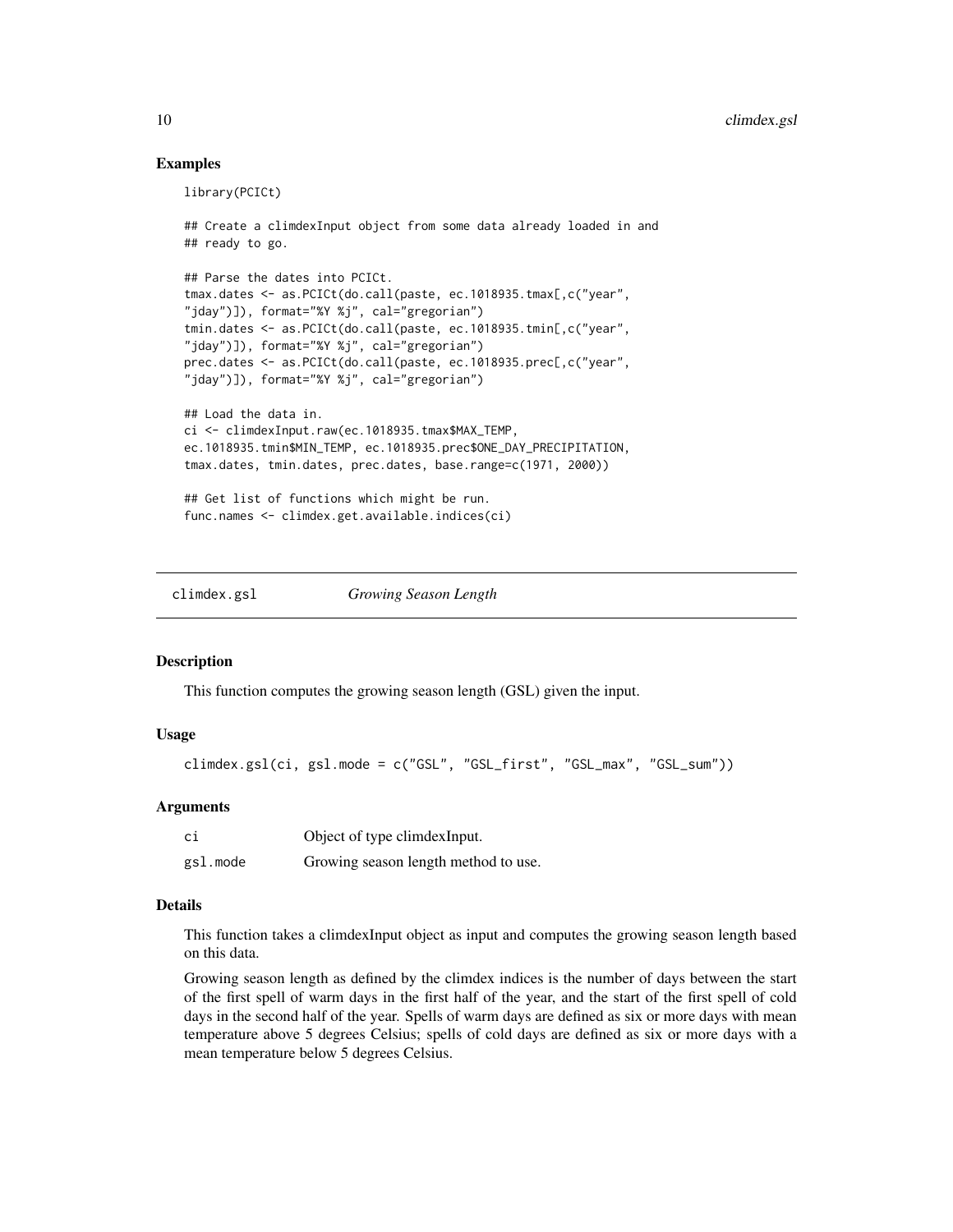#### <span id="page-10-0"></span>climdex.gsl 11

The three alternate modes provided ('GSL\_first', 'GSL\_max', and 'GSL\_sum') are for testing purposes only. They differ considerably from the first ('GSL') mode. All of them use a list of growing seasons – here defined as six or more consecutive days with a mean temperature greater than or equal to 5 degrees Celsius, followed by either the end of the year or six or more consecutive days with a mean temperature less than 5 degrees Celsius. 'GSL\_first' returns the first growing season found; 'GSL\_max' returns the longest growing season found; and 'GSL\_sum' returns the total length of all growing seasons found.

# Value

A vector containing the number of days in the growing season for each year.

#### Note

Note that fclimdex results may differ from results using the first ('GSL') mode due to bugs in fclimdex. Please ensure you are using the latest version of fclimdex, as there have been numerous bug fixes and the results should, at this point, match.

Please do not use the 'GSL\_first', 'GSL\_max', or 'GSL\_sum' modes for anything other than testing purposes at this time, nor should you rely on this parameter being present in future versions of climdex.pcic.

# References

[http://etccdi.pacificclimate.org/list\\_27\\_indices.shtml](http://etccdi.pacificclimate.org/list_27_indices.shtml)

#### See Also

[growing.season.length](#page-49-1), [climdexInput.csv](#page-40-1).

#### Examples

library(PCICt)

## Create a climdexInput object from some data already loaded in and ## ready to go.

```
## Parse the dates into PCICt.
tmax.dates <- as.PCICt(do.call(paste, ec.1018935.tmax[,c("year",
"jday")]), format="%Y %j", cal="gregorian")
tmin.dates <- as.PCICt(do.call(paste, ec.1018935.tmin[,c("year",
"jday")]), format="%Y %j", cal="gregorian")
prec.dates <- as.PCICt(do.call(paste, ec.1018935.prec[,c("year",
"jday")]), format="%Y %j", cal="gregorian")
```

```
## Load the data in.
ci <- climdexInput.raw(ec.1018935.tmax$MAX_TEMP,
ec.1018935.tmin$MIN_TEMP, ec.1018935.prec$ONE_DAY_PRECIPITATION,
tmax.dates, tmin.dates, prec.dates, base.range=c(1971, 2000))
```

```
## Create an annual timeseries of the growing season length in days.
gsl <- climdex.gsl(ci)
```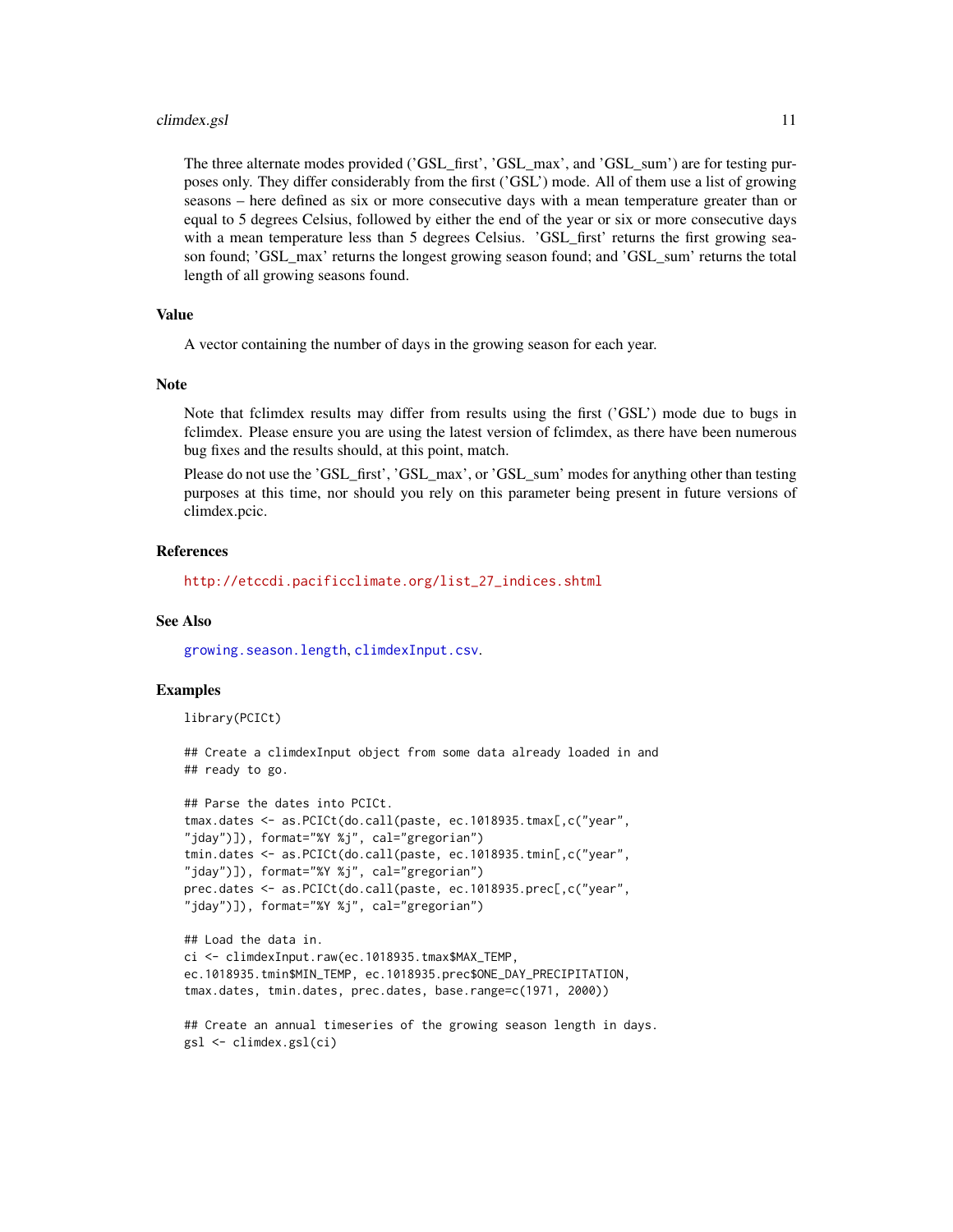<span id="page-11-0"></span>climdex.id *Icing Days*

# Description

This function computes the climdex index ID.

# Usage

climdex.id(ci)

# Arguments

ci Object of type climdexInput.

# Details

This function takes a climdexInput object as input and computes the ID (icing days) climdex index: that is, the annual count of days where daily maximum temperature is below 0 degrees Celsius.

# Value

A vector containing the number of icing days for each year.

#### References

[http://etccdi.pacificclimate.org/list\\_27\\_indices.shtml](http://etccdi.pacificclimate.org/list_27_indices.shtml)

# See Also

[climdexInput.raw](#page-42-1), [climdexInput.csv](#page-40-1).

#### Examples

library(PCICt)

```
## Create a climdexInput object from some data already loaded in and
## ready to go.
```

```
## Parse the dates into PCICt.
tmax.dates <- as.PCICt(do.call(paste, ec.1018935.tmax[,c("year",
"jday")]), format="%Y %j", cal="gregorian")
tmin.dates <- as.PCICt(do.call(paste, ec.1018935.tmin[,c("year",
"jday")]), format="%Y %j", cal="gregorian")
prec.dates <- as.PCICt(do.call(paste, ec.1018935.prec[,c("year",
"jday")]), format="%Y %j", cal="gregorian")
```
## Load the data in. ci <- climdexInput.raw(ec.1018935.tmax\$MAX\_TEMP,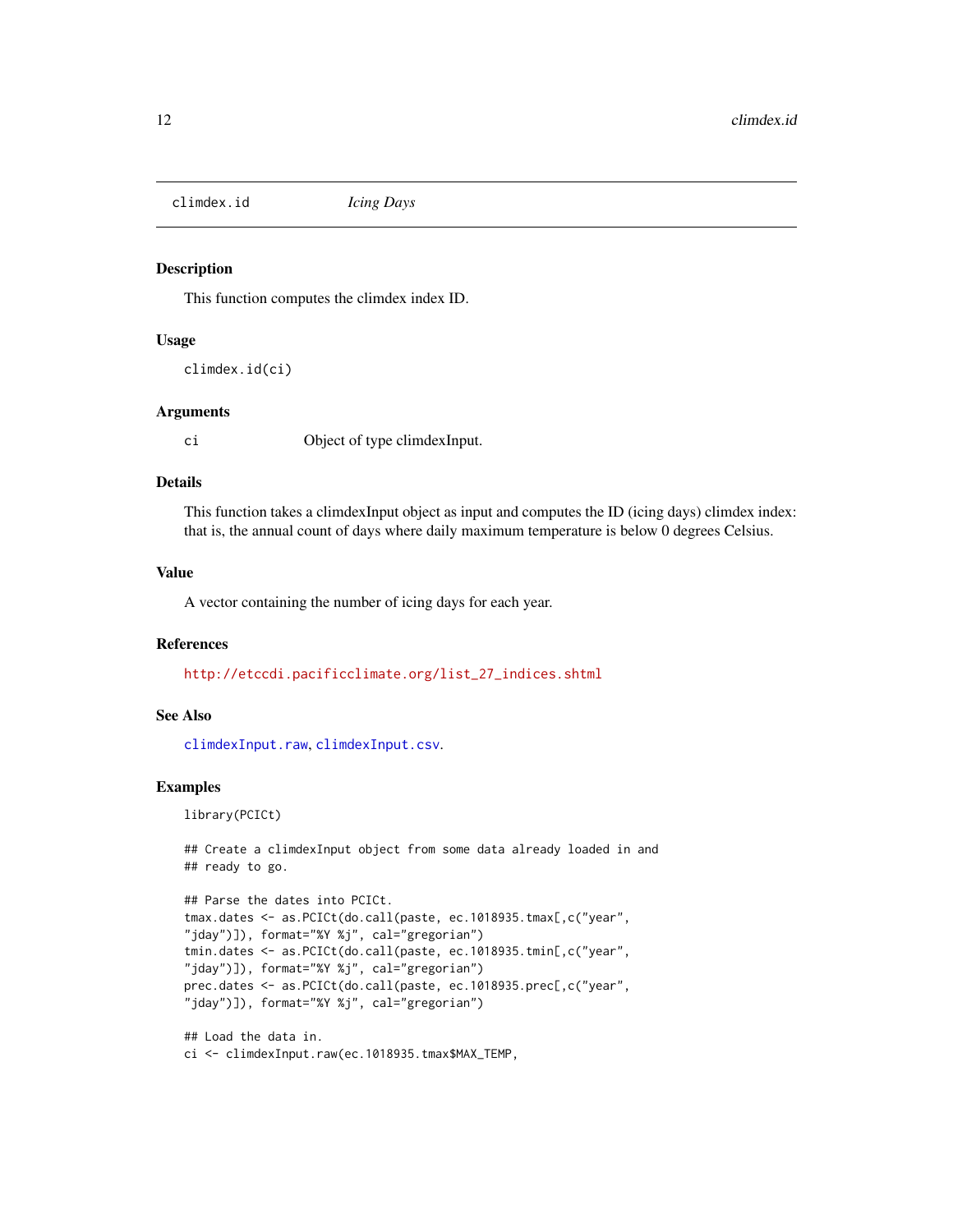#### <span id="page-12-0"></span>climdex.pcic 13

```
ec.1018935.tmin$MIN_TEMP, ec.1018935.prec$ONE_DAY_PRECIPITATION,
tmax.dates, tmin.dates, prec.dates, base.range=c(1971, 2000))
## Create an annual timeseries of the number of icing days.
id <- climdex.id(ci)
```

| climdex.pcic | climdex.pcic, an implementation of the ETCCDI climate change in- |  |
|--------------|------------------------------------------------------------------|--|
|              | dices.                                                           |  |

#### <span id="page-12-1"></span>**Description**

This package implements the ETCCDI's 27 core climate change indices efficiently in R.

#### Details

The calculation of climate extremes are important in many disciplines. Annual maximum daily precipitation, annual maximum wind speed, and other such extremes are used in many engineering applications. However, they are not as useful when speaking about climate change.

The Expert Team on Climate Change Detection and Indicies (ETCCDI) has created a set of 27 core indices with the intent of capturing the change in the extremes of climate and in selected parameters deemed relevant to other disciplines. These model the following types of parameters:

- Shifts in the number of days where comparatively extreme conditions are observed.
- Growing season length.
- 10th and 90th percentiles of temperature versus baseline conditions.
- Lengths of warm, cold, wet, and dry spells.
- Counts of days where precipitation exceeds a threshold.
- Total precipitation where precipitation exceeds the 95th or 99th percentile of the baseline.

The climdex.pcic package provides an implementation of the ETCCDI's 27 core climate change indices. It aims to be reasonably high performance, to handle non-Gregorian calendar types, to be as correct as possible given the definitions of the indices, and to have sufficiently readable and concise code as to facilitate easy verification by inspection.

# References

#### [http://etccdi.pacificclimate.org/list\\_27\\_indices.shtml](http://etccdi.pacificclimate.org/list_27_indices.shtml)

Karl, T.R., N. Nicholls, and A. Ghazi, 1999: CLIVAR/GCOS/WMO workshop on indices and indicators for climate extremes: Workshop summary. Climatic Change, 42, 3-7.

Peterson, T.C., and Coauthors: Report on the Activities of the Working Group on Climate Change Detection and Related Rapporteurs 1998-2001. WMO, Rep. WCDMP-47, WMO-TD 1071, Geneve, Switzerland, 143pp.

Zhang, X., 2005: Avoiding inhomogeneity in percentile-based indices of temperature extremes. Journal of Climate 18.11 (2005):1641-.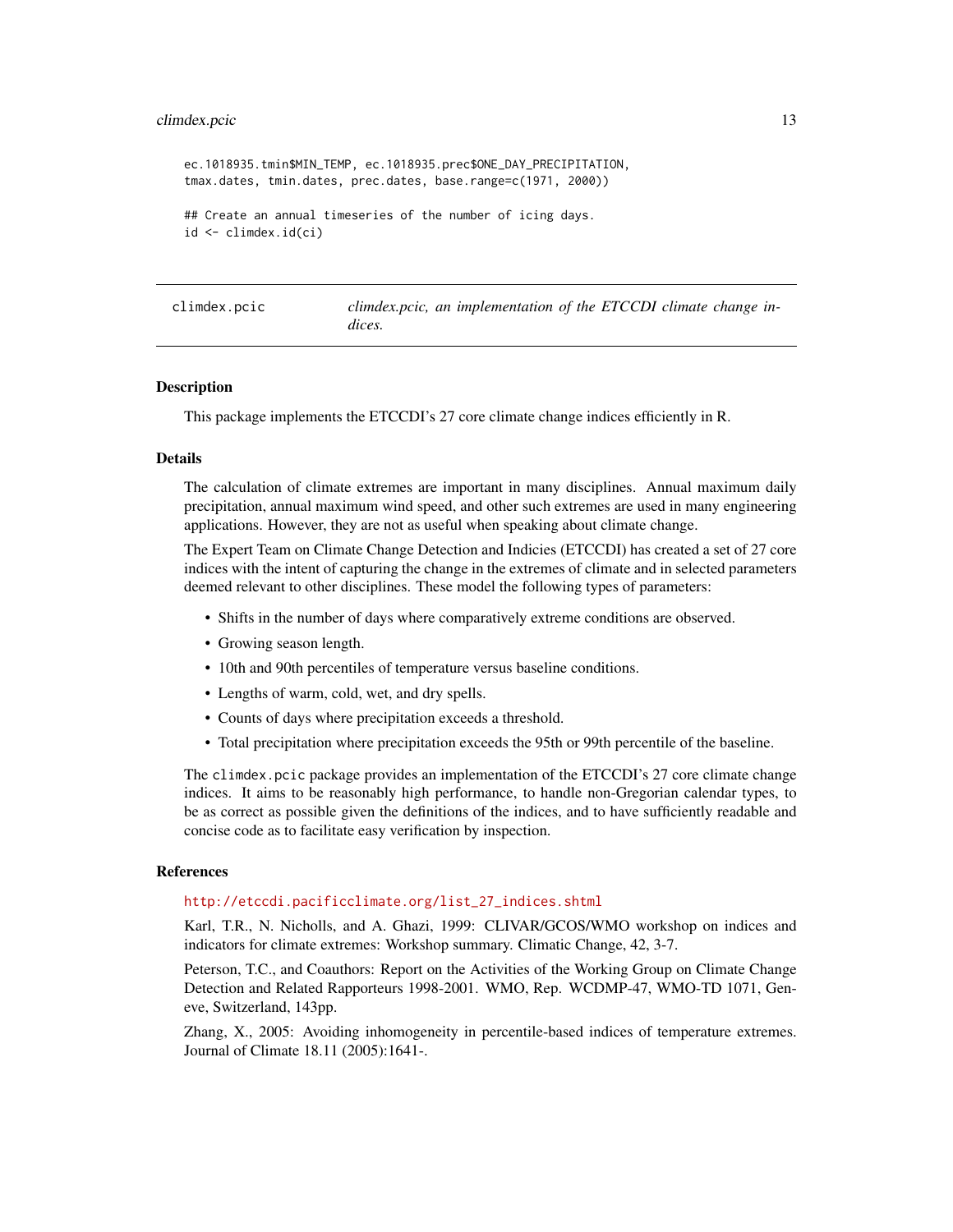# See Also

[climdexInput.raw](#page-42-1), [climdexInput.csv](#page-40-1), [climdexInput-class](#page-39-1).

climdex.prcptot *Total Daily Precipitation*

#### Description

This function computes the climdex index PRCPTOT.

#### Usage

climdex.prcptot(ci)

#### Arguments

ci Object of type climdexInput.

# Details

This function takes a climdexInput object as input and computes the climdex index PRCPTOT: the annual sum of precipitation in wet days (days where precipitation is at least 1mm).

#### Value

A vector containing an annual timeseries of precipitation in wet days.

#### References

[http://etccdi.pacificclimate.org/list\\_27\\_indices.shtml](http://etccdi.pacificclimate.org/list_27_indices.shtml)

# See Also

[climdexInput.raw](#page-42-1), [climdexInput.csv](#page-40-1).

# Examples

library(PCICt)

```
## Create a climdexInput object from some data already loaded in and
## ready to go.
```

```
## Parse the dates into PCICt.
tmax.dates <- as.PCICt(do.call(paste, ec.1018935.tmax[,c("year",
"jday")]), format="%Y %j", cal="gregorian")
tmin.dates <- as.PCICt(do.call(paste, ec.1018935.tmin[,c("year",
"jday")]), format="%Y %j", cal="gregorian")
prec.dates <- as.PCICt(do.call(paste, ec.1018935.prec[,c("year",
"jday")]), format="%Y %j", cal="gregorian")
```
<span id="page-13-0"></span>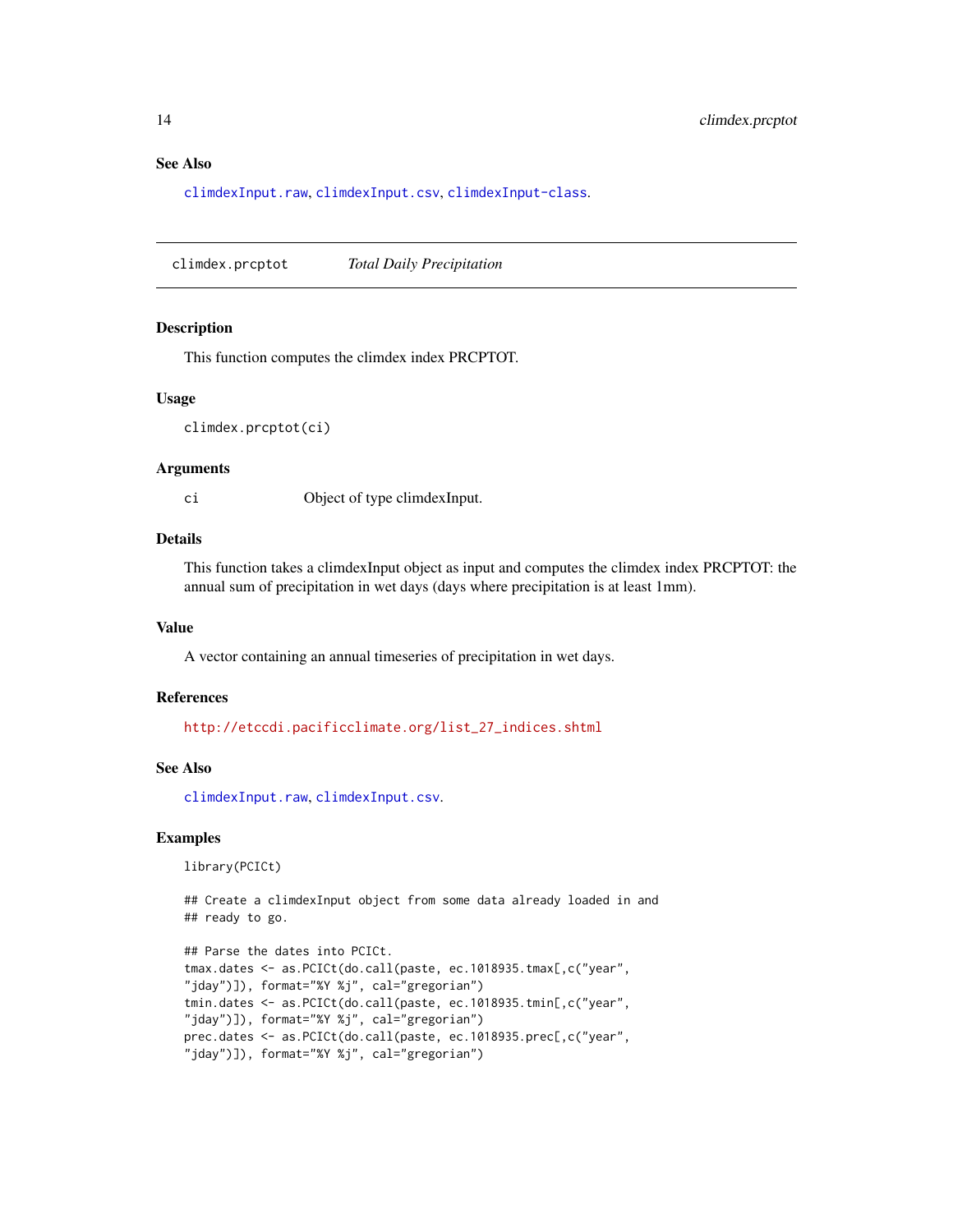# <span id="page-14-0"></span>climdex.quantile 15

```
## Load the data in.
ci <- climdexInput.raw(ec.1018935.tmax$MAX_TEMP,
ec.1018935.tmin$MIN_TEMP, ec.1018935.prec$ONE_DAY_PRECIPITATION,
tmax.dates, tmin.dates, prec.dates, base.range=c(1971, 2000))
## Create an annual timeseries of the sum of precipitation in wet days.
prcptot <- climdex.prcptot(ci)
```
climdex.quantile *Climdex quantile function*

# Description

This function implements R's type=8 in a more efficient manner.

# Usage

climdex.quantile(x,  $q = c(0, 0.25, 0.5, 0.75, 1)$ )

# Arguments

| $\boldsymbol{\mathsf{x}}$ | Data to compute quantiles on. |
|---------------------------|-------------------------------|
| a                         | Quantiles to be computed.     |

# Details

This is a reimplementation of R's type=8 created to improve the efficiency of this package.

# Value

A vector of the quantiles in question.

# See Also

[quantile](#page-0-0)

# Examples

## Compute 10th, 50th, and 90th percentile of example data. climdex.quantile(1:10, c(0.1, 0.5, 0.9))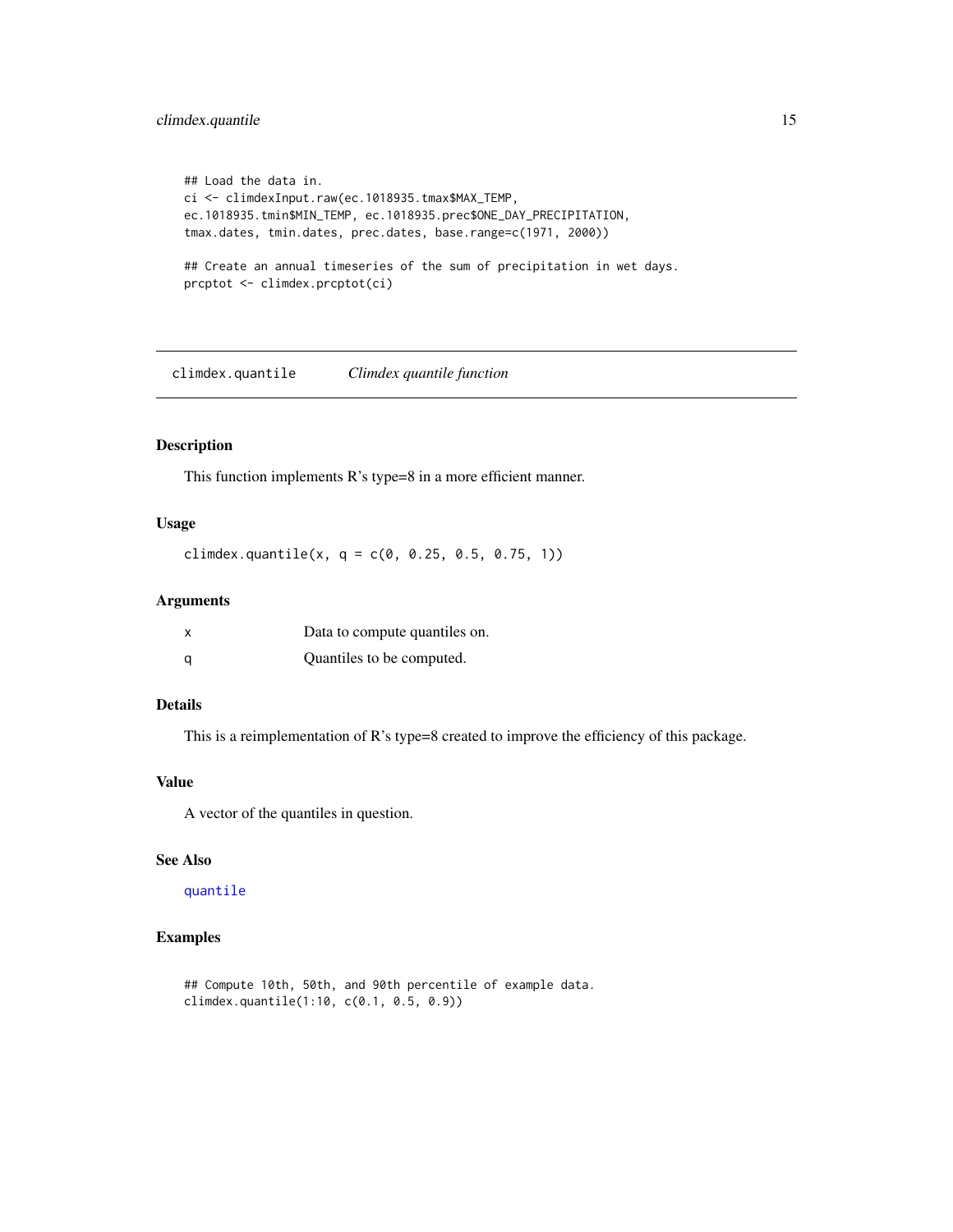<span id="page-15-0"></span>

#### Description

This function computes the climdex index R10mm.

#### Usage

```
climdex.r10mm(ci)
```
# Arguments

ci Object of type climdexInput.

# Details

This function takes a climdexInput object as input and computes the climdex index R10mm: the annual count of days where daily precipitation is more than 10mm per day.

# Value

A vector containing the value of the index for each year.

#### References

[http://etccdi.pacificclimate.org/list\\_27\\_indices.shtml](http://etccdi.pacificclimate.org/list_27_indices.shtml)

# See Also

[climdexInput.raw](#page-42-1), [climdexInput.csv](#page-40-1).

#### Examples

library(PCICt)

```
## Create a climdexInput object from some data already loaded in and
## ready to go.
```

```
## Parse the dates into PCICt.
tmax.dates <- as.PCICt(do.call(paste, ec.1018935.tmax[,c("year",
"jday")]), format="%Y %j", cal="gregorian")
tmin.dates <- as.PCICt(do.call(paste, ec.1018935.tmin[,c("year",
"jday")]), format="%Y %j", cal="gregorian")
prec.dates <- as.PCICt(do.call(paste, ec.1018935.prec[,c("year",
"jday")]), format="%Y %j", cal="gregorian")
```
## Load the data in. ci <- climdexInput.raw(ec.1018935.tmax\$MAX\_TEMP,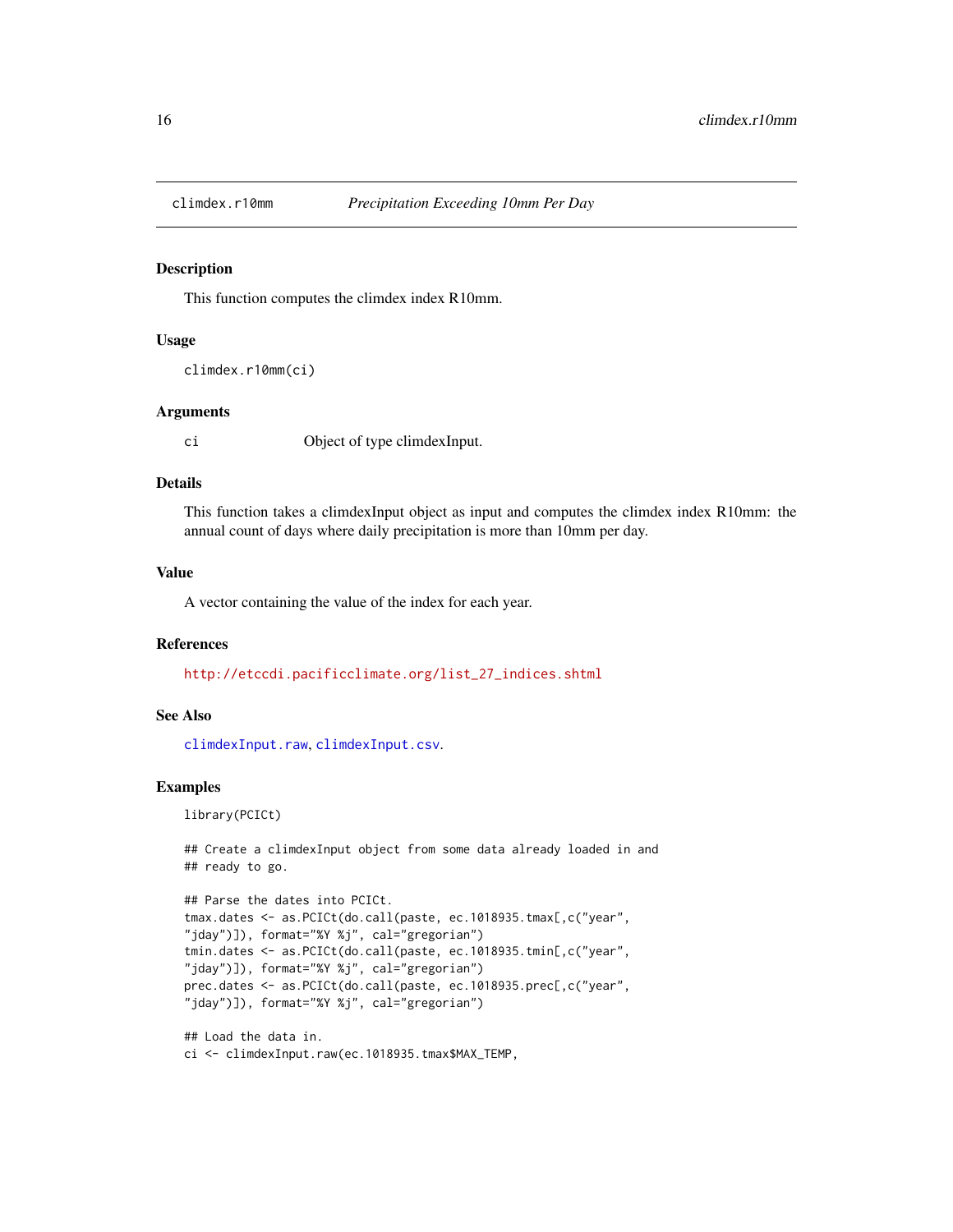# <span id="page-16-0"></span>climdex.r20mm 17

```
ec.1018935.tmin$MIN_TEMP, ec.1018935.prec$ONE_DAY_PRECIPITATION,
tmax.dates, tmin.dates, prec.dates, base.range=c(1971, 2000))
## Create an annual timeseries of the R10mm index.
r10mm <- climdex.r10mm(ci)
```
climdex.r20mm *Precipitation Exceeding 20mm Per Day*

# Description

This function computes the climdex index R20mm.

# Usage

climdex.r20mm(ci)

#### Arguments

ci Object of type climdexInput.

#### Details

This function takes a climdexInput object as input and computes the climdex index R20mm: the annual count of days where daily precipitation is more than 20mm per day.

# Value

A vector containing the value of the index for each year.

#### References

[http://etccdi.pacificclimate.org/list\\_27\\_indices.shtml](http://etccdi.pacificclimate.org/list_27_indices.shtml)

# See Also

[climdexInput.raw](#page-42-1), [climdexInput.csv](#page-40-1).

# Examples

library(PCICt)

## Create a climdexInput object from some data already loaded in and ## ready to go.

```
## Parse the dates into PCICt.
tmax.dates <- as.PCICt(do.call(paste, ec.1018935.tmax[,c("year",
"jday")]), format="%Y %j", cal="gregorian")
tmin.dates <- as.PCICt(do.call(paste, ec.1018935.tmin[,c("year",
```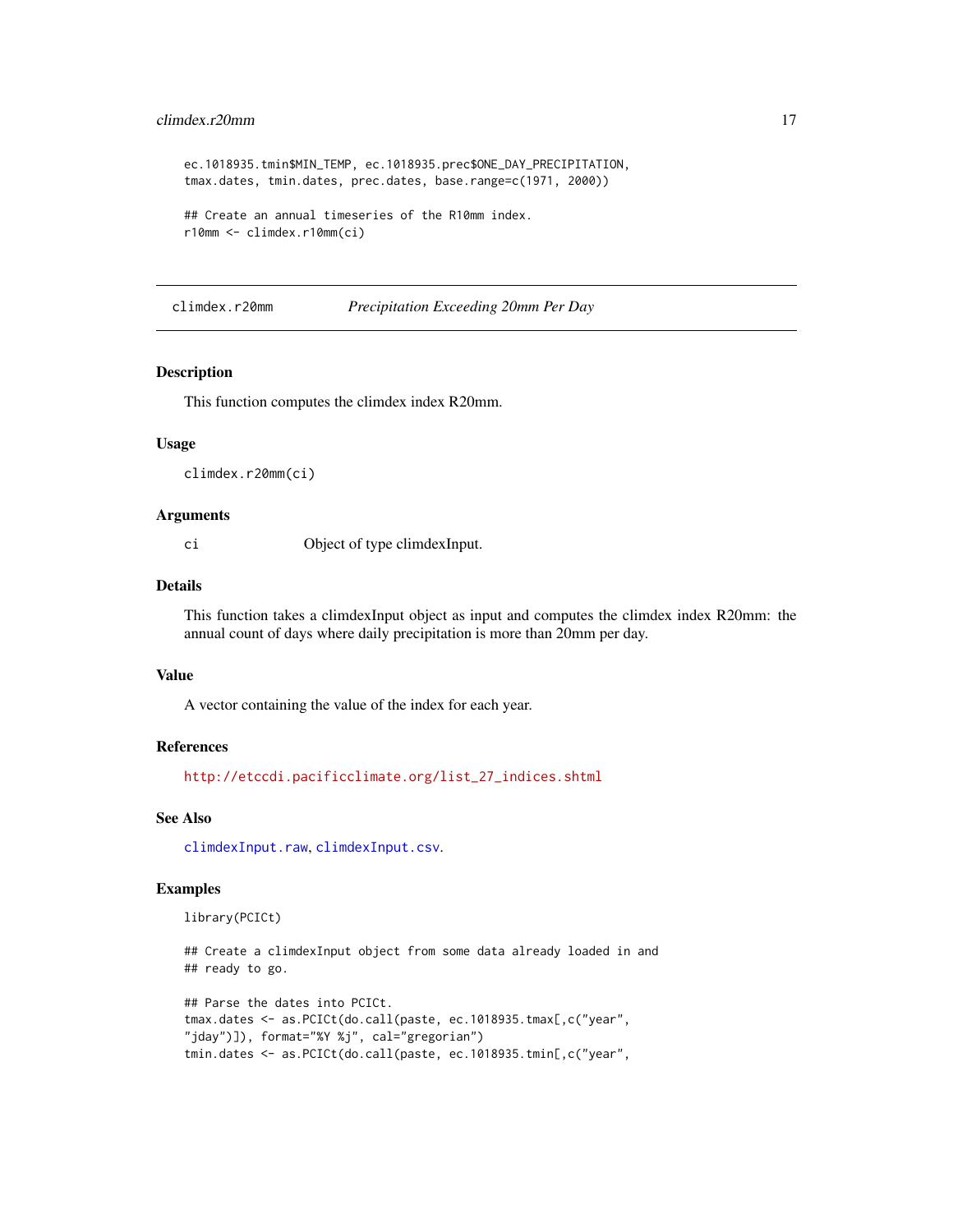```
"jday")]), format="%Y %j", cal="gregorian")
prec.dates <- as.PCICt(do.call(paste, ec.1018935.prec[,c("year",
"jday")]), format="%Y %j", cal="gregorian")
## Load the data in.
ci <- climdexInput.raw(ec.1018935.tmax$MAX_TEMP,
ec.1018935.tmin$MIN_TEMP, ec.1018935.prec$ONE_DAY_PRECIPITATION,
tmax.dates, tmin.dates, prec.dates, base.range=c(1971, 2000))
## Create an annual timeseries of the R20mm index.
r20mm <- climdex.r20mm(ci)
```
climdex.r95ptot *Total Daily Precipitation Exceeding 95%ile Threshold*

# Description

This function computes the climdex index R95pTOT.

#### Usage

```
climdex.r95ptot(ci)
```
#### Arguments

ci Object of type climdexInput.

#### Details

This function takes a climdexInput object as input and computes the climdex index R95pTOT: the annual sum of precipitation in days where daily precipitation exceeds the 95th percentile of daily precipitation in the base period.

# Value

A vector containing an annual timeseries of precipitation exceeding the threshold.

#### References

[http://etccdi.pacificclimate.org/list\\_27\\_indices.shtml](http://etccdi.pacificclimate.org/list_27_indices.shtml)

# See Also

[climdexInput.raw](#page-42-1), [climdexInput.csv](#page-40-1).

<span id="page-17-0"></span>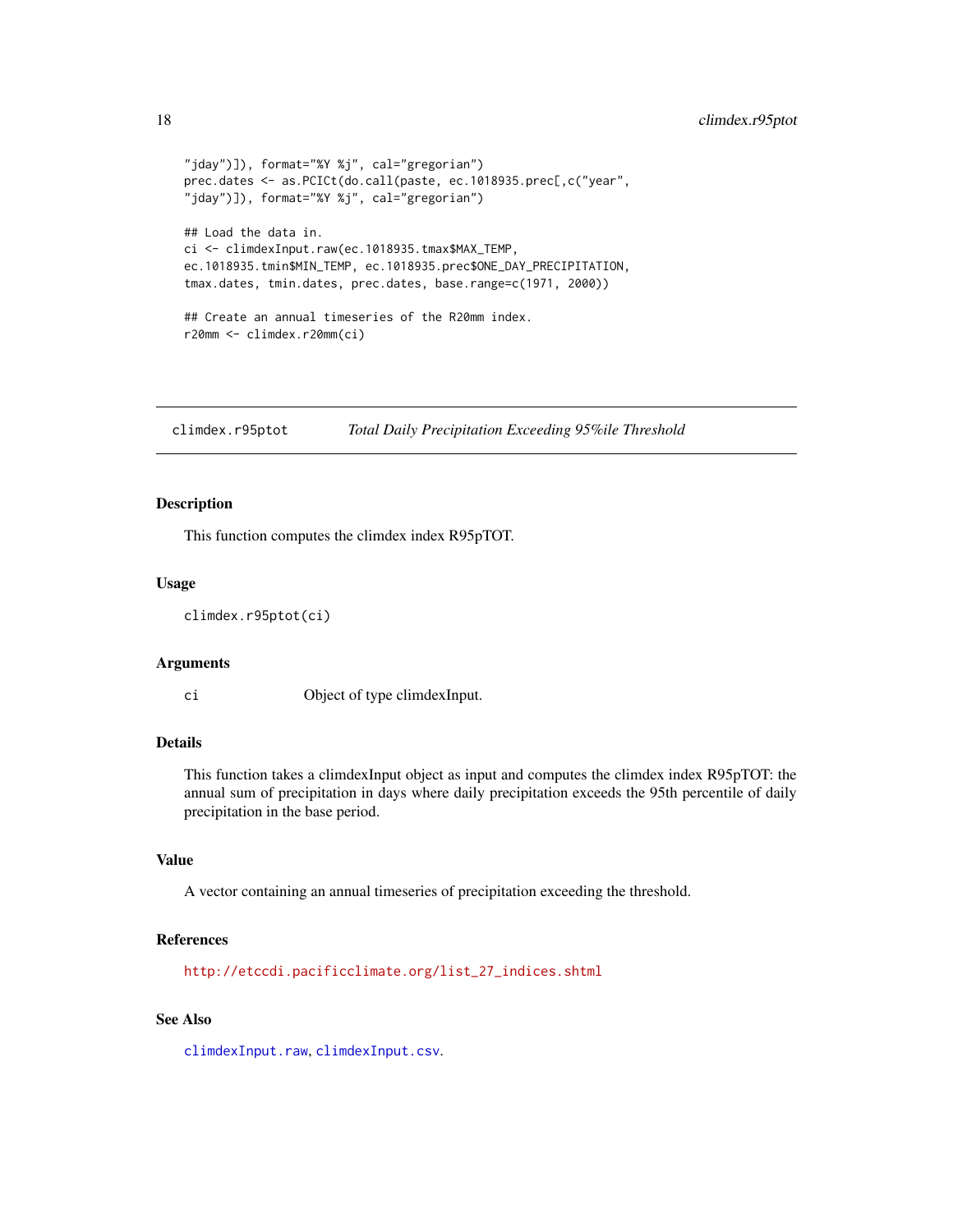# <span id="page-18-0"></span>climdex.r99ptot 19

# Examples

```
library(PCICt)
## Create a climdexInput object from some data already loaded in and
## ready to go.
## Parse the dates into PCICt.
tmax.dates <- as.PCICt(do.call(paste, ec.1018935.tmax[,c("year",
"jday")]), format="%Y %j", cal="gregorian")
tmin.dates <- as.PCICt(do.call(paste, ec.1018935.tmin[,c("year",
"jday")]), format="%Y %j", cal="gregorian")
prec.dates <- as.PCICt(do.call(paste, ec.1018935.prec[,c("year",
"jday")]), format="%Y %j", cal="gregorian")
## Load the data in.
ci <- climdexInput.raw(ec.1018935.tmax$MAX_TEMP,
ec.1018935.tmin$MIN_TEMP, ec.1018935.prec$ONE_DAY_PRECIPITATION,
tmax.dates, tmin.dates, prec.dates, base.range=c(1971, 2000))
## Create an annual timeseries of the R95pTOT index.
r95ptot <- climdex.r95ptot(ci)
```
<span id="page-18-1"></span>climdex.r99ptot *Total Daily Precipitation Exceeding 99%ile Threshold*

# Description

This function computes the climdex index R99pTOT.

# Usage

```
climdex.r99ptot(ci)
```
#### Arguments

ci Object of type climdexInput.

# Details

This function takes a climdexInput object as input and computes the climdex index R99pTOT: the annual sum of precipitation in days where daily precipitation exceeds the 99th percentile of daily precipitation in the base period.

# Value

A vector containing an annual timeseries of precipitation exceeding the threshold.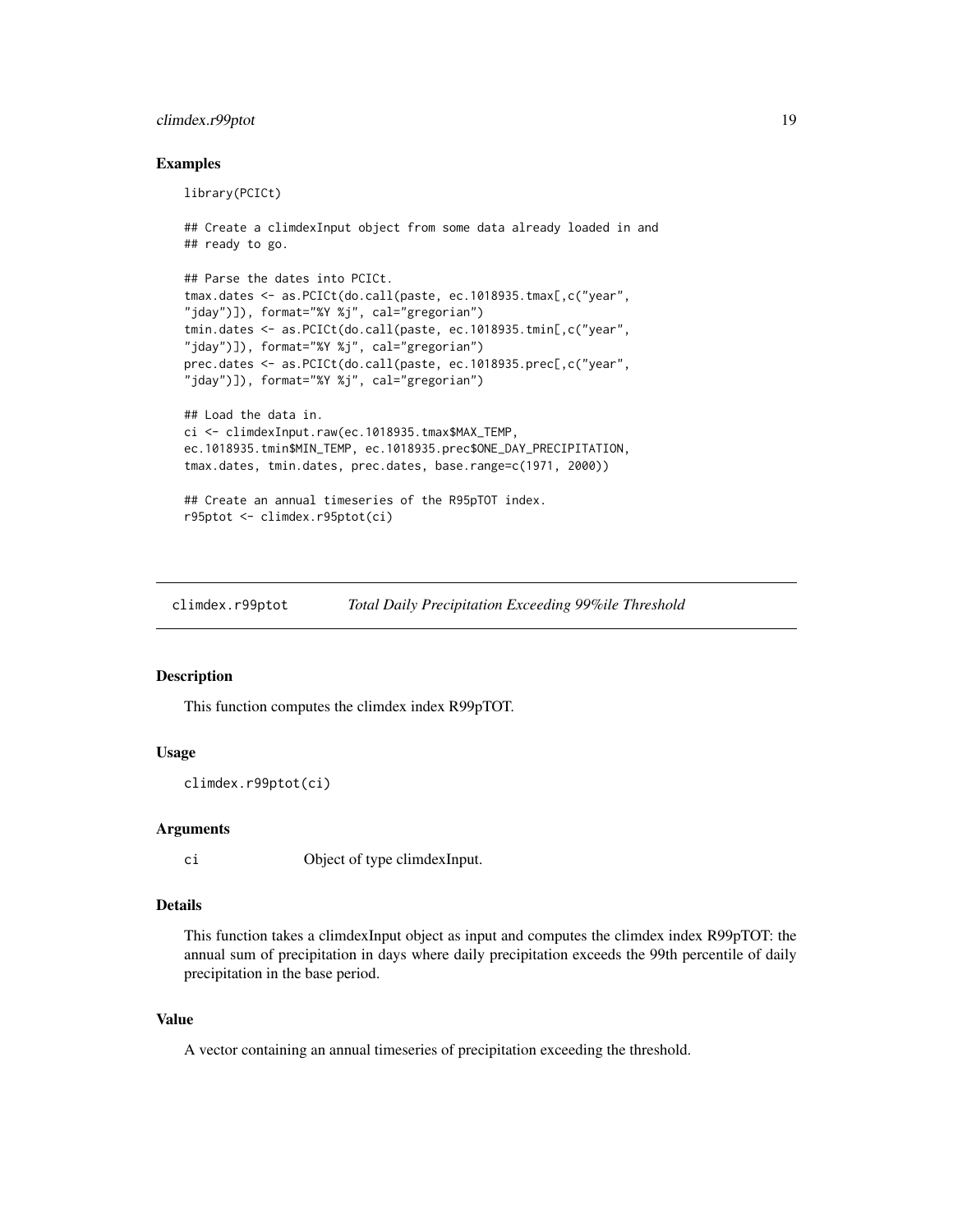# <span id="page-19-0"></span>References

[http://etccdi.pacificclimate.org/list\\_27\\_indices.shtml](http://etccdi.pacificclimate.org/list_27_indices.shtml)

# See Also

[climdexInput.raw](#page-42-1), [climdexInput.csv](#page-40-1).

#### Examples

library(PCICt)

## Create a climdexInput object from some data already loaded in and ## ready to go.

```
## Parse the dates into PCICt.
tmax.dates <- as.PCICt(do.call(paste, ec.1018935.tmax[,c("year",
"jday")]), format="%Y %j", cal="gregorian")
tmin.dates <- as.PCICt(do.call(paste, ec.1018935.tmin[,c("year",
"jday")]), format="%Y %j", cal="gregorian")
prec.dates <- as.PCICt(do.call(paste, ec.1018935.prec[,c("year",
"jday")]), format="%Y %j", cal="gregorian")
```

```
## Load the data in.
ci <- climdexInput.raw(ec.1018935.tmax$MAX_TEMP,
ec.1018935.tmin$MIN_TEMP, ec.1018935.prec$ONE_DAY_PRECIPITATION,
tmax.dates, tmin.dates, prec.dates, base.range=c(1971, 2000))
```

```
## Create an annual timeseries of the R99pTOT index.
r99ptot <- climdex.r99ptot(ci)
```
climdex.rnnmm *Precipitation Exceeding A Specified Amount Per Day*

# Description

This function computes the climdex index Rnnmm.

#### Usage

```
climdex.rnnmm(ci, threshold = 1)
```
#### Arguments

| сi        | Object of type climdex Input.       |
|-----------|-------------------------------------|
| threshold | The threshold to be used for Rnnmm. |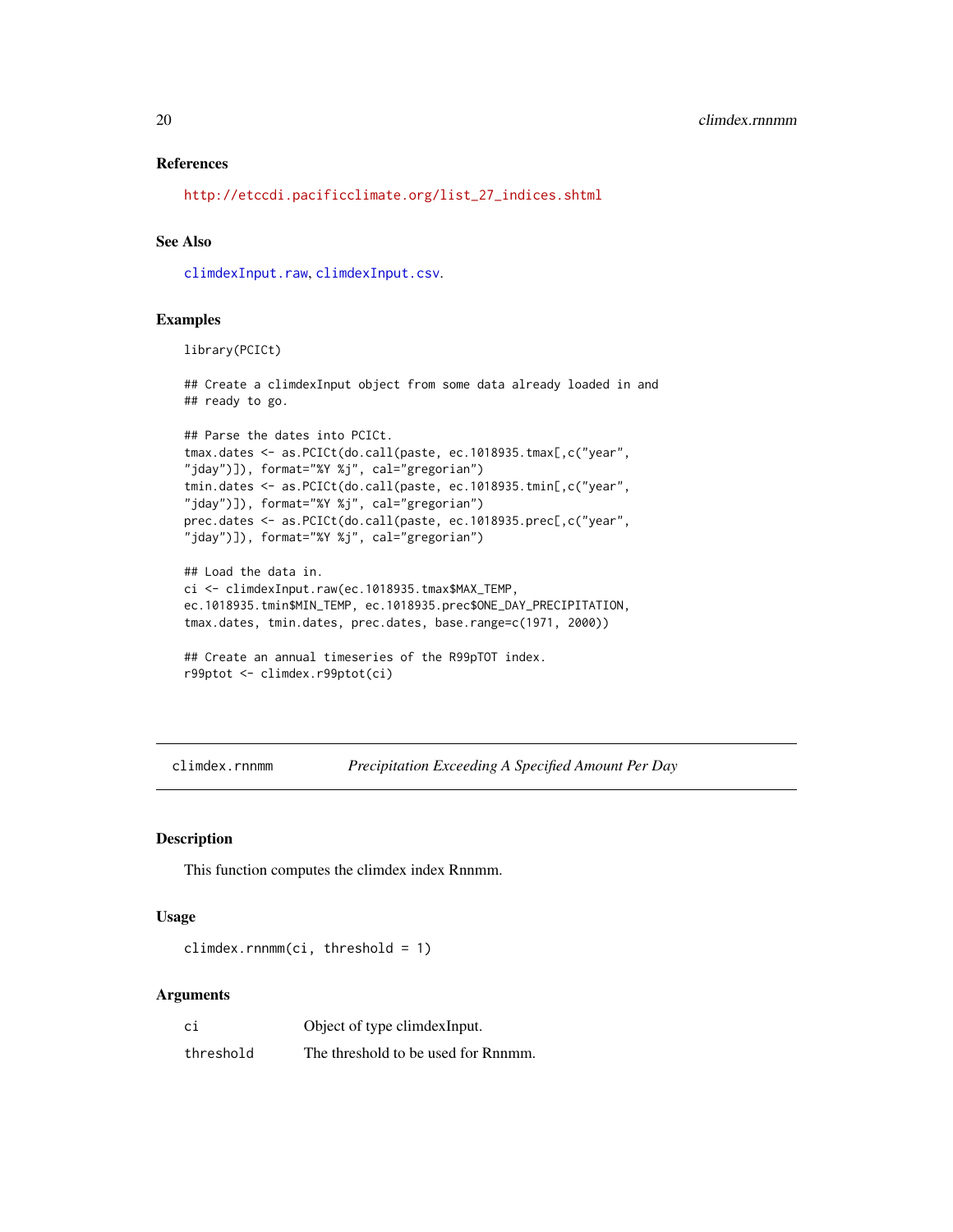# <span id="page-20-0"></span>climdex.rx1day 21

# Details

This function takes a climdexInput object as input and computes the climdex index Rnnmm: the annual count of days where daily precipitation is more than nn mm per day.

#### Value

A vector containing the value of the index for each year.

# References

[http://etccdi.pacificclimate.org/list\\_27\\_indices.shtml](http://etccdi.pacificclimate.org/list_27_indices.shtml)

# See Also

[climdexInput.raw](#page-42-1), [climdexInput.csv](#page-40-1).

# Examples

library(PCICt)

## Create a climdexInput object from some data already loaded in and ## ready to go.

```
## Parse the dates into PCICt.
tmax.dates <- as.PCICt(do.call(paste, ec.1018935.tmax[,c("year",
"jday")]), format="%Y %j", cal="gregorian")
tmin.dates <- as.PCICt(do.call(paste, ec.1018935.tmin[,c("year",
"jday")]), format="%Y %j", cal="gregorian")
prec.dates <- as.PCICt(do.call(paste, ec.1018935.prec[,c("year",
"jday")]), format="%Y %j", cal="gregorian")
```

```
## Load the data in.
ci <- climdexInput.raw(ec.1018935.tmax$MAX_TEMP,
ec.1018935.tmin$MIN_TEMP, ec.1018935.prec$ONE_DAY_PRECIPITATION,
tmax.dates, tmin.dates, prec.dates, base.range=c(1971, 2000))
```

```
## Create an annual timeseries of the R1mm index.
rnnmm <- climdex.rnnmm(ci)
```
climdex.rx1day *Monthly Maximum 1-day Precipitation*

# Description

This function computes the climdex index Rx1day.

# Usage

```
climdex.rx1day(ci, freq = c("monthly", "annual"))
```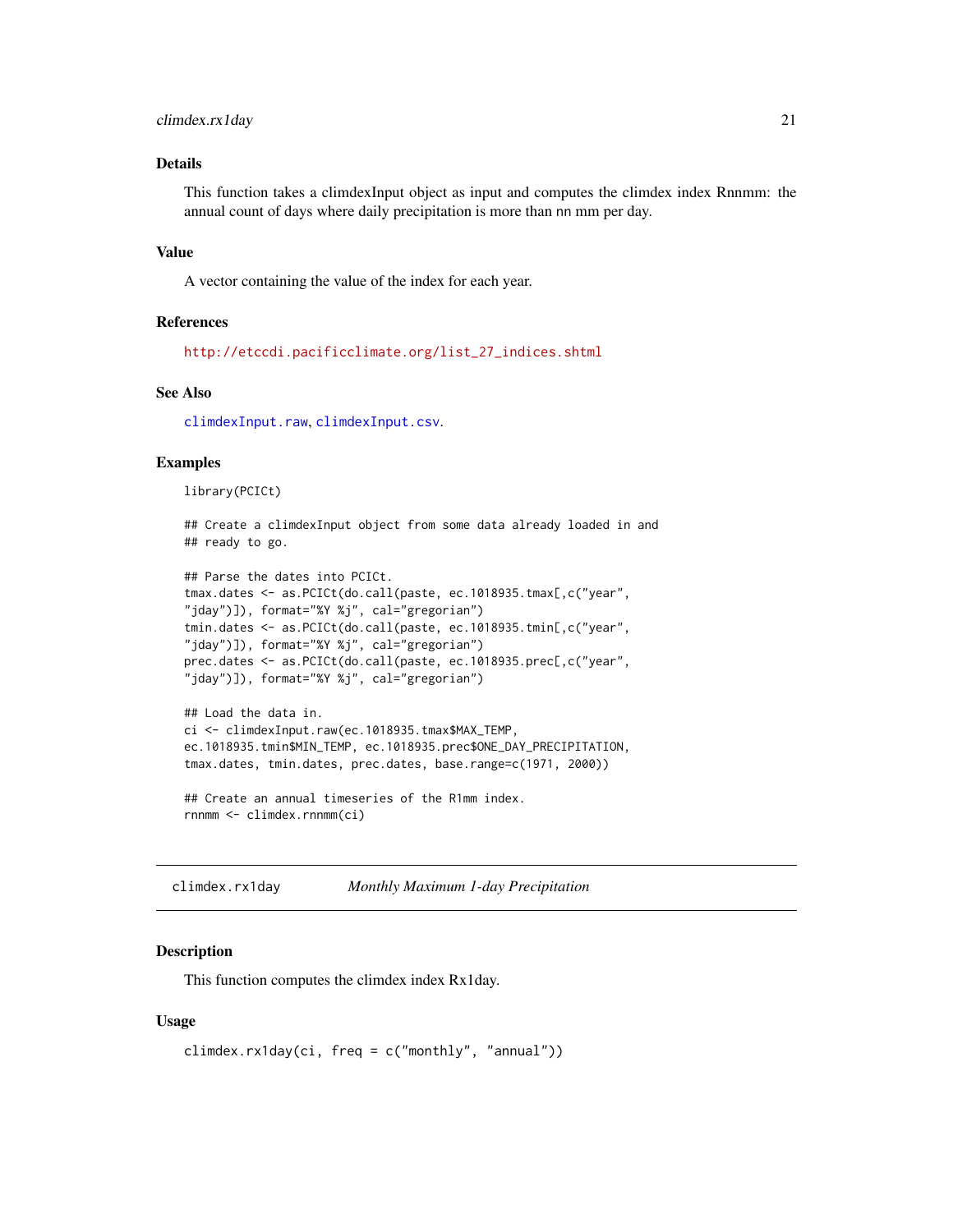#### Arguments

| сi   | Object of type climdex Input.   |
|------|---------------------------------|
| freg | Time frequency to aggregate to. |

#### Details

This function takes a climdexInput object as input and computes the climdex index Rx1day: monthly or annual maximum 1-day precipitation.

#### Value

A vector containing the value of the index for each month of each year.

# Note

The default behaviour of climdex.rx5day differs somewhat from fclimdex, as fclimdex and climdex.pcic differ on the definition of Rx5day. The running sum series computed by fclimdex is off by 2 days, and the first day a running sum can be computed for is left out entirely. The behaviour of fclimdex can be replicated by setting center.mean.on.last.day to TRUE.

#### References

[http://etccdi.pacificclimate.org/list\\_27\\_indices.shtml](http://etccdi.pacificclimate.org/list_27_indices.shtml)

# See Also

[climdexInput.raw](#page-42-1), [climdexInput.csv](#page-40-1).

#### Examples

library(PCICt)

```
## Create a climdexInput object from some data already loaded in and
## ready to go.
```

```
## Parse the dates into PCICt.
tmax.dates <- as.PCICt(do.call(paste, ec.1018935.tmax[,c("year",
"jday")]), format="%Y %j", cal="gregorian")
tmin.dates <- as.PCICt(do.call(paste, ec.1018935.tmin[,c("year",
"jday")]), format="%Y %j", cal="gregorian")
prec.dates <- as.PCICt(do.call(paste, ec.1018935.prec[,c("year",
"jday")]), format="%Y %j", cal="gregorian")
```

```
## Load the data in.
ci <- climdexInput.raw(ec.1018935.tmax$MAX_TEMP,
ec.1018935.tmin$MIN_TEMP, ec.1018935.prec$ONE_DAY_PRECIPITATION,
tmax.dates, tmin.dates, prec.dates, base.range=c(1971, 2000))
```

```
## Create a timeseries of monthly maximum 1-day precipitation.
rx1day <- climdex.rx1day(ci)
```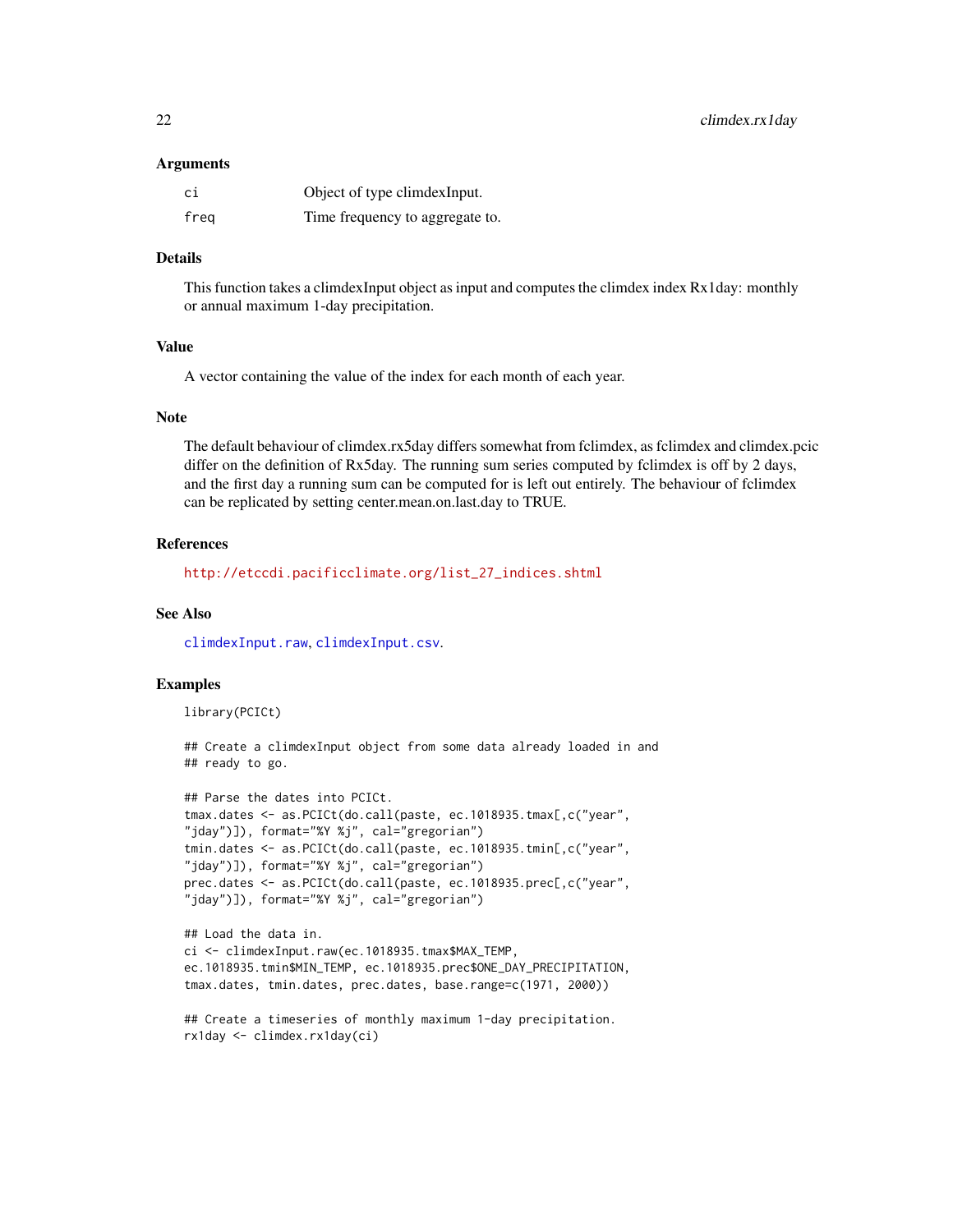<span id="page-22-0"></span>

# Description

This function computes the climdex index Rx5day.

#### Usage

```
climdex.rx5day(ci, freq = c("monthly", "annual"),
  center.mean.on.last.day = FALSE)
```
# **Arguments**

| сi                      | Object of type climdex Input.                                                   |
|-------------------------|---------------------------------------------------------------------------------|
| frea                    | Time frequency to aggregate to.                                                 |
| center.mean.on.last.day |                                                                                 |
|                         | Whether to center the 5-day running mean on the last day of the window, instead |
|                         | of the center day.                                                              |

# Details

This function takes a climdexInput object as input and computes the climdex index Rx5day: monthly or annual maximum 5-day consecutive precipitation.

# Value

A vector containing the value of the index for each month of each year.

#### Note

The default behaviour of climdex.rx5day differs somewhat from fclimdex, as fclimdex and climdex.pcic differ on the definition of Rx5day. The running sum series computed by fclimdex is off by 2 days, and the first day a running sum can be computed for is left out entirely. The behaviour of fclimdex can be replicated by setting center.mean.on.last.day to TRUE.

# References

[http://etccdi.pacificclimate.org/list\\_27\\_indices.shtml](http://etccdi.pacificclimate.org/list_27_indices.shtml)

# See Also

[climdexInput.raw](#page-42-1), [climdexInput.csv](#page-40-1).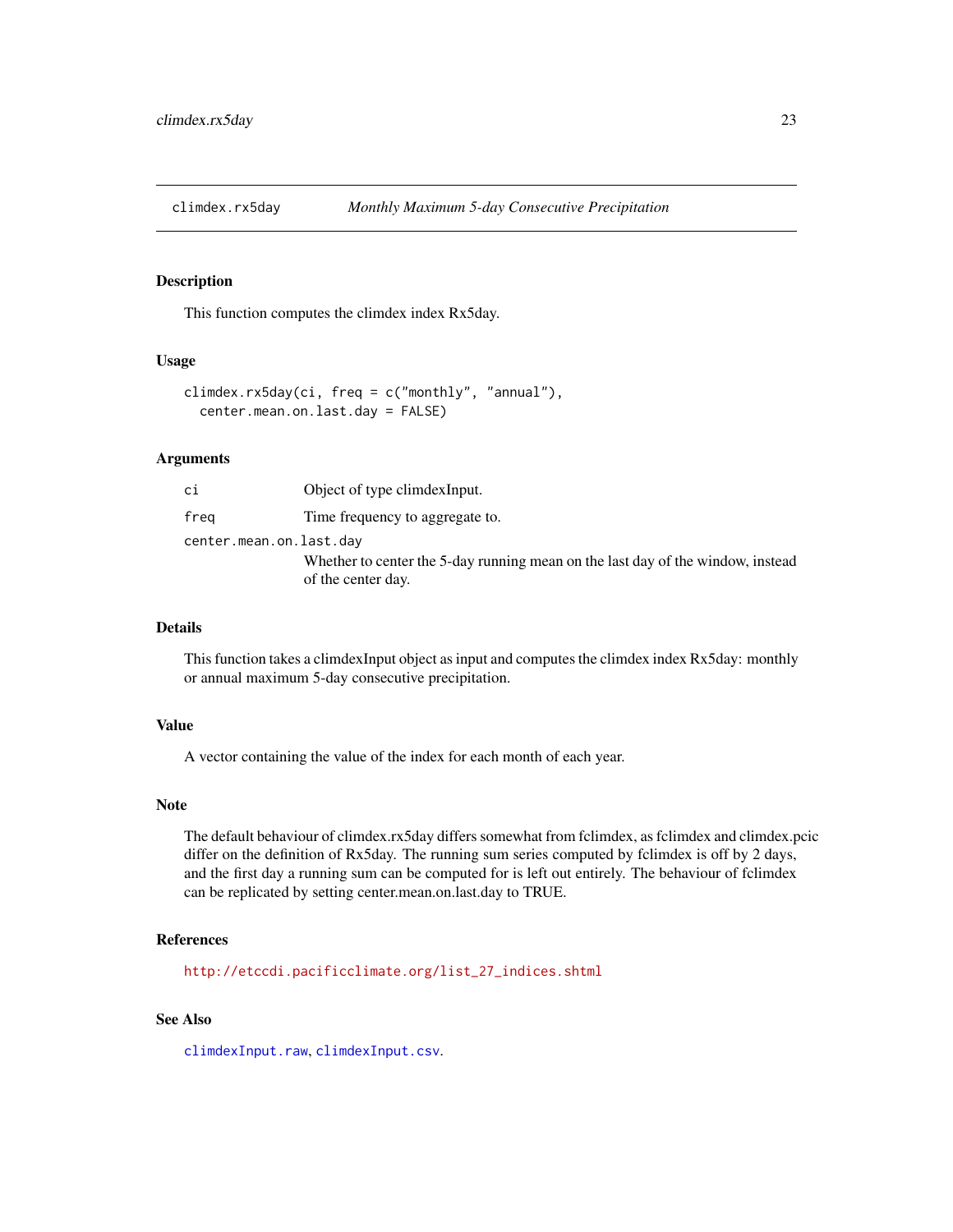# Examples

```
library(PCICt)
## Create a climdexInput object from some data already loaded in and
## ready to go.
## Parse the dates into PCICt.
tmax.dates <- as.PCICt(do.call(paste, ec.1018935.tmax[,c("year",
"jday")]), format="%Y %j", cal="gregorian")
tmin.dates <- as.PCICt(do.call(paste, ec.1018935.tmin[,c("year",
"jday")]), format="%Y %j", cal="gregorian")
prec.dates <- as.PCICt(do.call(paste, ec.1018935.prec[,c("year",
"jday")]), format="%Y %j", cal="gregorian")
## Load the data in.
ci <- climdexInput.raw(ec.1018935.tmax$MAX_TEMP,
ec.1018935.tmin$MIN_TEMP, ec.1018935.prec$ONE_DAY_PRECIPITATION,
tmax.dates, tmin.dates, prec.dates, base.range=c(1971, 2000))
## Create a timeseries of monthly maximum 5-day consecutive precipitation.
rx5day <- climdex.rx5day(ci)
```
climdex.sdii *Simple Precpitation Intensity Index*

# Description

This function computes the climdex index SDII.

# Usage

climdex.sdii(ci)

#### Arguments

ci Object of type climdexInput.

# Details

climdex.sdii computes the climdex index SDII, or Simple Precipitation Intensity Index. This is defined as the sum of precipitation in wet days (days with preciptitation over 1mm) during the year divided by the number of wet days in the year.

# Value

A vector containing the value of the index for each year.

<span id="page-23-0"></span>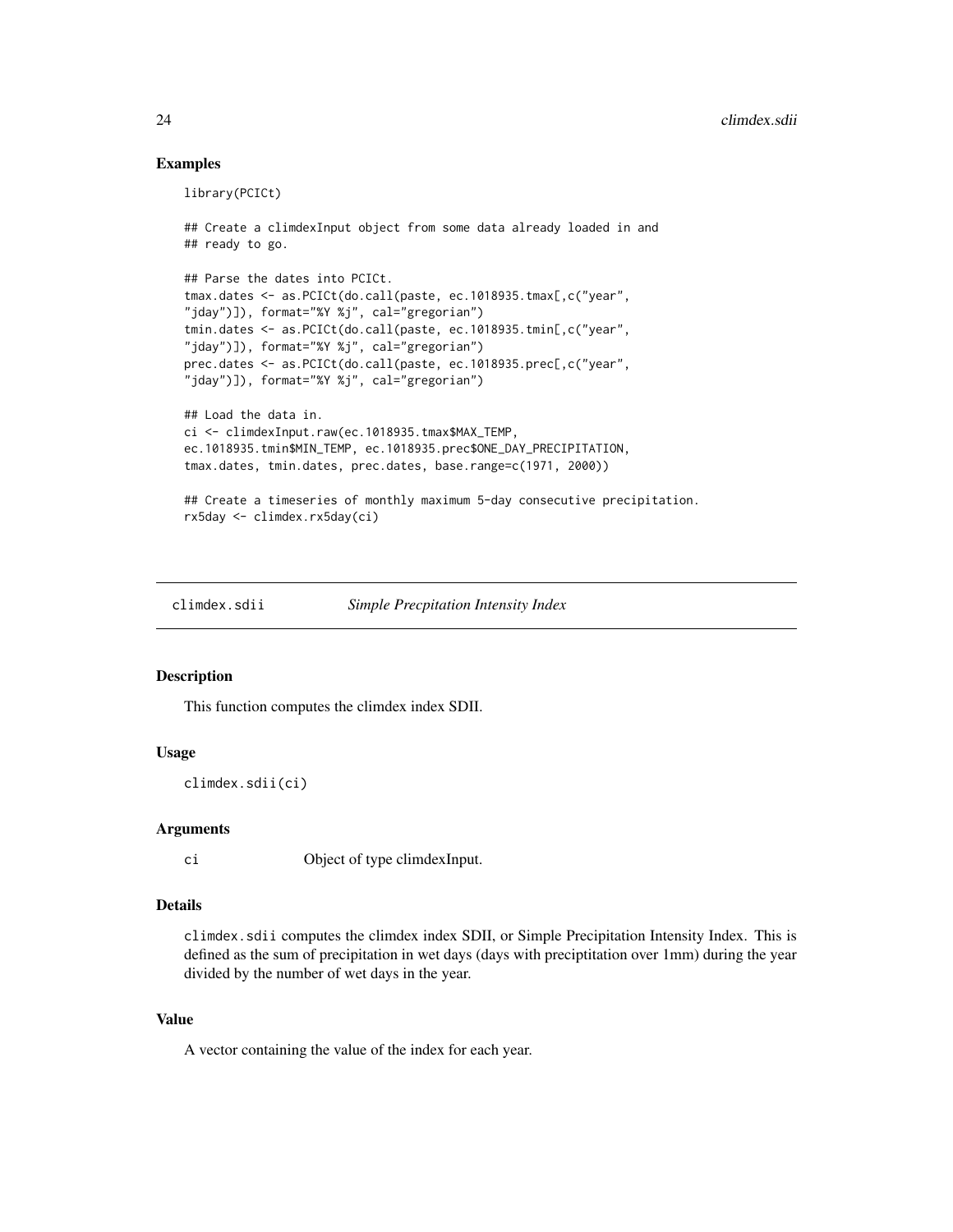#### <span id="page-24-0"></span>climdex.su 25

# Note

fclimdex rounds to 1 decimal place, whereas climdex.sdii does not. This results in some small differences.

# References

[http://etccdi.pacificclimate.org/list\\_27\\_indices.shtml](http://etccdi.pacificclimate.org/list_27_indices.shtml)

# See Also

[climdexInput.raw](#page-42-1), [climdexInput.csv](#page-40-1).

# Examples

library(PCICt)

```
## Create a climdexInput object from some data already loaded in and
## ready to go.
```

```
## Parse the dates into PCICt.
tmax.dates <- as.PCICt(do.call(paste, ec.1018935.tmax[,c("year",
"jday")]), format="%Y %j", cal="gregorian")
tmin.dates <- as.PCICt(do.call(paste, ec.1018935.tmin[,c("year",
"jday")]), format="%Y %j", cal="gregorian")
prec.dates <- as.PCICt(do.call(paste, ec.1018935.prec[,c("year",
"jday")]), format="%Y %j", cal="gregorian")
```

```
## Load the data in.
ci <- climdexInput.raw(ec.1018935.tmax$MAX_TEMP,
ec.1018935.tmin$MIN_TEMP, ec.1018935.prec$ONE_DAY_PRECIPITATION,
tmax.dates, tmin.dates, prec.dates, base.range=c(1971, 2000))
```

```
## Create a timeseries of annual SDII values.
sdii <- climdex.sdii(ci)
```
climdex.su *Summer Days*

# Description

This function computes the climdex index SU.

# Usage

```
climdex.su(ci)
```
#### Arguments

ci Object of type climdexInput.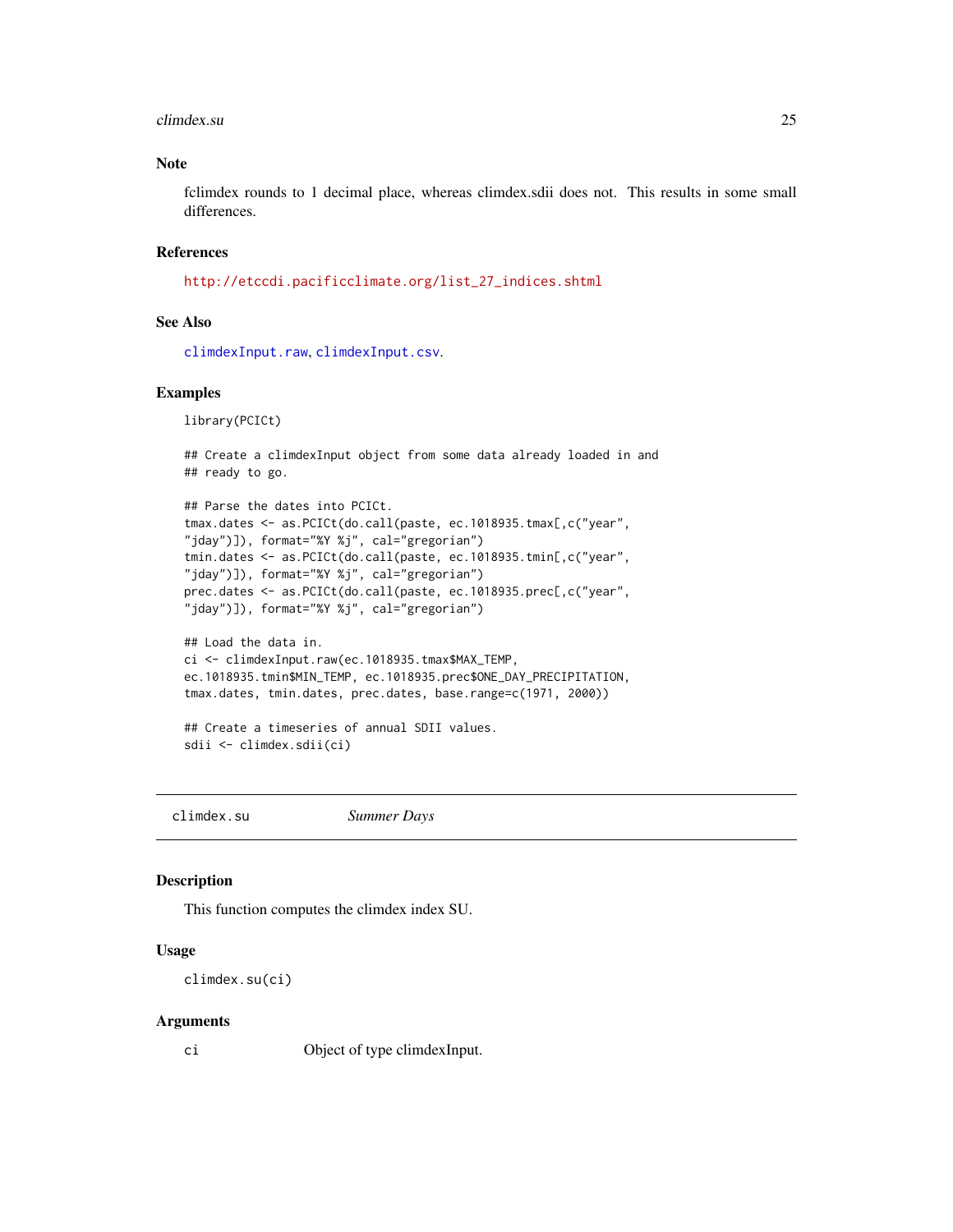#### <span id="page-25-0"></span>Details

This function takes a climdexInput object as input and computes the SU (summer days) climdex index: that is, the annual count of days where daily maximum temperature exceeds 25 degrees Celsius.

#### Value

A vector containing the number of summer days for each year.

# References

[http://etccdi.pacificclimate.org/list\\_27\\_indices.shtml](http://etccdi.pacificclimate.org/list_27_indices.shtml)

# See Also

[climdexInput.raw](#page-42-1), [climdexInput.csv](#page-40-1).

# Examples

library(PCICt)

```
## Create a climdexInput object from some data already loaded in and
## ready to go.
```

```
## Parse the dates into PCICt.
tmax.dates <- as.PCICt(do.call(paste, ec.1018935.tmax[,c("year",
"jday")]), format="%Y %j", cal="gregorian")
tmin.dates <- as.PCICt(do.call(paste, ec.1018935.tmin[,c("year",
"jday")]), format="%Y %j", cal="gregorian")
prec.dates <- as.PCICt(do.call(paste, ec.1018935.prec[,c("year",
"jday")]), format="%Y %j", cal="gregorian")
## Load the data in.
```

```
ci <- climdexInput.raw(ec.1018935.tmax$MAX_TEMP,
ec.1018935.tmin$MIN_TEMP, ec.1018935.prec$ONE_DAY_PRECIPITATION,
tmax.dates, tmin.dates, prec.dates, base.range=c(1971, 2000))
```

```
## Create an annual timeseries of the number of summer days.
su <- climdex.su(ci)
```
<span id="page-25-1"></span>climdex.tn10p *Percent of Values Below 10th Percentile Daily Minimum Temperature*

#### Description

This function computes the climdex index TN10p.

Computation of these values outside of the base period involves comparing the temperature data for each day with the corresponding percentiles for a 5 day running window surrounding that day. The resulting monthly series is then the monthly percentage of values that meet the criteria.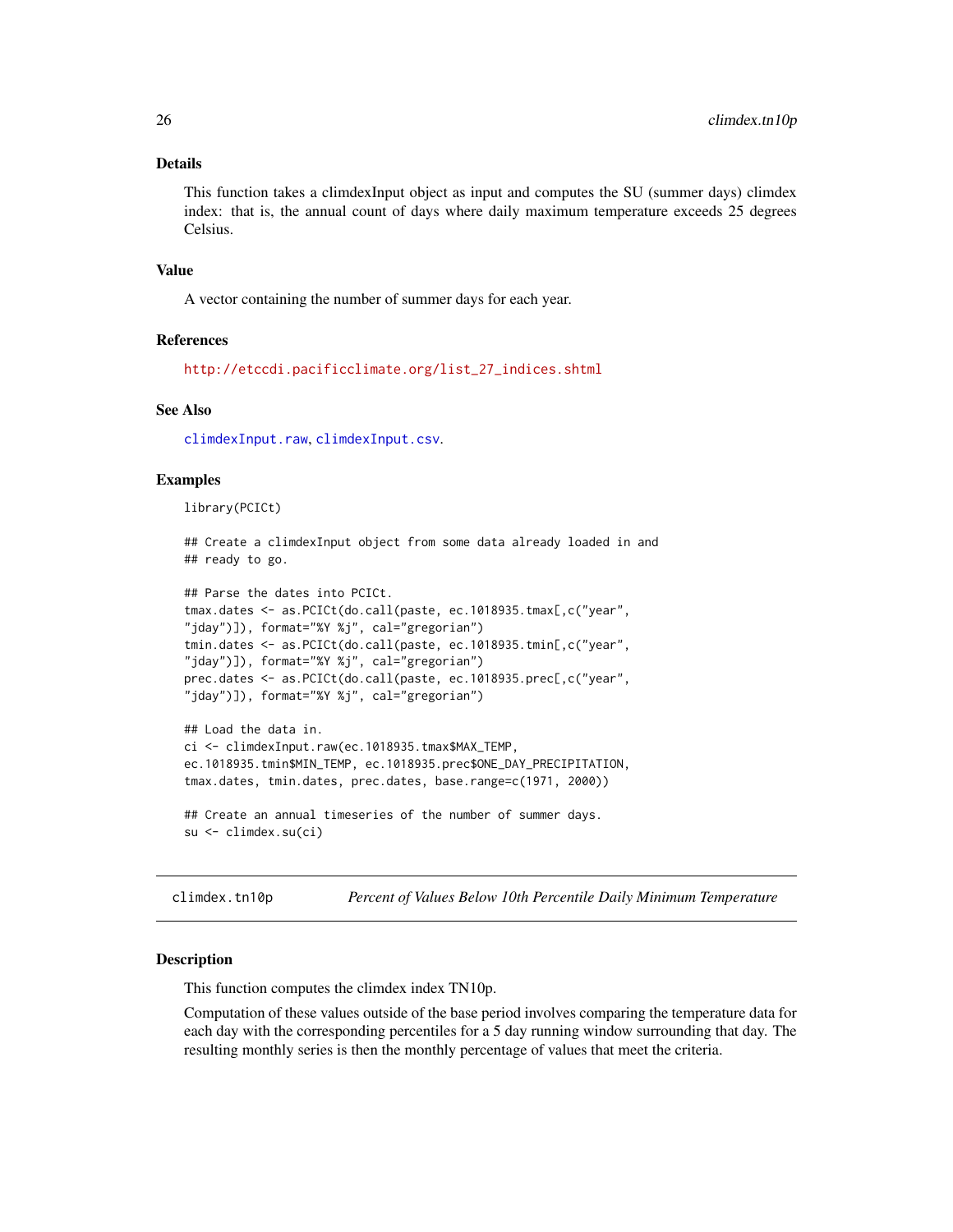# <span id="page-26-0"></span>climdex.tn10p 27

# Usage

climdex.tn10p(ci, freq =  $c("monthly", "annual"))$ 

#### Arguments

| ci   | Object of type climdexInput.    |
|------|---------------------------------|
| freg | Time frequency to aggregate to. |

#### Details

This function takes a climdexInput object as input and computes the monthly or annual percent of values below the 10th percentile of baseline daily minimum temperature.

Computation of these values inside the base period is more complicated. It involves comparison of the daily temperature data with the corresponding day of temperature data in each of  $(n - 1)$  sets of data. The sets consist of the data for the base period with the current year replaced with each of the other years. The results of these comparisons are then averaged to give a value between 0 and 1. Finally, the resulting daily series is aggregated to a monthly series by averaging these daily values and multiplying by 100 to give a monthly percentile value.

# Value

A vector containing a timeseries containing values of the index on a monthly or annual timescale.

#### **Note**

These functions may calculate slightly different results than fclimdex.

The bootstrapping method is not well defined for cases where the base data contains numerous missing values. Because of that, this code (and fclimdex) are not very robust against missing values with respect to these indicies. When computing percentiles inside the base period, both this implementation and fclimdex do not divide through by the number of non-missing values when aggregating the values inside the base period. Instead, they divide through by the number of base years minus one. This will result in a negative bias when missing values are present.

# References

[http://etccdi.pacificclimate.org/list\\_27\\_indices.shtml](http://etccdi.pacificclimate.org/list_27_indices.shtml)

# See Also

[climdexInput.raw](#page-42-1), [climdexInput.csv](#page-40-1).

#### Examples

```
library(PCICt)
```
## Create a climdexInput object from some data already loaded in and ## ready to go.

## Parse the dates into PCICt.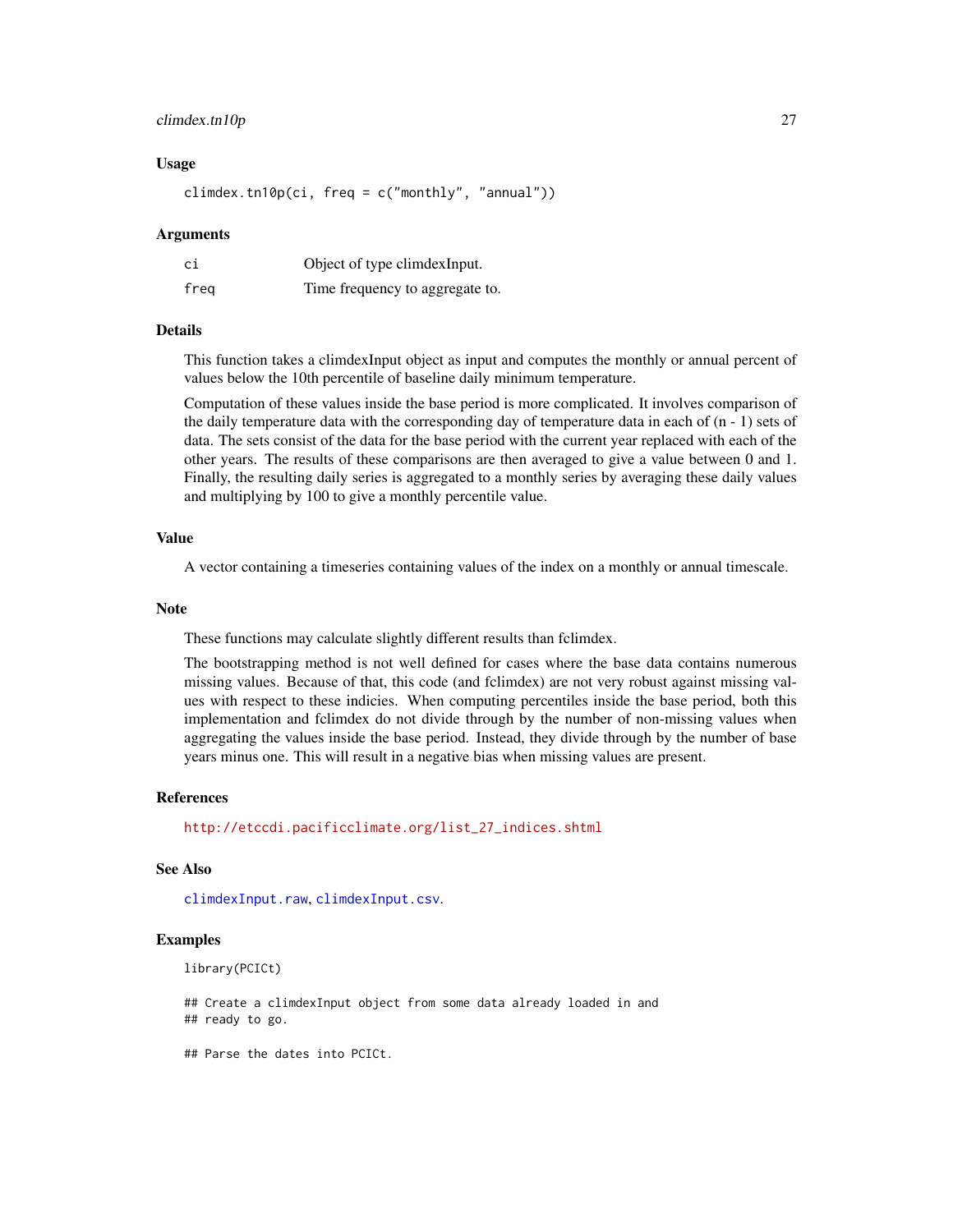```
tmax.dates <- as.PCICt(do.call(paste, ec.1018935.tmax[,c("year",
"jday")]), format="%Y %j", cal="gregorian")
tmin.dates <- as.PCICt(do.call(paste, ec.1018935.tmin[,c("year",
"jday")]), format="%Y %j", cal="gregorian")
prec.dates <- as.PCICt(do.call(paste, ec.1018935.prec[,c("year",
"jday")]), format="%Y %j", cal="gregorian")
## Load the data in.
ci <- climdexInput.raw(ec.1018935.tmax$MAX_TEMP,
ec.1018935.tmin$MIN_TEMP, ec.1018935.prec$ONE_DAY_PRECIPITATION,
tmax.dates, tmin.dates, prec.dates, base.range=c(1971, 2000))
## Create a monthly timeseries of the TN10p index.
tn10p <- climdex.tn10p(ci)
```
<span id="page-27-1"></span>climdex.tn90p *Percent of Values Above 90th Percentile Daily Minimum Temperature*

#### **Description**

This function computes the climdex index TN90p.

Computation of these values outside of the base period involves comparing the temperature data for each day with the corresponding percentiles for a 5 day running window surrounding that day. The resulting monthly series is then the monthly percentage of values that meet the criteria.

# Usage

 $climdex.tn90p(ci, freq = c("monthly", "annual"))$ 

#### Arguments

| сi   | Object of type climdexInput.    |
|------|---------------------------------|
| freg | Time frequency to aggregate to. |

# Details

This function takes a climdexInput object as input and computes the monthly or annual percent of values above the 90th percentile of baseline daily minimum temperature.

Computation of these values inside the base period is more complicated. It involves comparison of the daily temperature data with the corresponding day of temperature data in each of (n - 1) sets of data. The sets consist of the data for the base period with the current year replaced with each of the other years. The results of these comparisons are then averaged to give a value between 0 and 1. Finally, the resulting daily series is aggregated to a monthly series by averaging these daily values and multiplying by 100 to give a monthly percentile value.

# Value

A vector containing a timeseries containing values of the index on a monthly or annual timescale.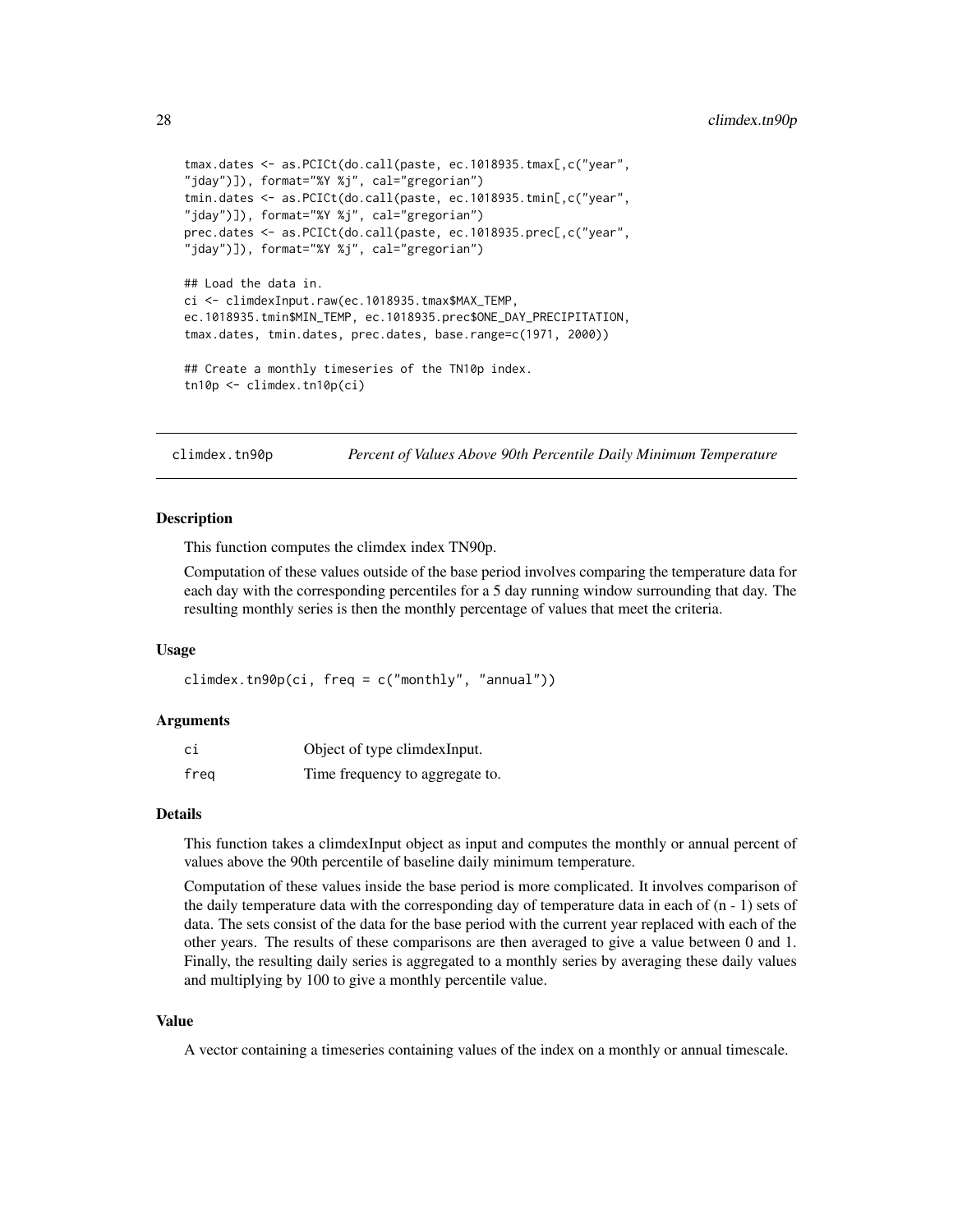#### <span id="page-28-0"></span>climdex.tnn 29

# Note

These functions may calculate slightly different results than fclimdex.

The bootstrapping method is not well defined for cases where the base data contains numerous missing values. Because of that, this code (and fclimdex) are not very robust against missing values with respect to these indicies. When computing percentiles inside the base period, both this implementation and fclimdex do not divide through by the number of non-missing values when aggregating the values inside the base period. Instead, they divide through by the number of base years minus one. This will result in a negative bias when missing values are present.

# References

[http://etccdi.pacificclimate.org/list\\_27\\_indices.shtml](http://etccdi.pacificclimate.org/list_27_indices.shtml)

# See Also

[climdexInput.raw](#page-42-1), [climdexInput.csv](#page-40-1).

# Examples

library(PCICt)

## Create a climdexInput object from some data already loaded in and ## ready to go.

```
## Parse the dates into PCICt.
tmax.dates <- as.PCICt(do.call(paste, ec.1018935.tmax[,c("year",
"jday")]), format="%Y %j", cal="gregorian")
tmin.dates <- as.PCICt(do.call(paste, ec.1018935.tmin[,c("year",
"jday")]), format="%Y %j", cal="gregorian")
prec.dates <- as.PCICt(do.call(paste, ec.1018935.prec[,c("year",
"jday")]), format="%Y %j", cal="gregorian")
```

```
## Load the data in.
ci <- climdexInput.raw(ec.1018935.tmax$MAX_TEMP,
ec.1018935.tmin$MIN_TEMP, ec.1018935.prec$ONE_DAY_PRECIPITATION,
tmax.dates, tmin.dates, prec.dates, base.range=c(1971, 2000))
```

```
## Create a monthly timeseries of the TN90p index.
tn90p <- climdex.tn90p(ci)
```
climdex.tnn *Monthly Minimum of Daily Minimum Temperature*

# Description

This function computes the climdex index TNn.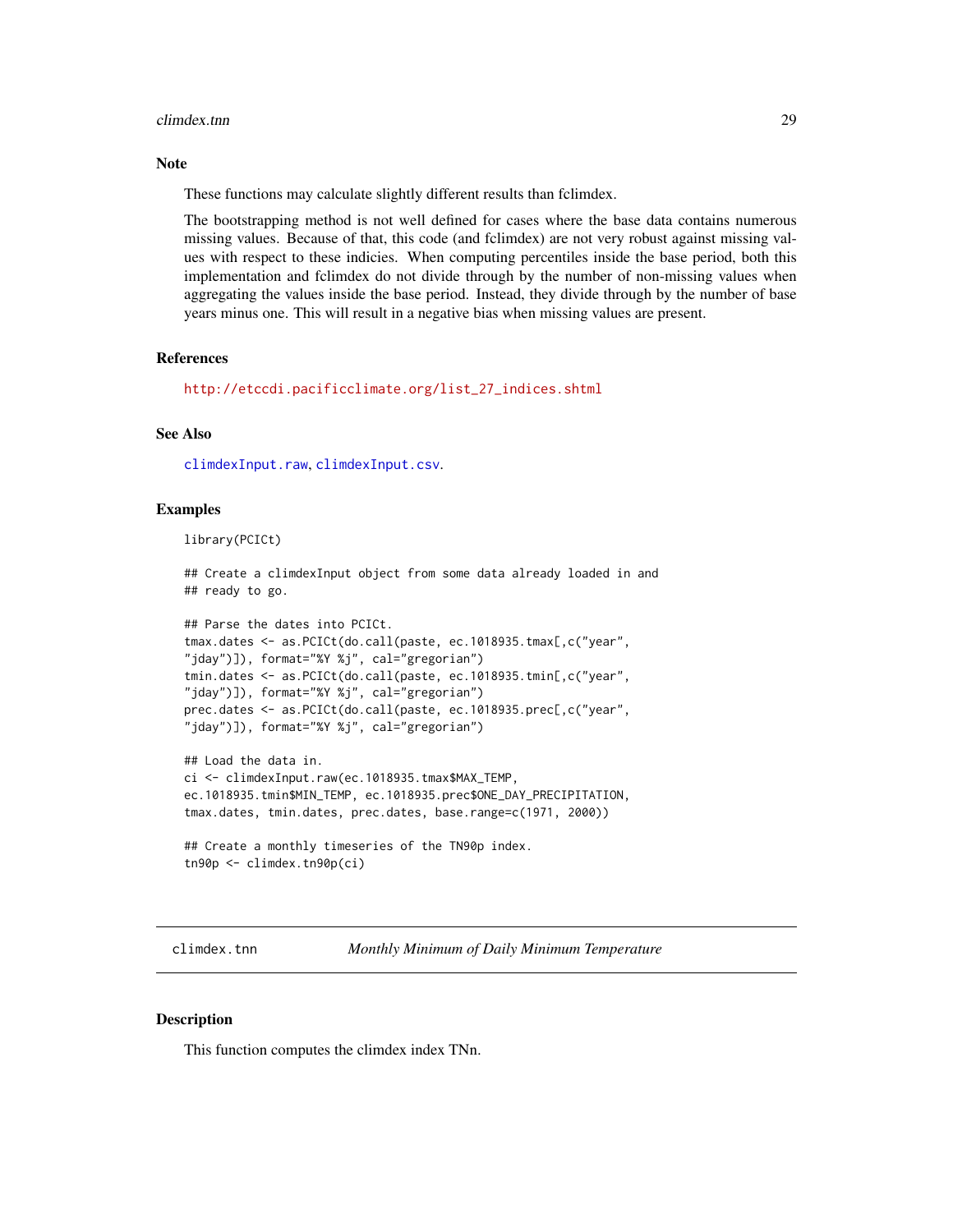#### Usage

climdex.tnn(ci,  $freq = c("monthly", "annual"))$ 

#### Arguments

| сi   | Object of type climdex Input.   |
|------|---------------------------------|
| freg | Time frequency to aggregate to. |

# Details

This function takes a climdexInput object as input and computes the monthly or annual minimum of daily minimum temperature.

# Value

A vector containing the value of the index for each month.

# References

[http://etccdi.pacificclimate.org/list\\_27\\_indices.shtml](http://etccdi.pacificclimate.org/list_27_indices.shtml)

# See Also

[climdexInput.raw](#page-42-1), [climdexInput.csv](#page-40-1).

# Examples

library(PCICt)

## Create a climdexInput object from some data already loaded in and ## ready to go.

```
## Parse the dates into PCICt.
tmax.dates <- as.PCICt(do.call(paste, ec.1018935.tmax[,c("year",
"jday")]), format="%Y %j", cal="gregorian")
tmin.dates <- as.PCICt(do.call(paste, ec.1018935.tmin[,c("year",
"jday")]), format="%Y %j", cal="gregorian")
prec.dates <- as.PCICt(do.call(paste, ec.1018935.prec[,c("year",
"jday")]), format="%Y %j", cal="gregorian")
```

```
## Load the data in.
ci <- climdexInput.raw(ec.1018935.tmax$MAX_TEMP,
ec.1018935.tmin$MIN_TEMP, ec.1018935.prec$ONE_DAY_PRECIPITATION,
tmax.dates, tmin.dates, prec.dates, base.range=c(1971, 2000))
```

```
## Create a monthly timeseries of minimum daily minimum temperature.
tnn <- climdex.tnn(ci)
```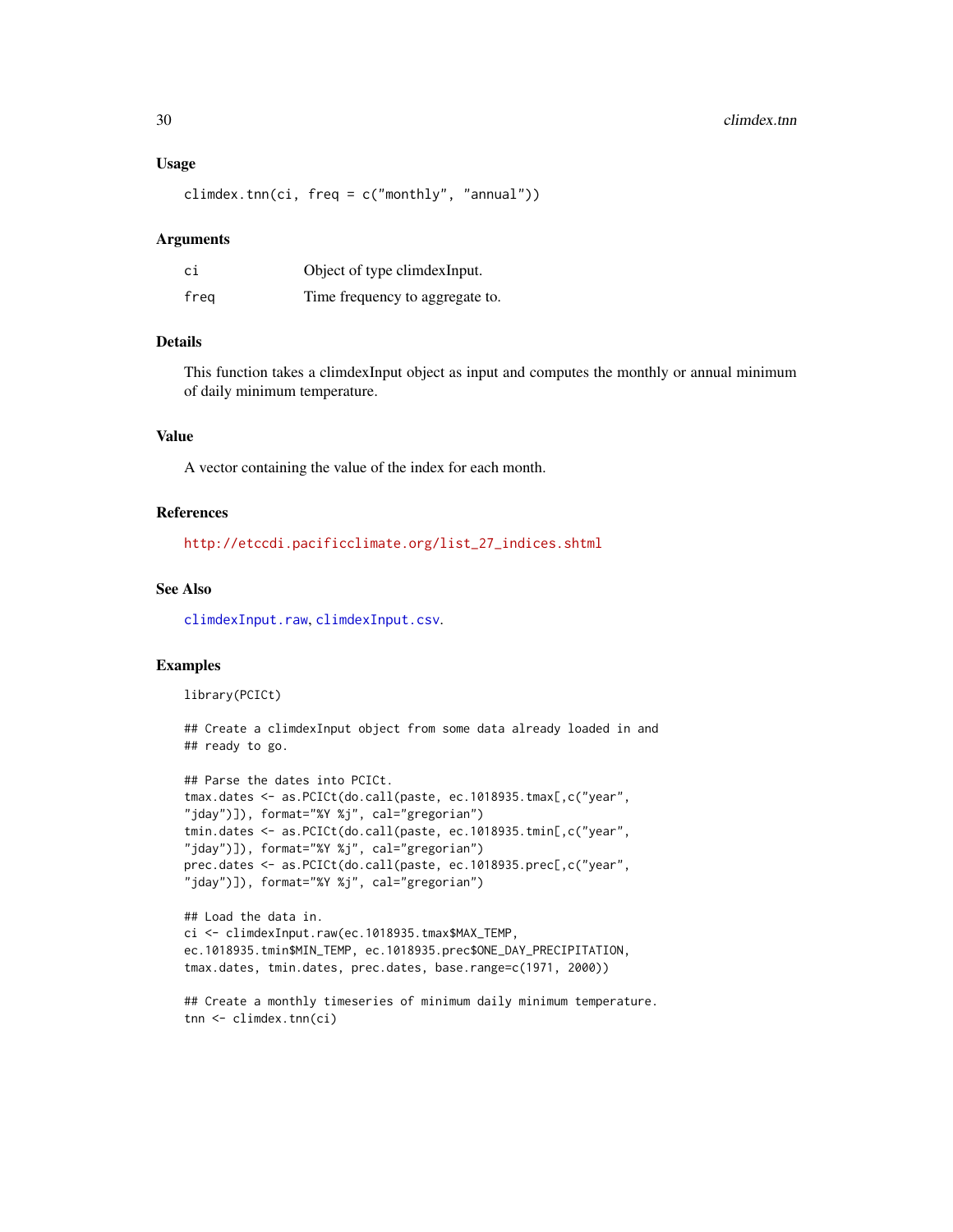<span id="page-30-0"></span>

# Description

This function computes the climdex index TNx.

#### Usage

```
climdex.tnx(ci, freq = c("monthly", "annual"))
```
# **Arguments**

| сi   | Object of type climdexInput.    |
|------|---------------------------------|
| freg | Time frequency to aggregate to. |

# Details

This function takes a climdexInput object as input and computes the monthly or annual maximum of daily minimum temperature.

# Value

A vector containing the value of the index for each month.

# References

[http://etccdi.pacificclimate.org/list\\_27\\_indices.shtml](http://etccdi.pacificclimate.org/list_27_indices.shtml)

# See Also

[climdexInput.raw](#page-42-1), [climdexInput.csv](#page-40-1).

# Examples

library(PCICt)

```
## Create a climdexInput object from some data already loaded in and
## ready to go.
```

```
## Parse the dates into PCICt.
tmax.dates <- as.PCICt(do.call(paste, ec.1018935.tmax[,c("year",
"jday")]), format="%Y %j", cal="gregorian")
tmin.dates <- as.PCICt(do.call(paste, ec.1018935.tmin[,c("year",
"jday")]), format="%Y %j", cal="gregorian")
prec.dates <- as.PCICt(do.call(paste, ec.1018935.prec[,c("year",
"jday")]), format="%Y %j", cal="gregorian")
```
## Load the data in.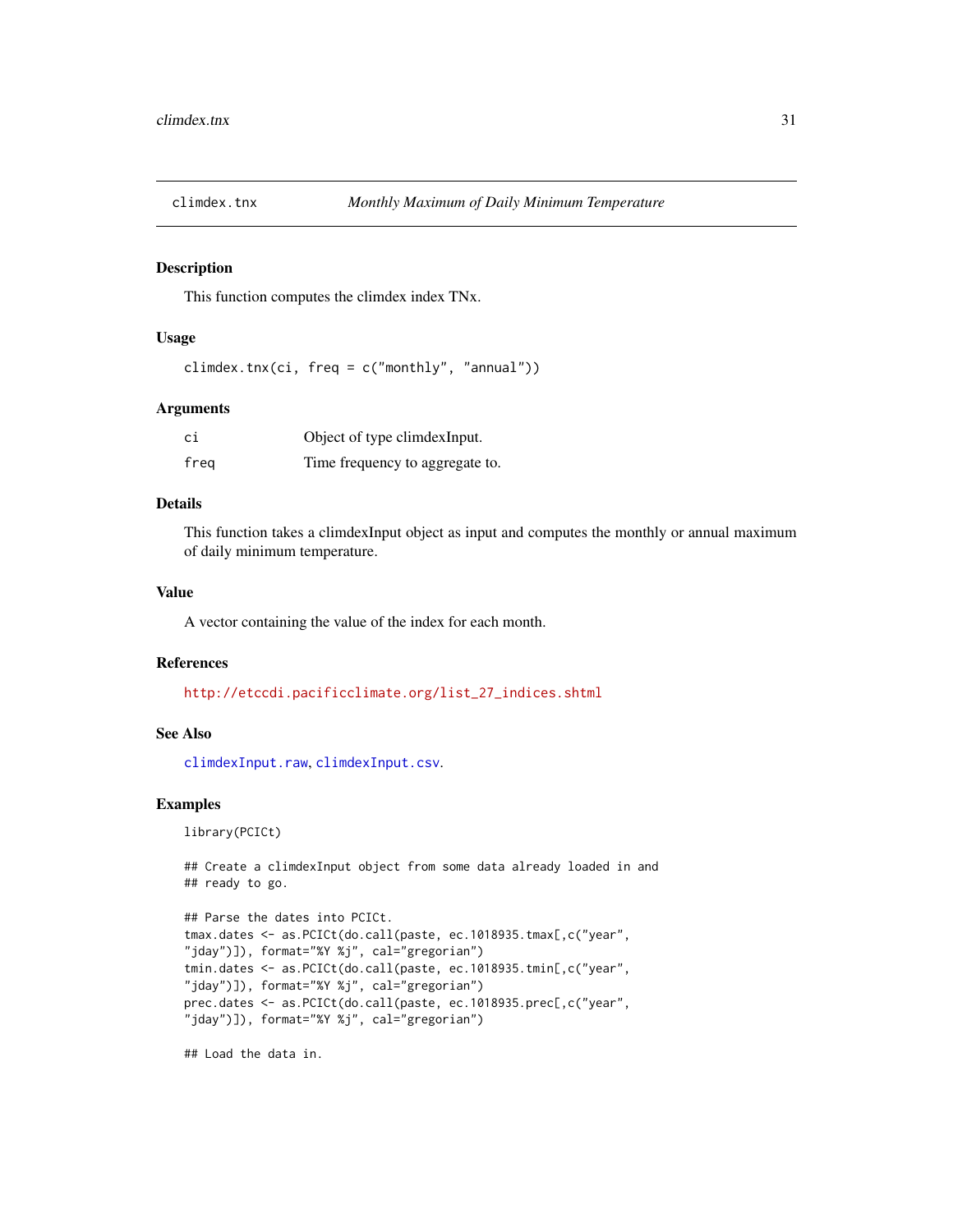```
ci <- climdexInput.raw(ec.1018935.tmax$MAX_TEMP,
ec.1018935.tmin$MIN_TEMP, ec.1018935.prec$ONE_DAY_PRECIPITATION,
tmax.dates, tmin.dates, prec.dates, base.range=c(1971, 2000))
## Create a monthly timeseries of maximum daily minimum temperature.
tnx <- climdex.tnx(ci)
```
climdex.tr *Tropical Nights*

#### Description

This function computes the climdex index TR.

# Usage

climdex.tr(ci)

# Arguments

ci Object of type climdexInput.

# Details

This function takes a climdexInput object as input and computes the TR (tropical nights) climdex index: that is, the annual count of days where daily minimum temperature stays above 20 degrees Celsius.

#### Value

A vector containing the number of frost days for each year.

# References

[http://etccdi.pacificclimate.org/list\\_27\\_indices.shtml](http://etccdi.pacificclimate.org/list_27_indices.shtml)

# See Also

[climdexInput.raw](#page-42-1), [climdexInput.csv](#page-40-1).

# Examples

library(PCICt)

## Create a climdexInput object from some data already loaded in and ## ready to go.

## Parse the dates into PCICt. tmax.dates <- as.PCICt(do.call(paste, ec.1018935.tmax[,c("year",

<span id="page-31-0"></span>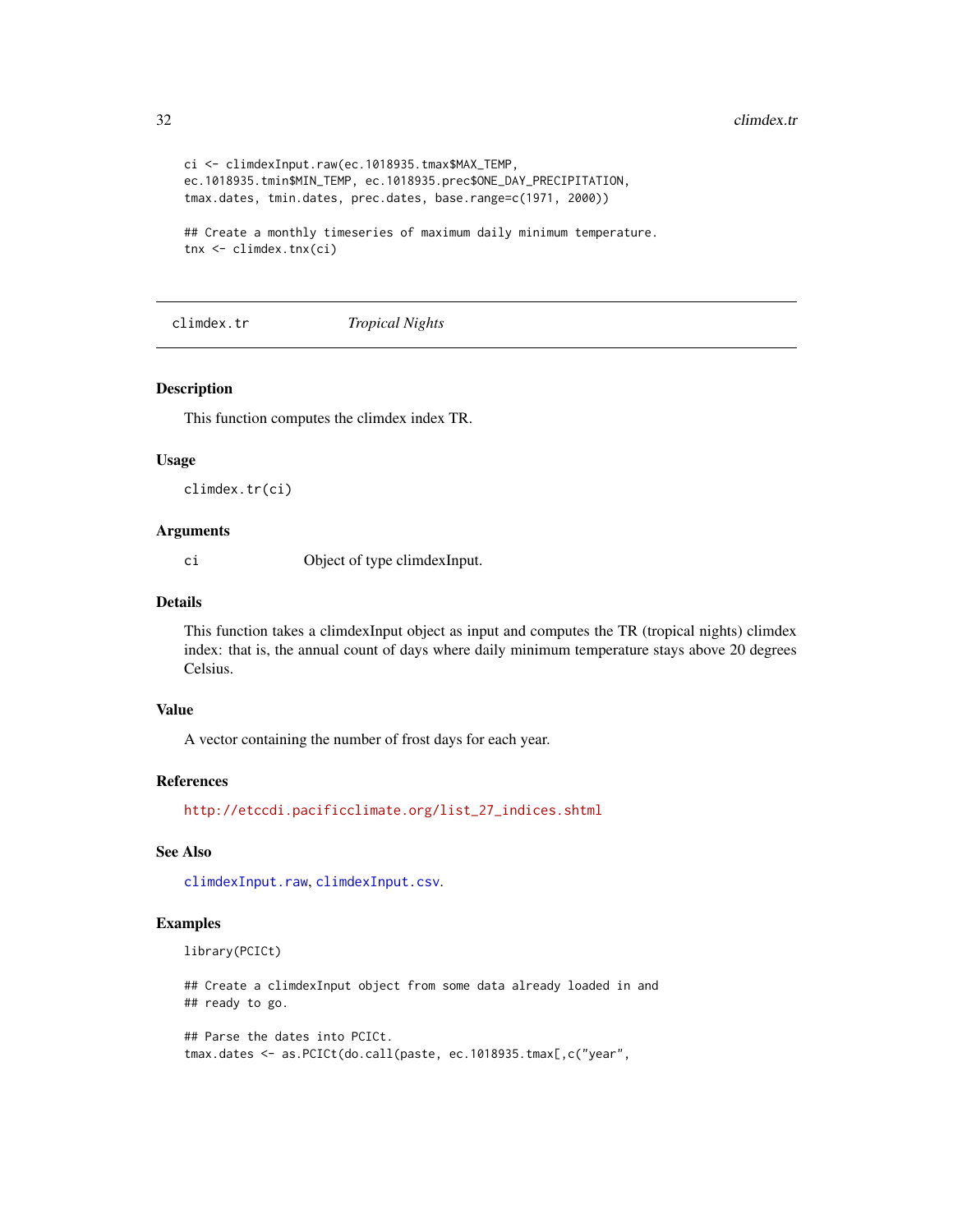#### <span id="page-32-0"></span>climdex.tx10p 33

```
"jday")]), format="%Y %j", cal="gregorian")
tmin.dates <- as.PCICt(do.call(paste, ec.1018935.tmin[,c("year",
"jday")]), format="%Y %j", cal="gregorian")
prec.dates <- as.PCICt(do.call(paste, ec.1018935.prec[,c("year",
"jday")]), format="%Y %j", cal="gregorian")
## Load the data in.
ci <- climdexInput.raw(ec.1018935.tmax$MAX_TEMP,
ec.1018935.tmin$MIN_TEMP, ec.1018935.prec$ONE_DAY_PRECIPITATION,
tmax.dates, tmin.dates, prec.dates, base.range=c(1971, 2000))
## Create an annual timeseries of the number of tropical nights.
tr <- climdex.tr(ci)
```
<span id="page-32-1"></span>climdex.tx10p *Percent of Values Below 10th Percentile Daily Maximum Temperature*

# Description

This function computes the climdex index TX10p.

Computation of these values outside of the base period involves comparing the temperature data for each day with the corresponding percentiles for a 5 day running window surrounding that day. The resulting monthly series is then the monthly percentage of values that meet the criteria.

#### Usage

 $climdex.tx10p(ci, freq = c("monthly", "annual"))$ 

#### Arguments

| сi   | Object of type climdexInput.    |
|------|---------------------------------|
| freq | Time frequency to aggregate to. |

#### Details

This function takes a climdexInput object as input and computes the monthly or annual percent of values below the 10th percentile of baseline daily maximum temperature.

Computation of these values inside the base period is more complicated. It involves comparison of the daily temperature data with the corresponding day of temperature data in each of  $(n - 1)$  sets of data. The sets consist of the data for the base period with the current year replaced with each of the other years. The results of these comparisons are then averaged to give a value between 0 and 1. Finally, the resulting daily series is aggregated to a monthly series by averaging these daily values and multiplying by 100 to give a monthly percentile value.

# Value

A vector containing a timeseries containing values of the index on a monthly or annual timescale.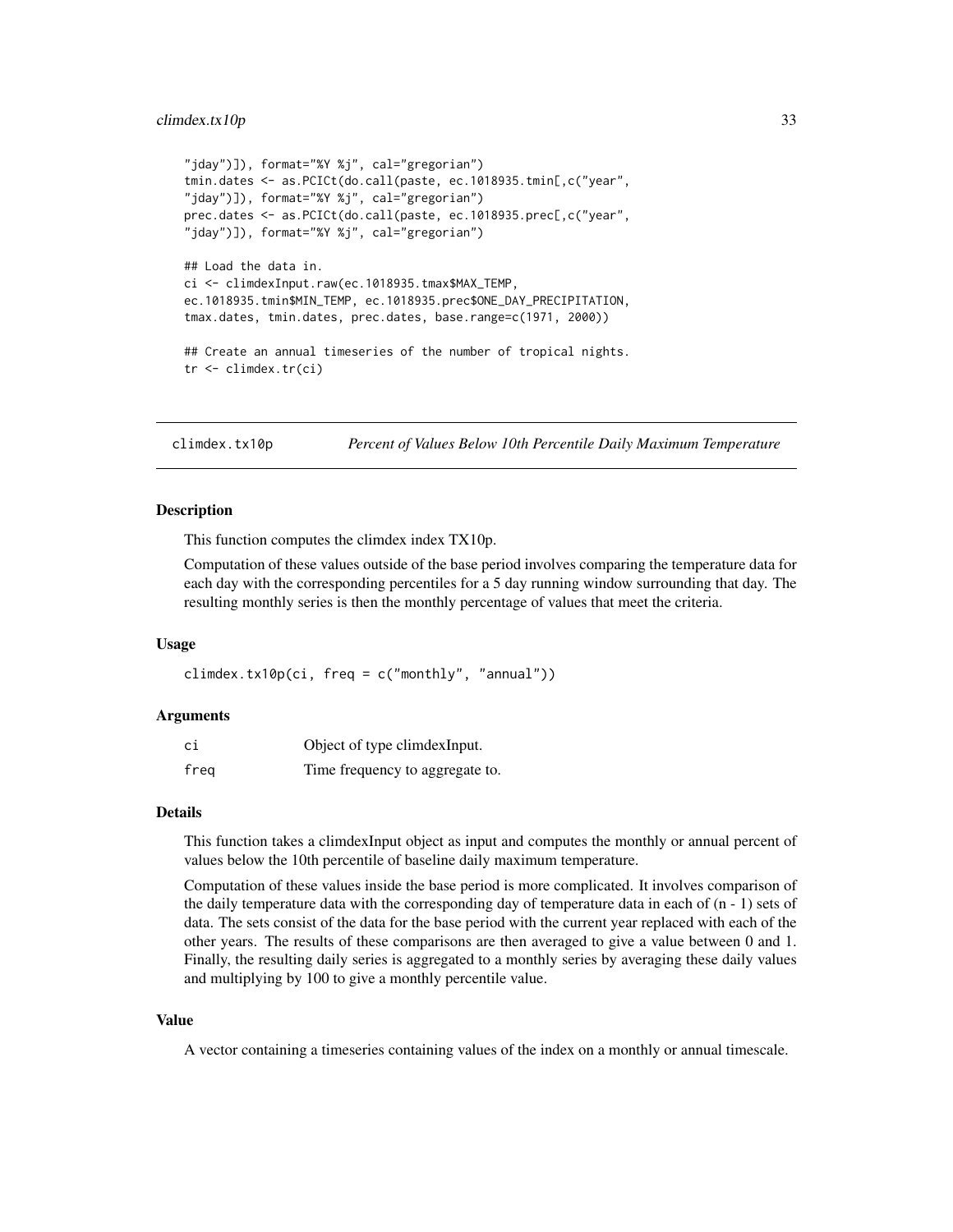These functions may calculate slightly different results than fclimdex.

The bootstrapping method is not well defined for cases where the base data contains numerous missing values. Because of that, this code (and fclimdex) are not very robust against missing values with respect to these indicies. When computing percentiles inside the base period, both this implementation and fclimdex do not divide through by the number of non-missing values when aggregating the values inside the base period. Instead, they divide through by the number of base years minus one. This will result in a negative bias when missing values are present.

# References

[http://etccdi.pacificclimate.org/list\\_27\\_indices.shtml](http://etccdi.pacificclimate.org/list_27_indices.shtml)

# See Also

[climdexInput.raw](#page-42-1), [climdexInput.csv](#page-40-1).

#### Examples

library(PCICt)

```
## Create a climdexInput object from some data already loaded in and
## ready to go.
```

```
## Parse the dates into PCICt.
tmax.dates <- as.PCICt(do.call(paste, ec.1018935.tmax[,c("year",
"jday")]), format="%Y %j", cal="gregorian")
tmin.dates <- as.PCICt(do.call(paste, ec.1018935.tmin[,c("year",
"jday")]), format="%Y %j", cal="gregorian")
prec.dates <- as.PCICt(do.call(paste, ec.1018935.prec[,c("year",
"jday")]), format="%Y %j", cal="gregorian")
```

```
## Load the data in.
ci <- climdexInput.raw(ec.1018935.tmax$MAX_TEMP,
ec.1018935.tmin$MIN_TEMP, ec.1018935.prec$ONE_DAY_PRECIPITATION,
tmax.dates, tmin.dates, prec.dates, base.range=c(1971, 2000))
```

```
## Create a monthly timeseries of the TX10p index.
tx10p <- climdex.tx10p(ci)
```
<span id="page-33-1"></span>climdex.tx90p *Percent of Values Above 90th Percentile Daily Maximum Temperature*

# **Description**

This function computes the climdex index TX90p.

Computation of these values outside of the base period involves comparing the temperature data for each day with the corresponding percentiles for a 5 day running window surrounding that day. The resulting monthly series is then the monthly percentage of values that meet the criteria.

<span id="page-33-0"></span>

#### **Note**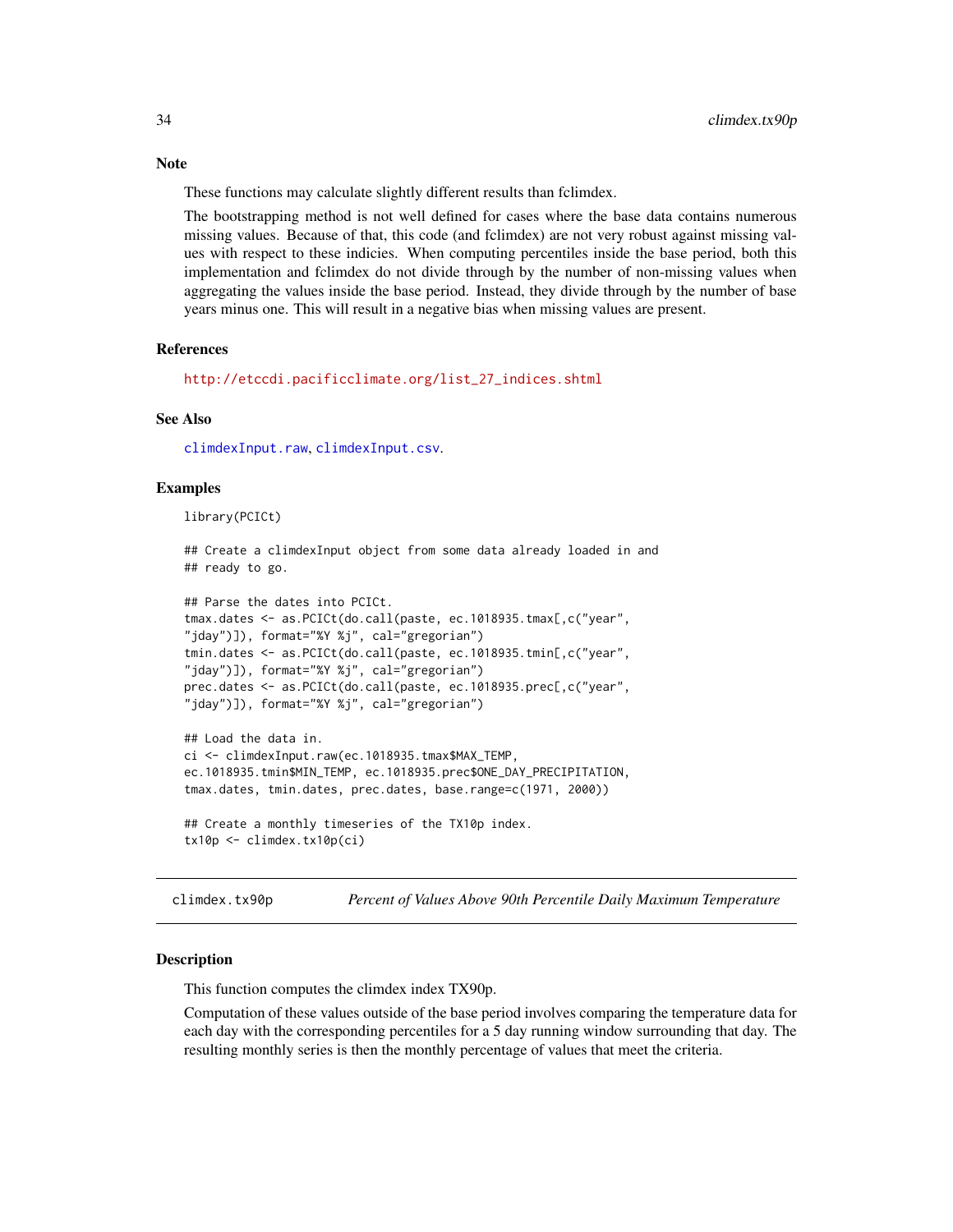# climdex.tx90p 35

# Usage

climdex.tx90p(ci, freq =  $c("monthly", "annual"))$ 

#### Arguments

| сi   | Object of type climdex Input.   |
|------|---------------------------------|
| freg | Time frequency to aggregate to. |

#### Details

This function takes a climdexInput object as input and computes the monthly or annual percent of values above the 90th percentile of baseline daily maximum temperature.

Computation of these values inside the base period is more complicated. It involves comparison of the daily temperature data with the corresponding day of temperature data in each of  $(n - 1)$  sets of data. The sets consist of the data for the base period with the current year replaced with each of the other years. The results of these comparisons are then averaged to give a value between 0 and 1. Finally, the resulting daily series is aggregated to a monthly series by averaging these daily values and multiplying by 100 to give a monthly percentile value.

# Value

A vector containing a timeseries containing values of the index on a monthly or annual timescale.

#### **Note**

These functions may calculate slightly different results than fclimdex.

The bootstrapping method is not well defined for cases where the base data contains numerous missing values. Because of that, this code (and fclimdex) are not very robust against missing values with respect to these indicies. When computing percentiles inside the base period, both this implementation and fclimdex do not divide through by the number of non-missing values when aggregating the values inside the base period. Instead, they divide through by the number of base years minus one. This will result in a negative bias when missing values are present.

# References

[http://etccdi.pacificclimate.org/list\\_27\\_indices.shtml](http://etccdi.pacificclimate.org/list_27_indices.shtml)

# See Also

[climdexInput.raw](#page-42-1), [climdexInput.csv](#page-40-1).

#### Examples

```
library(PCICt)
```
## Create a climdexInput object from some data already loaded in and ## ready to go.

## Parse the dates into PCICt.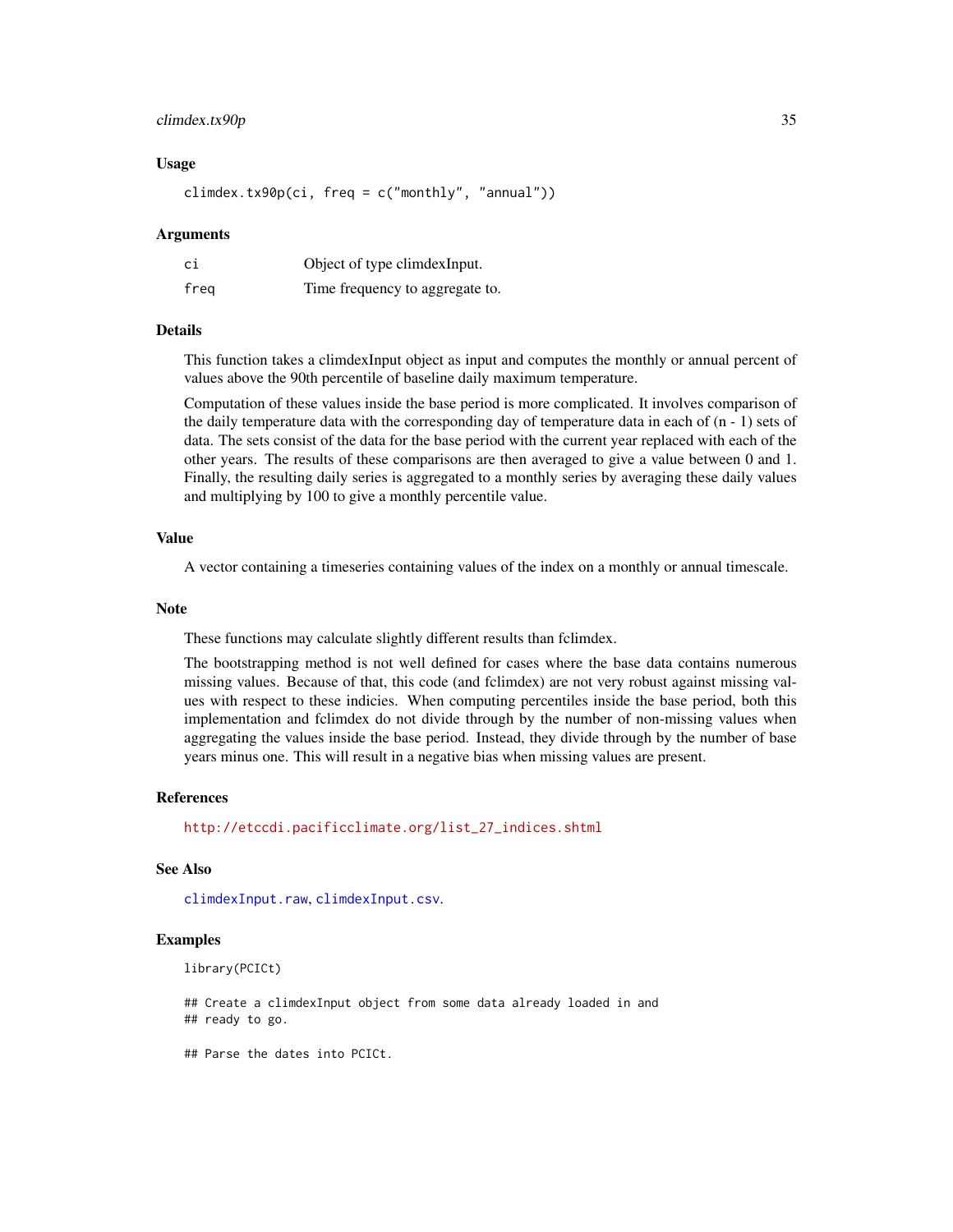```
tmax.dates <- as.PCICt(do.call(paste, ec.1018935.tmax[,c("year",
"jday")]), format="%Y %j", cal="gregorian")
tmin.dates <- as.PCICt(do.call(paste, ec.1018935.tmin[,c("year",
"jday")]), format="%Y %j", cal="gregorian")
prec.dates <- as.PCICt(do.call(paste, ec.1018935.prec[,c("year",
"jday")]), format="%Y %j", cal="gregorian")
## Load the data in.
ci <- climdexInput.raw(ec.1018935.tmax$MAX_TEMP,
ec.1018935.tmin$MIN_TEMP, ec.1018935.prec$ONE_DAY_PRECIPITATION,
tmax.dates, tmin.dates, prec.dates, base.range=c(1971, 2000))
## Create a monthly timeseries of the TX90p index.
tx90p <- climdex.tx90p(ci)
```
climdex.txn *Monthly Minimum of Daily Maximum Temperature*

#### Description

This function computes the climdex index TXn.

# Usage

```
climdex.txn(ci, freq = c("monthly", "annual"))
```
#### Arguments

| сi   | Object of type climdex Input.   |
|------|---------------------------------|
| freg | Time frequency to aggregate to. |

# Details

This function takes a climdexInput object as input and computes the monthly or annual minimum of daily maximum temperature.

#### Value

A vector containing the value of the index for each month.

#### References

[http://etccdi.pacificclimate.org/list\\_27\\_indices.shtml](http://etccdi.pacificclimate.org/list_27_indices.shtml)

# See Also

[climdexInput.raw](#page-42-1), [climdexInput.csv](#page-40-1).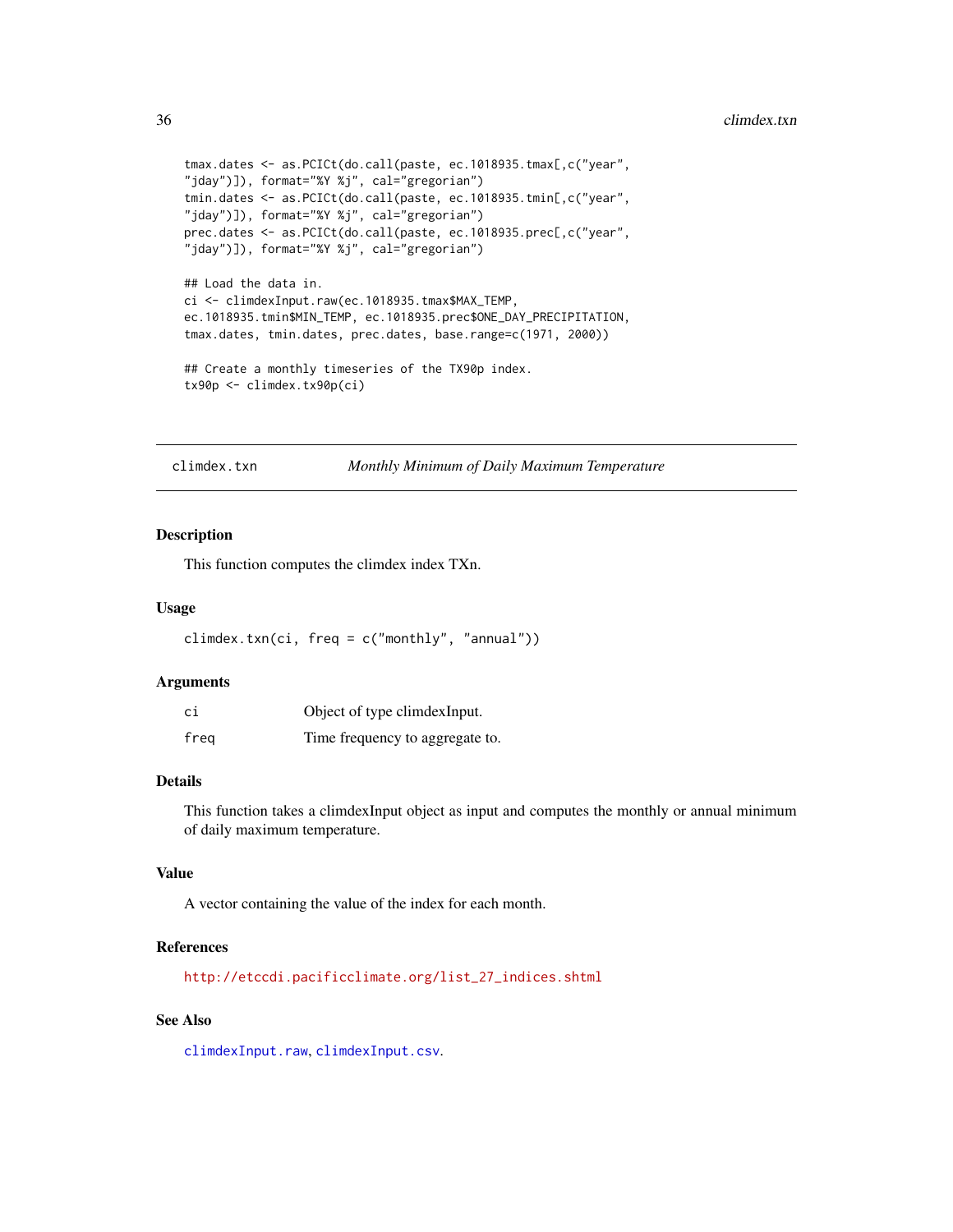#### <span id="page-36-0"></span>climdex.txx 37

# Examples

library(PCICt)

```
## Create a climdexInput object from some data already loaded in and
## ready to go.
## Parse the dates into PCICt.
tmax.dates <- as.PCICt(do.call(paste, ec.1018935.tmax[,c("year",
"jday")]), format="%Y %j", cal="gregorian")
tmin.dates <- as.PCICt(do.call(paste, ec.1018935.tmin[,c("year",
"jday")]), format="%Y %j", cal="gregorian")
prec.dates <- as.PCICt(do.call(paste, ec.1018935.prec[,c("year",
"jday")]), format="%Y %j", cal="gregorian")
## Load the data in.
ci <- climdexInput.raw(ec.1018935.tmax$MAX_TEMP,
ec.1018935.tmin$MIN_TEMP, ec.1018935.prec$ONE_DAY_PRECIPITATION,
tmax.dates, tmin.dates, prec.dates, base.range=c(1971, 2000))
## Create a monthly timeseries of minimum daily maximum temperature.
txn <- climdex.txn(ci)
```
climdex.txx *Monthly Maximum of Daily Maximum Temperature*

#### Description

This function computes the climdex index TXx.

# Usage

climdex.txx(ci, freq = c("monthly", "annual"))

#### Arguments

| ci   | Object of type climdex Input.   |
|------|---------------------------------|
| freg | Time frequency to aggregate to. |

# Details

This function takes a climdexInput object as input and computes the monthly or annual maximum of daily maximum temperature.

# Value

A vector containing the value of the index for each month.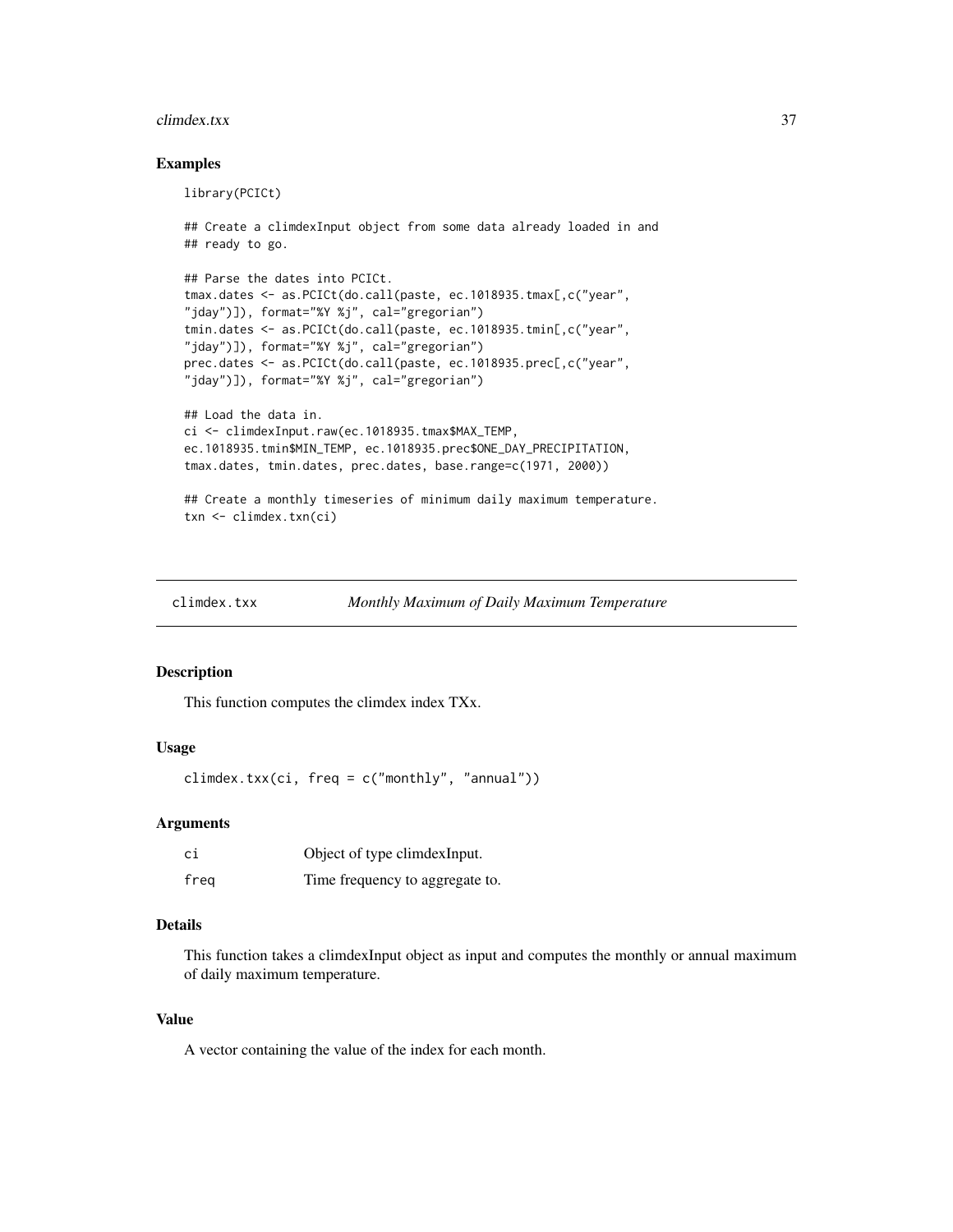# <span id="page-37-0"></span>References

[http://etccdi.pacificclimate.org/list\\_27\\_indices.shtml](http://etccdi.pacificclimate.org/list_27_indices.shtml)

# See Also

[climdexInput.raw](#page-42-1), [climdexInput.csv](#page-40-1).

#### Examples

library(PCICt)

## Create a climdexInput object from some data already loaded in and ## ready to go.

```
## Parse the dates into PCICt.
tmax.dates <- as.PCICt(do.call(paste, ec.1018935.tmax[,c("year",
"jday")]), format="%Y %j", cal="gregorian")
tmin.dates <- as.PCICt(do.call(paste, ec.1018935.tmin[,c("year",
"jday")]), format="%Y %j", cal="gregorian")
prec.dates <- as.PCICt(do.call(paste, ec.1018935.prec[,c("year",
"jday")]), format="%Y %j", cal="gregorian")
```

```
## Load the data in.
ci <- climdexInput.raw(ec.1018935.tmax$MAX_TEMP,
ec.1018935.tmin$MIN_TEMP, ec.1018935.prec$ONE_DAY_PRECIPITATION,
tmax.dates, tmin.dates, prec.dates, base.range=c(1971, 2000))
```

```
## Create a monthly timeseries of maximum daily maximum temperature.
txx <- climdex.txx(ci)
```
<span id="page-37-1"></span>climdex.wsdi *Warm Spell Duration Index*

#### Description

This function computes the climdex index WSDI.

# Usage

climdex.wsdi(ci, spells.can.span.years = FALSE)

# Arguments

ci Object of type climdexInput.

spells.can.span.years

Whether to allow spells of dry/wet days to span years.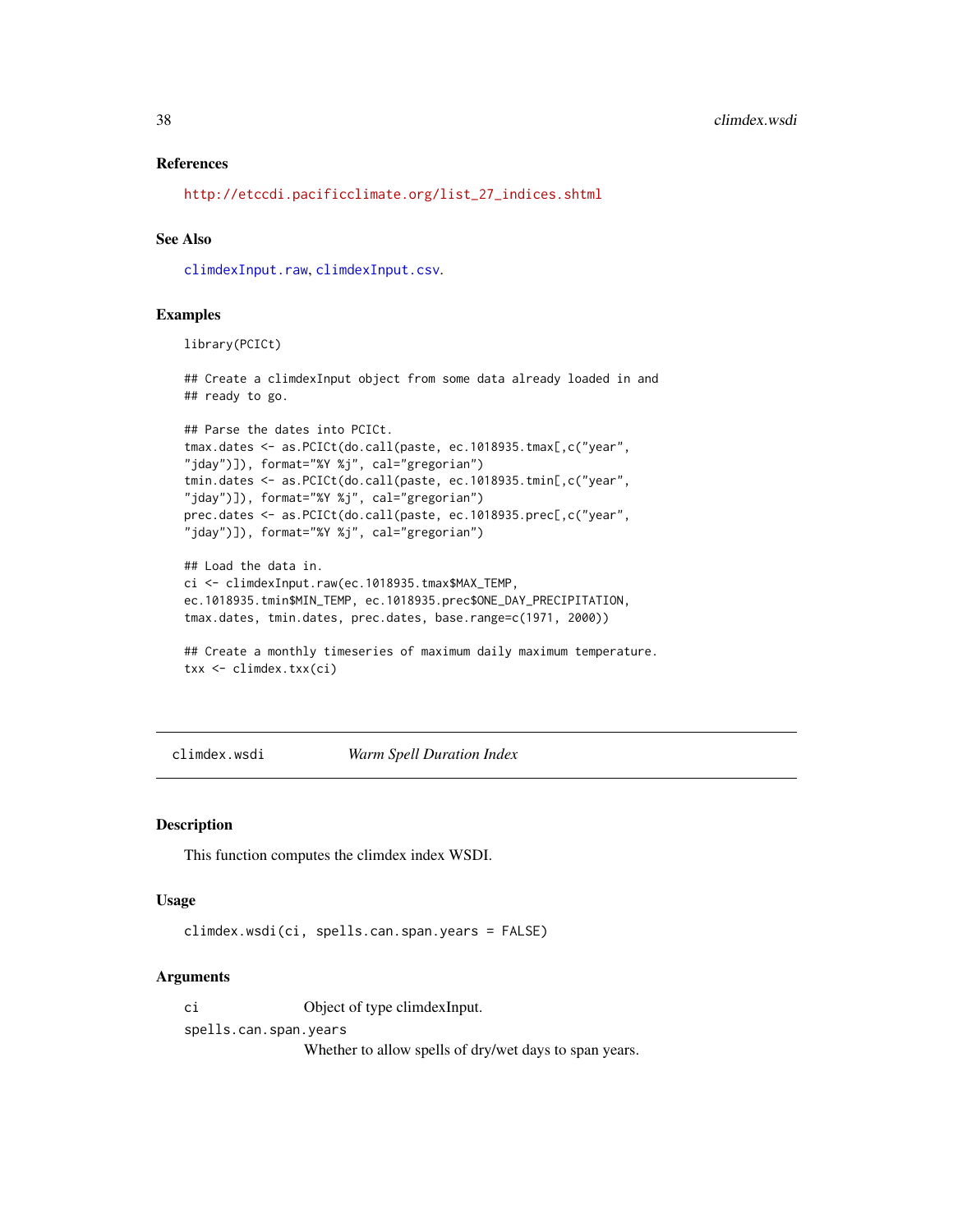#### <span id="page-38-0"></span>climdex.wsdi 39

# Details

This function takes a climdexInput object as input and computes the climdex index WSDI (Warm Spell Duration Index).

The warm spell duration index is defined as the number of days each year which are part of a "warm spell". A "warm spell" is defined as a sequence of 6 or more days in which the daily maximum temperature exceeds the 90th percentile of daily maximum temperature for a 5-day running window surrounding this day during the baseline period.

The spells.can.span.years option specifies whether spells can cross year boundaries – i.e., span years. The default for this is the same as fclimdex.

# Value

A vector containing the value of the index for each year.

# **Note**

These functions may calculate slightly different results than fclimdex.

Behaviour of climdex.wsdi and climdex.csdi differ somewhat from fclimdex. fclimdex considers all days in a warm or cold spell to be part of the year in which the spell ended. climdex.wsdi and climdex.csdi split the spell such that days in each spell are allocated to the separate years in the days occurred.

#### References

[http://etccdi.pacificclimate.org/list\\_27\\_indices.shtml](http://etccdi.pacificclimate.org/list_27_indices.shtml)

# See Also

[climdexInput.raw](#page-42-1), [climdexInput.csv](#page-40-1), [threshold.exceedance.duration.index](#page-57-1).

# Examples

```
library(PCICt)
```
## Create a climdexInput object from some data already loaded in and ## ready to go.

```
## Parse the dates into PCICt.
tmax.dates <- as.PCICt(do.call(paste, ec.1018935.tmax[,c("year",
"jday")]), format="%Y %j", cal="gregorian")
tmin.dates <- as.PCICt(do.call(paste, ec.1018935.tmin[,c("year",
"jday")]), format="%Y %j", cal="gregorian")
prec.dates <- as.PCICt(do.call(paste, ec.1018935.prec[,c("year",
"jday")]), format="%Y %j", cal="gregorian")
```

```
## Load the data in.
ci <- climdexInput.raw(ec.1018935.tmax$MAX_TEMP,
ec.1018935.tmin$MIN_TEMP, ec.1018935.prec$ONE_DAY_PRECIPITATION,
tmax.dates, tmin.dates, prec.dates, base.range=c(1971, 2000))
```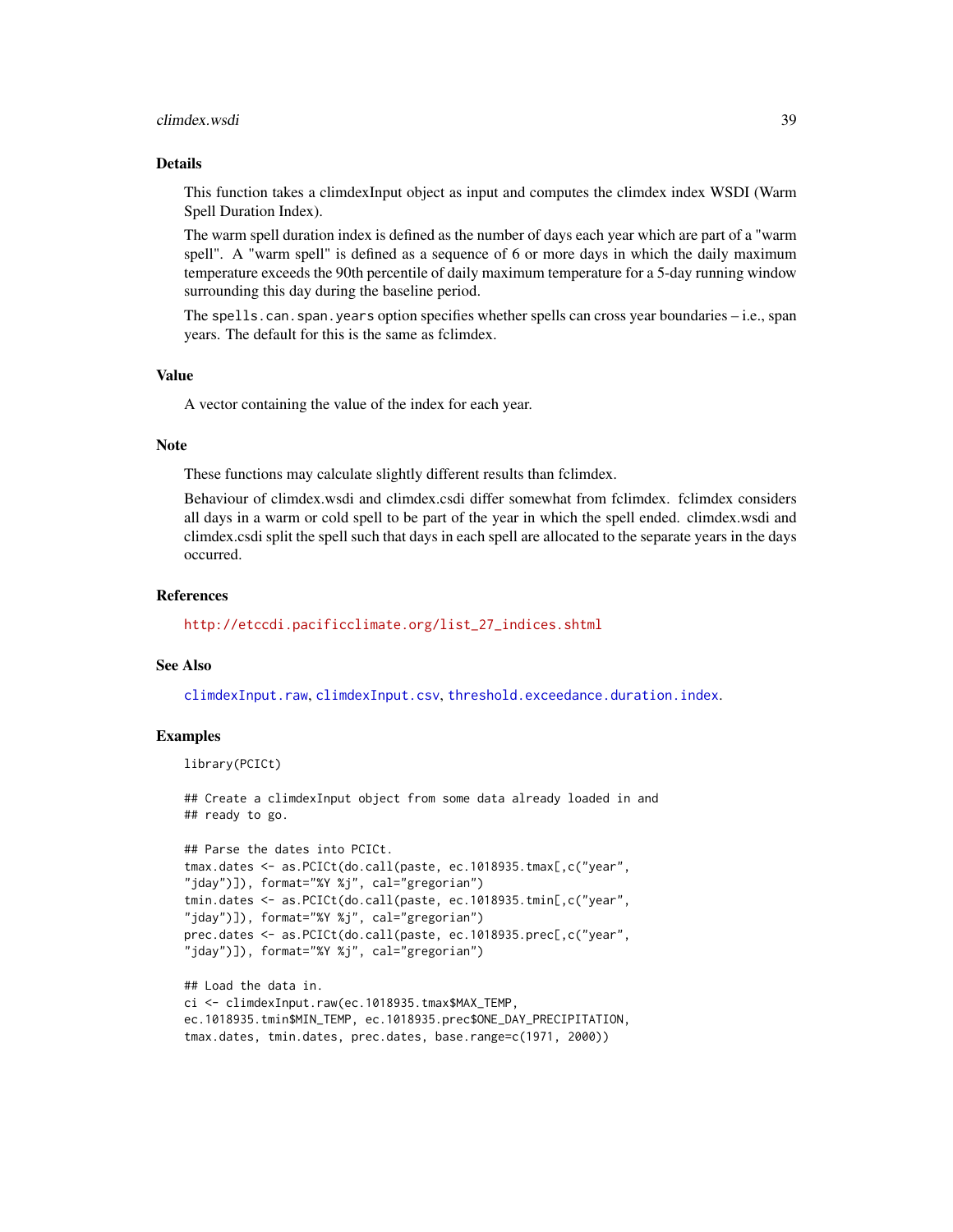## Create an annual timeseries of the warm spell duration index. wsdi <- climdex.wsdi(ci)

climdexInput *climdexInput*

# <span id="page-39-1"></span>**Description**

The climdexInput class contains all the data necessary to compute the climdex indices.

#### Details

The climdexInput class consists of all the data necessary to compute the climdex indices. Users will not need to modify any of the slots in this class. That being said, users may want or need to repurpose this data for further analysis. The following description of the data is aimed at that audience.

The data slot contains time series' of daily data of equal length for each of the provided variables. Missing days have been replaced with NA. The dates slot is the corresponding series of dates (of type PCICt) for the daily data.

The quantiles slot contains quantiles used for computing the tn/tx 10/90p indices, w/csdi, r95ptot, and r99ptot. If precipitation data is supplied, the 'prec' member contains the 95th and 99th percentile values for precipitation within the base period. For tmin and tmax, if present each will have a corresponding member in the slot. Within each of these, there will be an 'inbase' and 'outbase' member, corresponding to thresholds to be used within the base period (inbase) and outside the base period (outbase). The 'inbase' member consists of one percentile for each day of the year, computed using an n-day (default is 5-day) running window surrounding that day. These percentiles are computed for at least the 10th and 90th percentile of the data. For the 'outbase' member, given n years of data to use as the base period, there are  $n * (n - 1)$  sets of daily quantiles of the same type as those in 'inbase'.

To ease computation of monthly and annual data, date.factors contains date factors which group data into annual and monthly time buckets. They are of the same length as the time series and can be reused for computation of any annual or monthly aggregates.

The climdexInput class also includes NA masks for both monthly and annual as parts of the namasks slot. Each of these masks consist of a vector of numbers of the same length as the monthly or annual output data. The values used are 1 to signify that the data meets the QC criteria, and NA to signify it does not. Years with more than (by default) 15 days missing, and months with more than (by default) 3 days missing, are considered to be of poor quality and are masked here with NA. These thresholds can be set when instantiating the object, and are stored in the max.missing.days slot.

The base, range slot contains vector of type PCICt containing the first and last day included in the baseline.

The northern.hemisphere slot contains a boolean indicating whether the data came from the northern hemisphere. If FALSE, data is assumed to have come from the southern hemisphere. This is used when computing growing season length; if the data is from the southern hemisphere, growing season length is the growing season starting in the beginning of July of the year indicated, running to the end of June of the following year.

<span id="page-39-0"></span>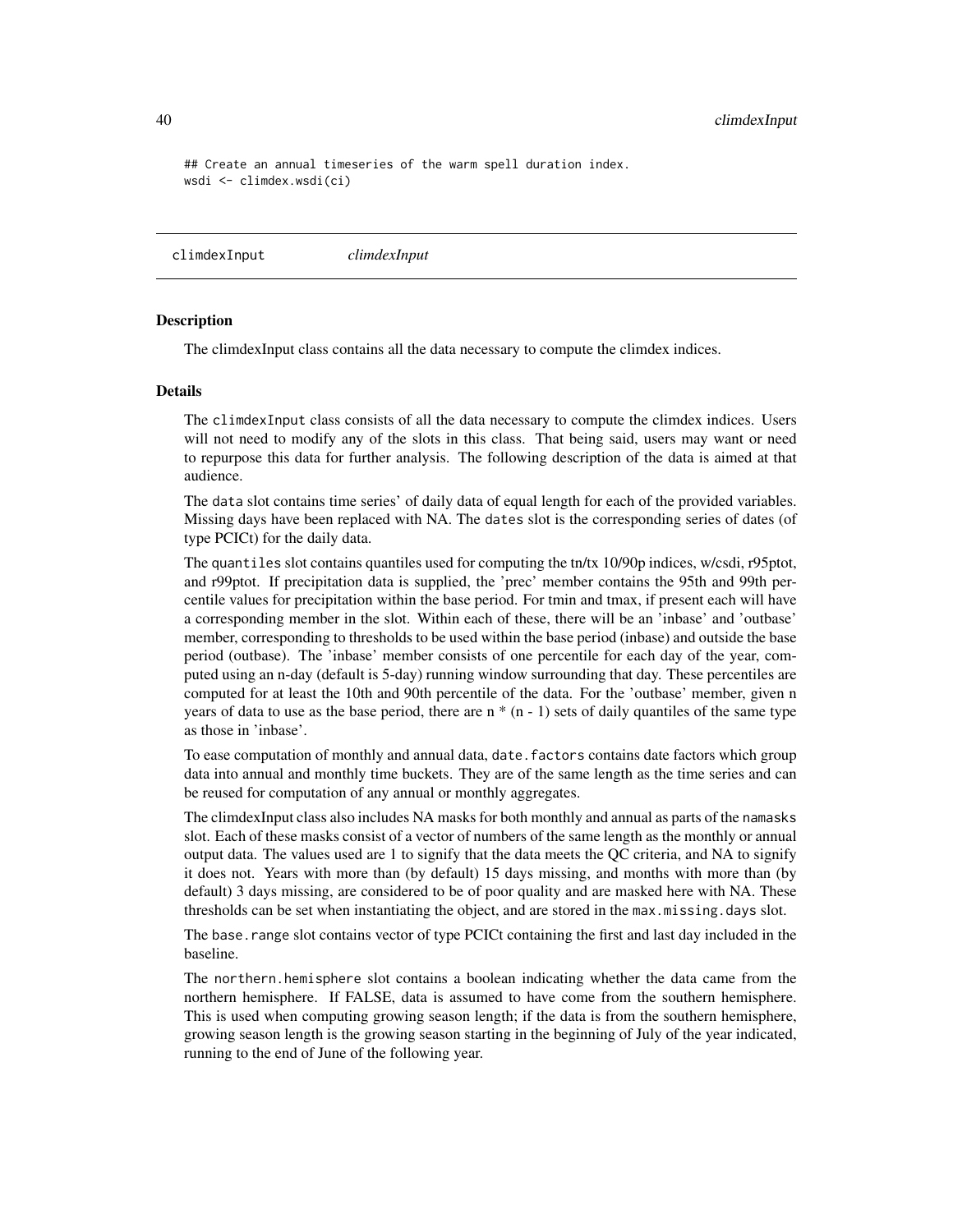# <span id="page-40-0"></span>climdexInput.csv 41

The max.missing.days slot is a vector consisting of 'annual' (the number of days that can be missing in a year) and 'monthly' (the number of days that can be missing in a month. If one month in a year fails the test, the corresponding year will be omitted.

#### **Slots**

data Time series of supplied data variables.

quantiles Threshold quantiles used for threshold-based indices.

namasks Data quality masks for annual and monthly data.

dates Date sequence (type PCICt) corresponding to temperature and precipitation data.

jdays Julian days for the date sequence.

base.range Date range (type PCICt) of baseline period.

date.factors Factors used for creation of annual and monthly indices.

northern.hemisphere Boolean used when computing growing season length.

max.missing.days Maximum number of missing days of data for annual and monthly data.

# See Also

[climdexInput.csv](#page-40-1), [climdexInput.raw](#page-42-1).

# Examples

library(PCICt)

```
## Parse the dates into PCICt.
tmax.dates <- as.PCICt(do.call(paste, ec.1018935.tmax[,c("year",
"jday")]), format="%Y %j", cal="gregorian")
tmin.dates <- as.PCICt(do.call(paste, ec.1018935.tmin[,c("year",
"jday")]), format="%Y %j", cal="gregorian")
prec.dates <- as.PCICt(do.call(paste, ec.1018935.prec[,c("year",
"jday")]), format="%Y %j", cal="gregorian")
```

```
## Load the data in.
ci <- climdexInput.raw(ec.1018935.tmax$MAX_TEMP,
ec.1018935.tmin$MIN_TEMP, ec.1018935.prec$ONE_DAY_PRECIPITATION,
tmax.dates, tmin.dates, prec.dates, base.range=c(1971, 2000))
```
<span id="page-40-1"></span>climdexInput.csv *Method for creating climdexInput object from CSV files*

# Description

This function creates a climdexInput object from data in CSV files.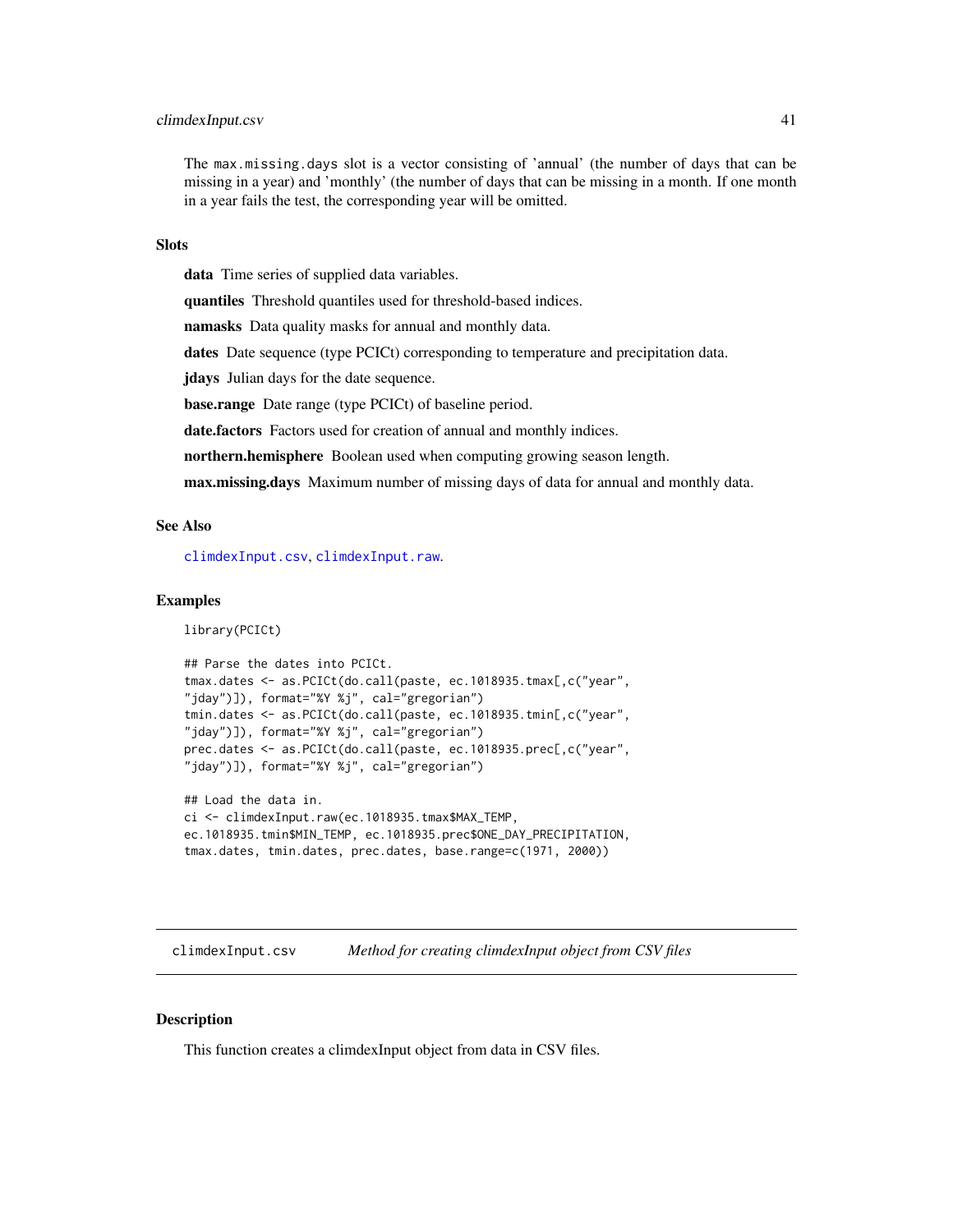# Usage

```
climdexInput.csv(tmax.file = NULL, tmin.file = NULL, prec.file = NULL,
  data.columns = list(tmin = "tmin", tmax = "tmax", prec = "prec"),
 base.range = c(1961, 1990), na.strings = NULL, cal = "gregorian",
  date.types = NULL, n = 5, northern.hemisphere = TRUE,tavg.file = NULL, quantiles = NULL, temp.qtiles = c(0.1, 0.9),
 prec.qtiles = c(0.95, 0.99), max.missing.days = c(annual = 15, monthly =
  3), min.base.data.fraction.present = 0.1)
```
# **Arguments**

| tmax.file           | Name of file containing daily maximum temperature data.                                                         |
|---------------------|-----------------------------------------------------------------------------------------------------------------|
| tmin.file           | Name of file containing daily minimum temperature data.                                                         |
| prec.file           | Name of file containing daily total precipitation data.                                                         |
| data.columns        | Column names for tmin, tmax, and prec data.                                                                     |
| base.range          | Years to use for the baseline.                                                                                  |
| na.strings          | Strings used for NA values; passed to read.csv.                                                                 |
| cal                 | The calendar type used in the input files.                                                                      |
| date.types          | Column names for tmin, tmax, and prec data (see notes).                                                         |
| n                   | Number of days to use as window for daily quantiles.                                                            |
| northern.hemisphere |                                                                                                                 |
|                     | Whether this point is in the northern hemisphere.                                                               |
| tavg.file           | Name of file containing daily mean temperature data.                                                            |
| quantiles           | Threshold quantiles for supplied variables.                                                                     |
| temp.qtiles         | Quantiles to calculate for temperature variables                                                                |
| prec.qtiles         | Quantiles to calculate for precipitation                                                                        |
| max.missing.days    |                                                                                                                 |
|                     | Vector containing thresholds for number of days allowed missing per year (an-<br>nual) and per month (monthly). |
|                     | min.base.data.fraction.present                                                                                  |
|                     | Minimum fraction of base data that must be present for quantile to be calculated<br>for a particular day        |

#### Details

This function takes input climate data in CSV files at daily resolution, and produces as output a ClimdexInput data structure. This data structure can then be passed to any of the routines used to compute the Climdex indices. The indices themselves are specified on the webpage cited in the references section.

Any of tmin.file (daily minimum temperature), tmax.file (daily maximum temperature), tavg.file (daily mean temperature), and prec.file (daily precipitation) can be passed in. tavg will be derived from the mean of tmax and tmin if it is not supplied. If any of tmin.file, tmax.file, and prec.file are not supplied, the set of indices which can be calculated will be limited to indices which do not involve the missing variables.

<span id="page-41-0"></span>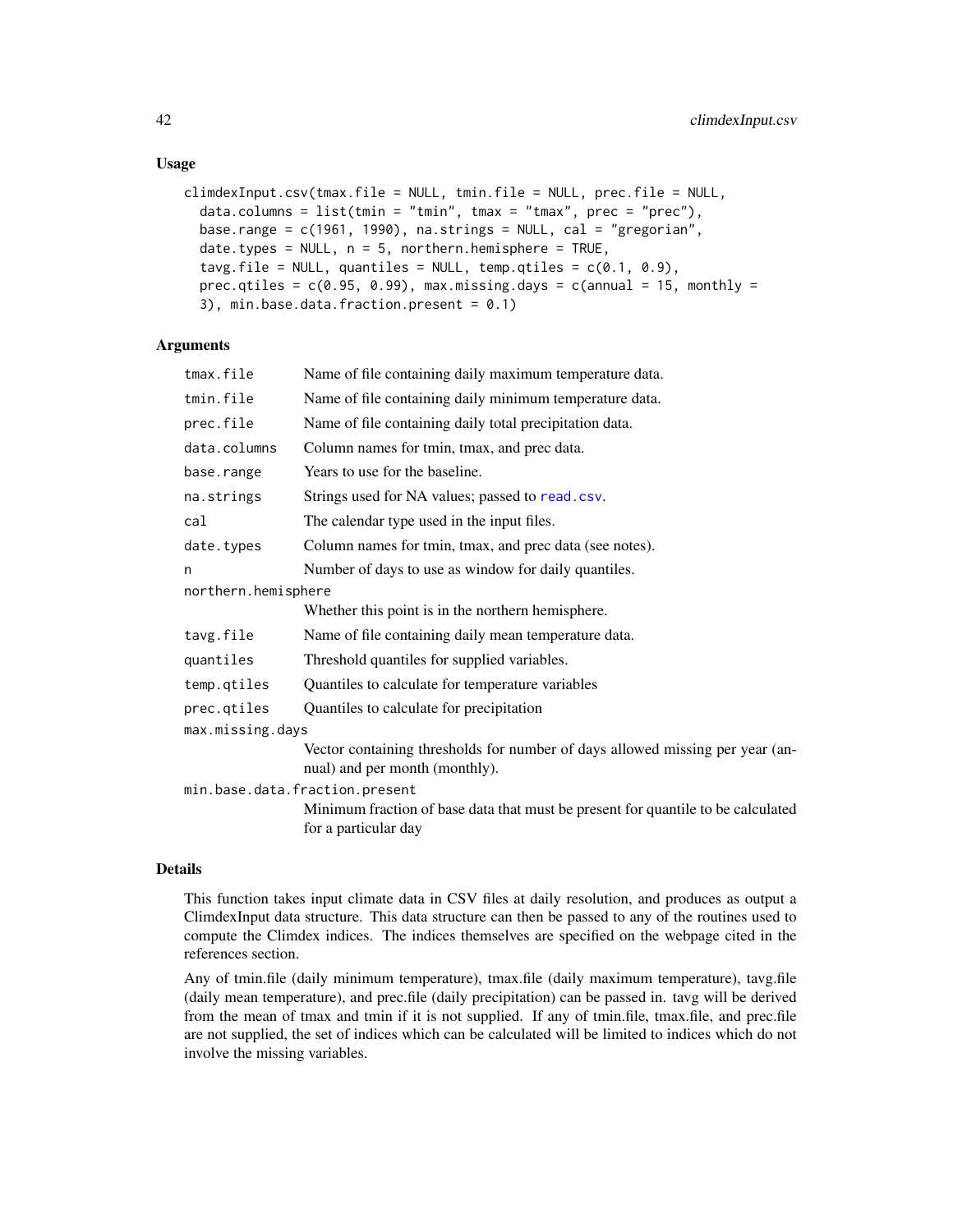#### <span id="page-42-0"></span>climdexInput.raw 43

The tmax.file, tmin.file, and prec.file arguments should be names of CSV files containing dates and the data on which the indices are to be computed. The units are assumed to be degrees C for temperature, and mm/day for precipitation.

The data.columns argument is a vector consisting of named items tmax, tmin, and prec. These named items are used as the column names in their respective files when loading in CSV.

The cal argument is a textual description of the calendar type, as described in the documentation for [as.PCICt](#page-0-0).

The date.types argument is a list of lists containing two named items: fields, and format. The fields item is a vector of names consisting of the columns to be concatenated together with spaces. The format item is a date format as taken by strptime.

For more details on arguments, see [climdexInput.raw](#page-42-1).

# Value

An object of class [climdexInput-class](#page-39-1) for use with other climdex methods.

#### **Note**

Units are assumed to be mm/day for precipitation and degrees Celsius for temperature. No units conversion is performed internally.

#### References

[http://etccdi.pacificclimate.org/list\\_27\\_indices.shtml](http://etccdi.pacificclimate.org/list_27_indices.shtml)

# See Also

[climdex.pcic-package](#page-12-1), [climdexInput.raw](#page-42-1).

# Examples

```
## This would create a climdexInput object from a set of filenames (already
## stored as variables), with a different date format.
## Not run: ci.csv <- climdexInput.csv(tmax.filename, tmin.filename,
prec.filename, date.types=list(list(fields=c("date"), format="%Y-%m-%d")))
## End(Not run)
```
<span id="page-42-1"></span>climdexInput.raw *Method for creating climdexInput object from vectors of data*

#### Description

This function creates a climdexInput object from data already ingested into R.

For all data supplied, the associated dates must also be supplied.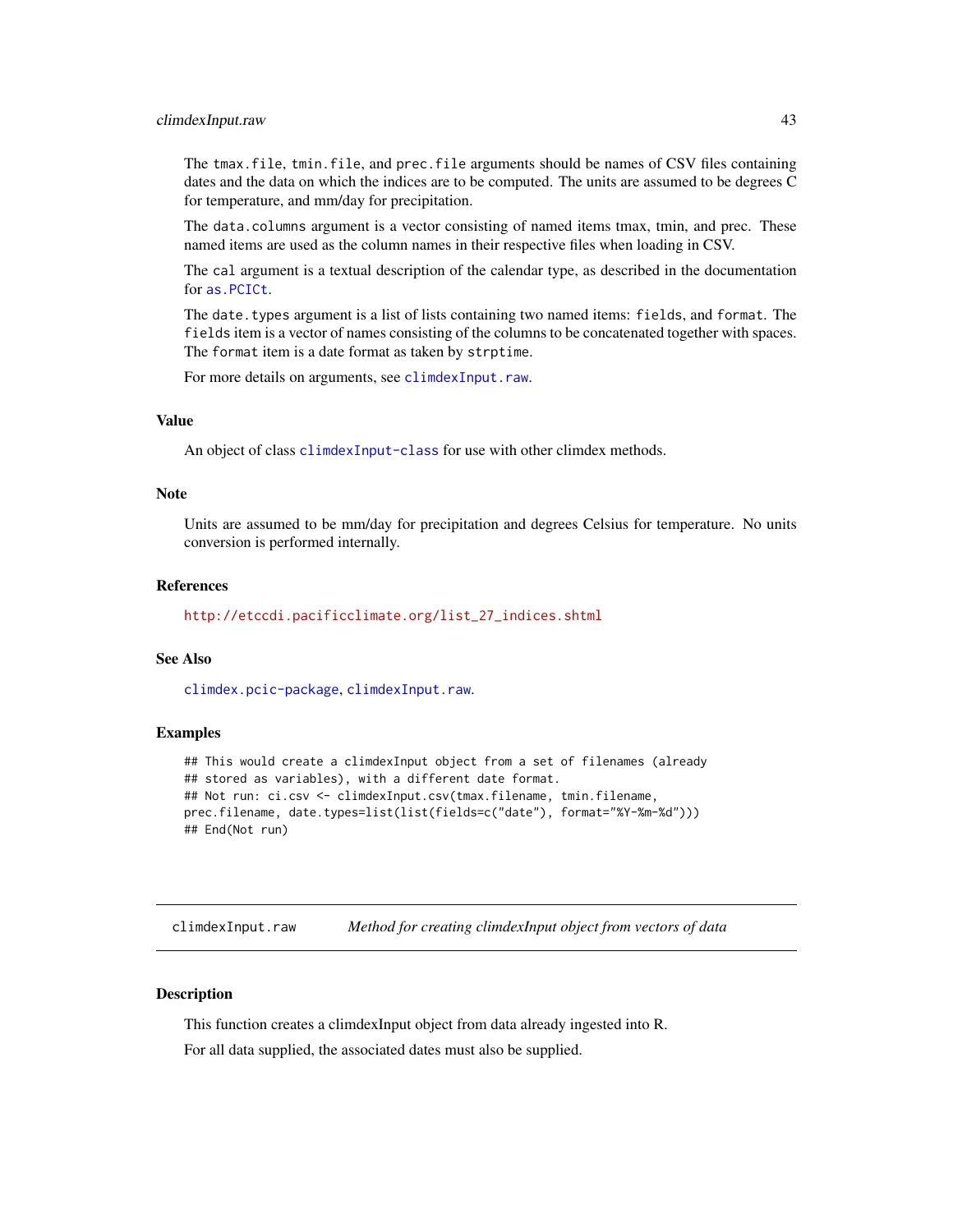# Usage

```
climdexInput.raw(tmax = NULL, tmin = NULL, prec = NULL,
  tmax.dates = NULL, tmin.dates = NULL, prec.dates = NULL,
 base.range = c(1961, 1990), n = 5, northern.hemisphere = TRUE,
  tavg = NULL, tavg.dates = NULL, quantiles = NULL, temp.qtiles = c(0.1,0.9), prec.qtiles = c(0.95, 0.99), max.missing.days = c(annual = 15,
 monthly = 3), min.base.data.fraction.present = 0.1)
```
# **Arguments**

| tmax                | Daily maximum temperature data.                                                                                 |
|---------------------|-----------------------------------------------------------------------------------------------------------------|
| tmin                | Daily minimum temperature data.                                                                                 |
| prec                | Daily total precipitation data.                                                                                 |
| tmax.dates          | Dates for the daily maximum temperature data.                                                                   |
| tmin.dates          | Dates for the daily minimum temperature data.                                                                   |
| prec.dates          | Dates for the daily total precipitation data.                                                                   |
| base.range          | Years to use for the baseline.                                                                                  |
| n                   | Number of days to use as window for daily quantiles.                                                            |
| northern.hemisphere |                                                                                                                 |
|                     | Whether this point is in the northern hemisphere.                                                               |
| tavg                | Daily mean temperature data.                                                                                    |
| tavg.dates          | Dates for the daily mean temperature data.                                                                      |
| quantiles           | Threshold quantiles for supplied variables.                                                                     |
| temp.qtiles         | Quantiles to calculate for temperature variables                                                                |
| prec.qtiles         | Quantiles to calculate for precipitation                                                                        |
| max.missing.days    |                                                                                                                 |
|                     | Vector containing thresholds for number of days allowed missing per year (an-<br>nual) and per month (monthly). |
|                     | min.base.data.fraction.present                                                                                  |
|                     | Minimum fraction of base data that must be present for quantile to be calculated<br>for a particular day        |

#### Details

This function takes input climate data at daily resolution, and produces as output a ClimdexInput data structure. This data structure can then be passed to any of the routines used to compute the Climdex indices. The indices themselves are specified on the webpage cited in the references section. The base range argument is a pair of 4 digit years which bound the data on which the base percentiles are calculated.

The tmax, tmin, and prec arguments are numeric vectors containing the data on which the indices are to be computed. The units are assumed to be degrees C for temperature, and mm/day for precipitation.

The tmax.dates, tmin.dates, and prec.dates arguments are vectors of type PCICt.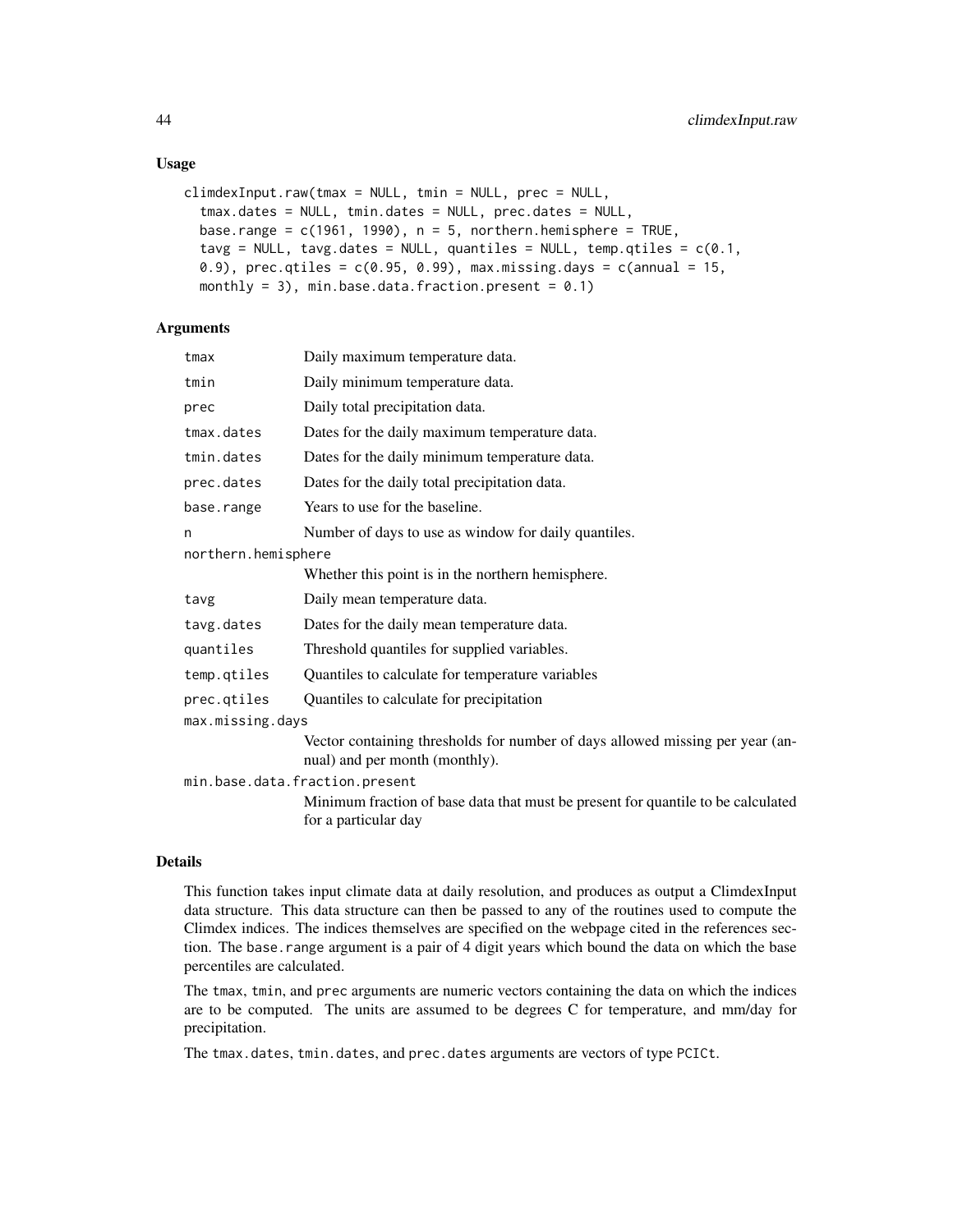#### <span id="page-44-0"></span>climdexInput.raw 45

The n argument specifies the size of the window used when computing the percentiles used in [climdex.tx10p](#page-32-1), [climdex.tn10p](#page-25-1), [climdex.tx90p](#page-33-1), and [climdex.tn90p](#page-27-1).

The northern.hemisphere argument specifies whether the data came from the northern hemisphere. If FALSE, data is assumed to have come from the southern hemisphere. This is used when computing growing season length; if the data is from the southern hemisphere, growing season length is the growing season starting in the beginning of July of the year indicated, running to the end of June of the following year.

The quantiles argument allows the user to supply pre-computed quantiles. This is a list consisting of quantiles for each variable.

For each temperature variable, there are separate lists of quantiles for inbase and outbase, with these names. In both cases, quantiles within these lists are named q10 for the 10th percentile and q90 for the 90th percentile. Other percentiles would be named qnn for the nnth percentile. For the outbase quantiles, each element in the list is a vector of length 365 (or 360 in the case of 360-day calendars), corresponding to one value for each day of the year. For the inbase quantiles, each element in the list is an array of dimensions [365 or 360, nyr, nyr - 1], where nyr is the number of years in the base period. Each value corresponds to a quantile for each day, for each year, with a particular year replaced.

For precipitation variables, there is a named vector of quantiles, consisting of at least q95 and q99.

The temp.qtiles and prec.qtiles arguments allow the user to modify the quantiles calculated. For example, specifying temp.qtiles=c(0.10, 0.50, 0.90) would calculate the 10th, 50th, and 90th percentiles for temperature.

The min.base.fraction.present argument specifies the minimum fraction of data which must be present for a quantile to be calculated for a particular day. If the fraction of data present is less than this threshold, the quantile for that day will be set to NA.

The max.missing.days argument is a vector consisting of 'annual' (the number of days that can be missing in a year) and 'monthly' (the number of days that can be missing in a month. If one month in a year fails the test, the corresponding year will be omitted.

#### Value

An object of class [climdexInput-class](#page-39-1) for use with other climdex methods.

#### Note

Units are assumed to be mm/day for precipitation and degrees Celsius for temperature. No units conversion is performed internally.

# References

[http://etccdi.pacificclimate.org/list\\_27\\_indices.shtml](http://etccdi.pacificclimate.org/list_27_indices.shtml)

# See Also

[climdex.pcic-package](#page-12-1), [strptime](#page-0-0).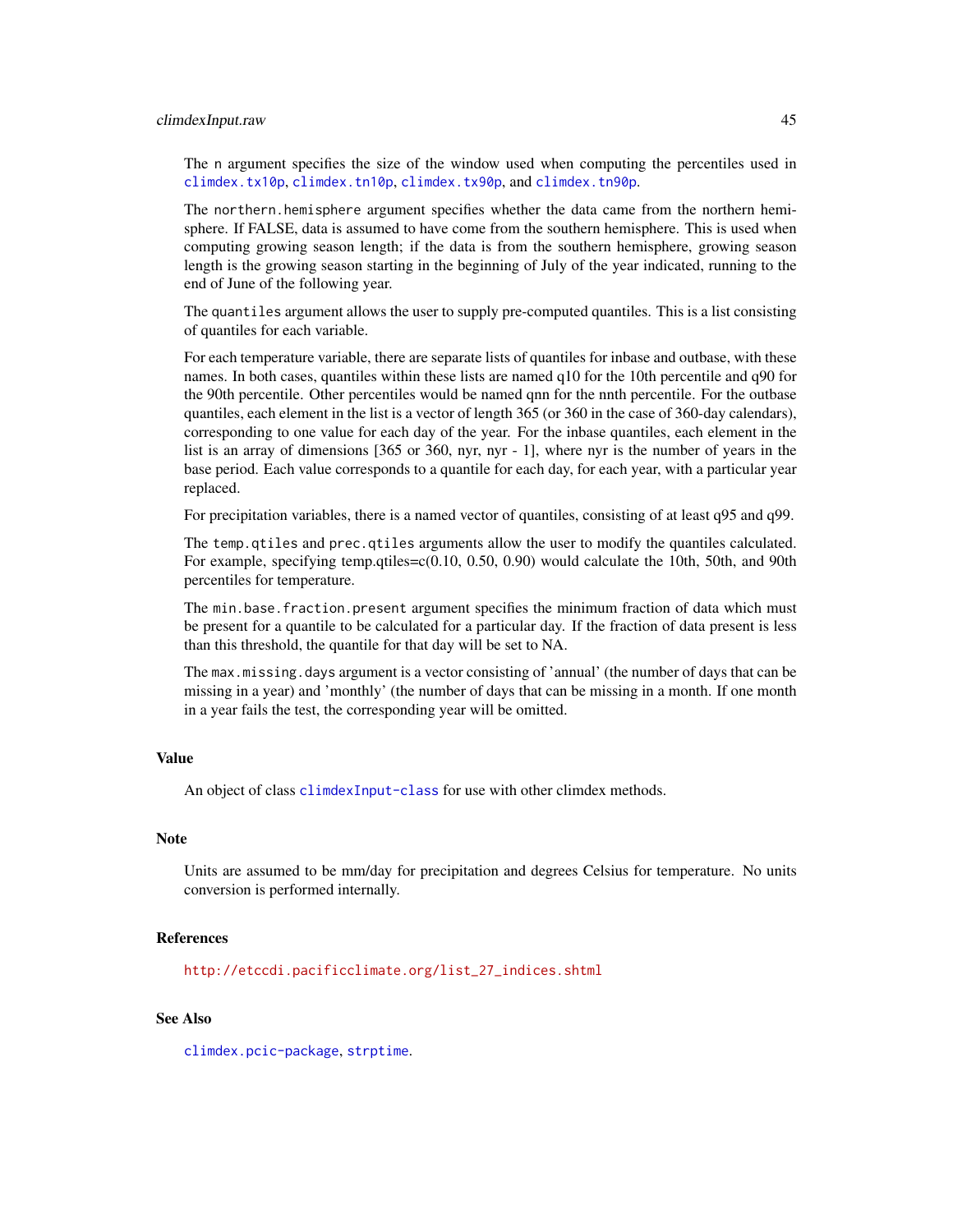# Examples

```
library(PCICt)
## Create a climdexInput object from some data already loaded in and
## ready to go.
## Parse the dates into PCICt.
tmax.dates <- as.PCICt(do.call(paste, ec.1018935.tmax[,c("year",
"jday")]), format="%Y %j", cal="gregorian")
tmin.dates <- as.PCICt(do.call(paste, ec.1018935.tmin[,c("year",
"jday")]), format="%Y %j", cal="gregorian")
prec.dates <- as.PCICt(do.call(paste, ec.1018935.prec[,c("year",
"jday")]), format="%Y %j", cal="gregorian")
## Load the data in.
ci <- climdexInput.raw(ec.1018935.tmax$MAX_TEMP,
ec.1018935.tmin$MIN_TEMP, ec.1018935.prec$ONE_DAY_PRECIPITATION,
tmax.dates, tmin.dates, prec.dates, base.range=c(1971, 2000))
```
ec.1018935 *EC example data*

# Description

This is the Environment Canada CDCD (Canadian Daily Climate Data) precipitation, maximum temperature, and minimum temperature data for station 1018935 - William Head, BC, Canada.

#### Format

A data frame consisting of year, day of year, precipitation or daily maximum temperature or daily minimum temperature on that day, and observation flags.

#### Details

This is the Environment Canada CDCD (Canadian Daily Climate Data) precipitation, daily maximum temperature, and daily minimum temperature data for station 1018935 - William Head, BC, Canada. This is provided as example data for running the Climdex package.

#### See Also

[climdexInput.raw](#page-42-1), http://www.climate.weatheroffice.gc.ca/prods\_servs/index\_e.html#cdcd .

<span id="page-45-0"></span>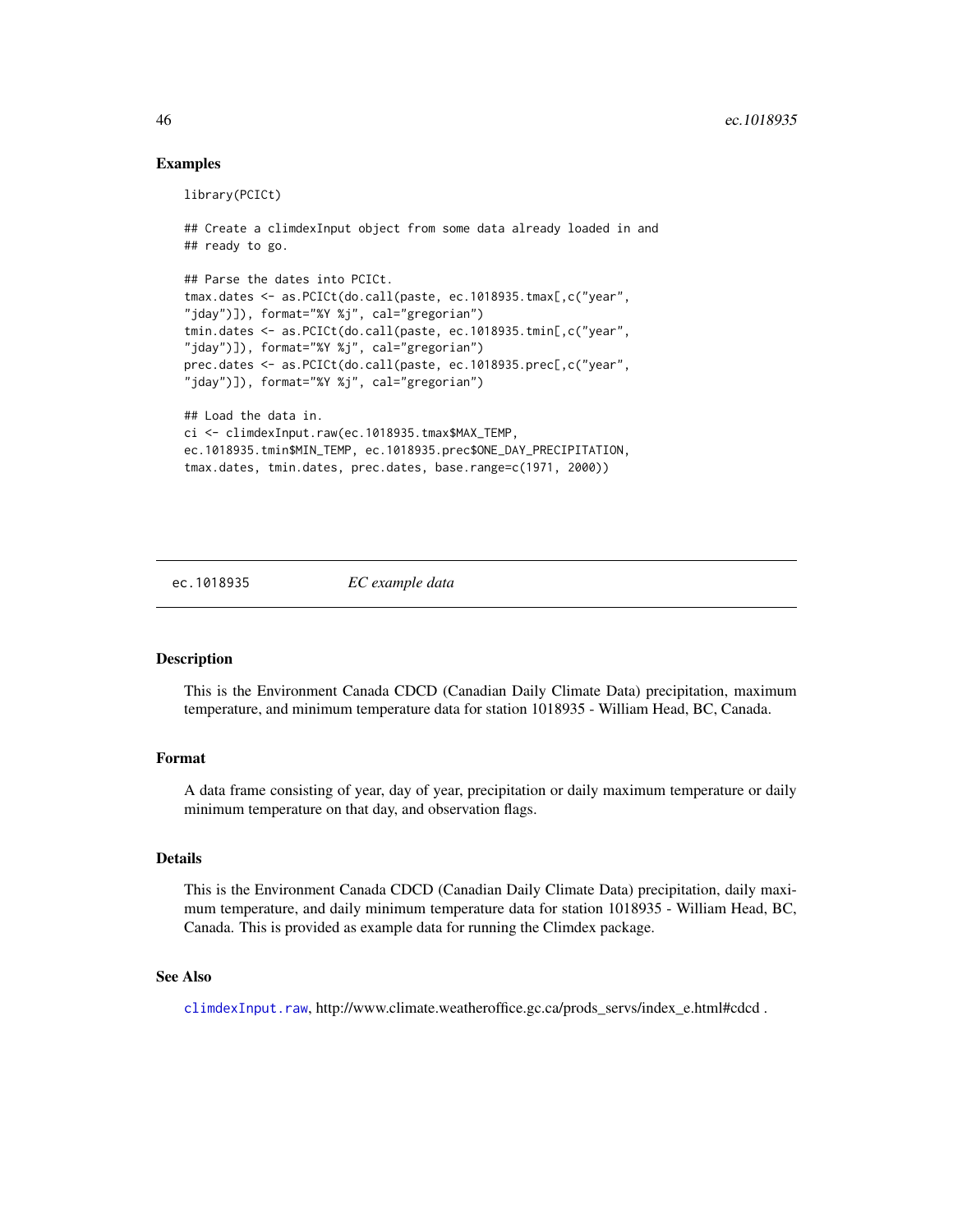<span id="page-46-0"></span>get.last.monthday.of.year

*Get the last month and day of the year*

#### Description

Get the last month and day of the year as a character sting, separated by the specified separator.

# Usage

```
get.last.monthday.of.year(d, sep = "-")
```
# Arguments

| d   | An exemplar date. |
|-----|-------------------|
| sep | Separator to use. |

# Details

This is a utility function necessitated by 360-day calendars. Works on PCICt objects.

# Value

A string (like "12-30", or "12-31")

# Examples

```
library(PCICt)
last.mday <- get.last.monthday.of.year(as.PCICt("2011-01-01", cal="360"))
```
get.outofbase.quantiles

*Method for getting threshold quantiles for use in computing indices*

# Description

This function creates threshold quantiles for use with climdexInput.raw or climdexInput.csv.

# Usage

```
get.outofbase.quantiles(tmax = NULL, tmin = NULL, prec = NULL,
  tmax.dates = NULL, tmin.dates = NULL, prec.dates = NULL,
 base.range = c(1961, 1990), n = 5, temp.qtiles = c(0.1, 0.9),
  prec.qtiles = c(0.95, 0.99), min.base.data.fraction.present = 0.1)
```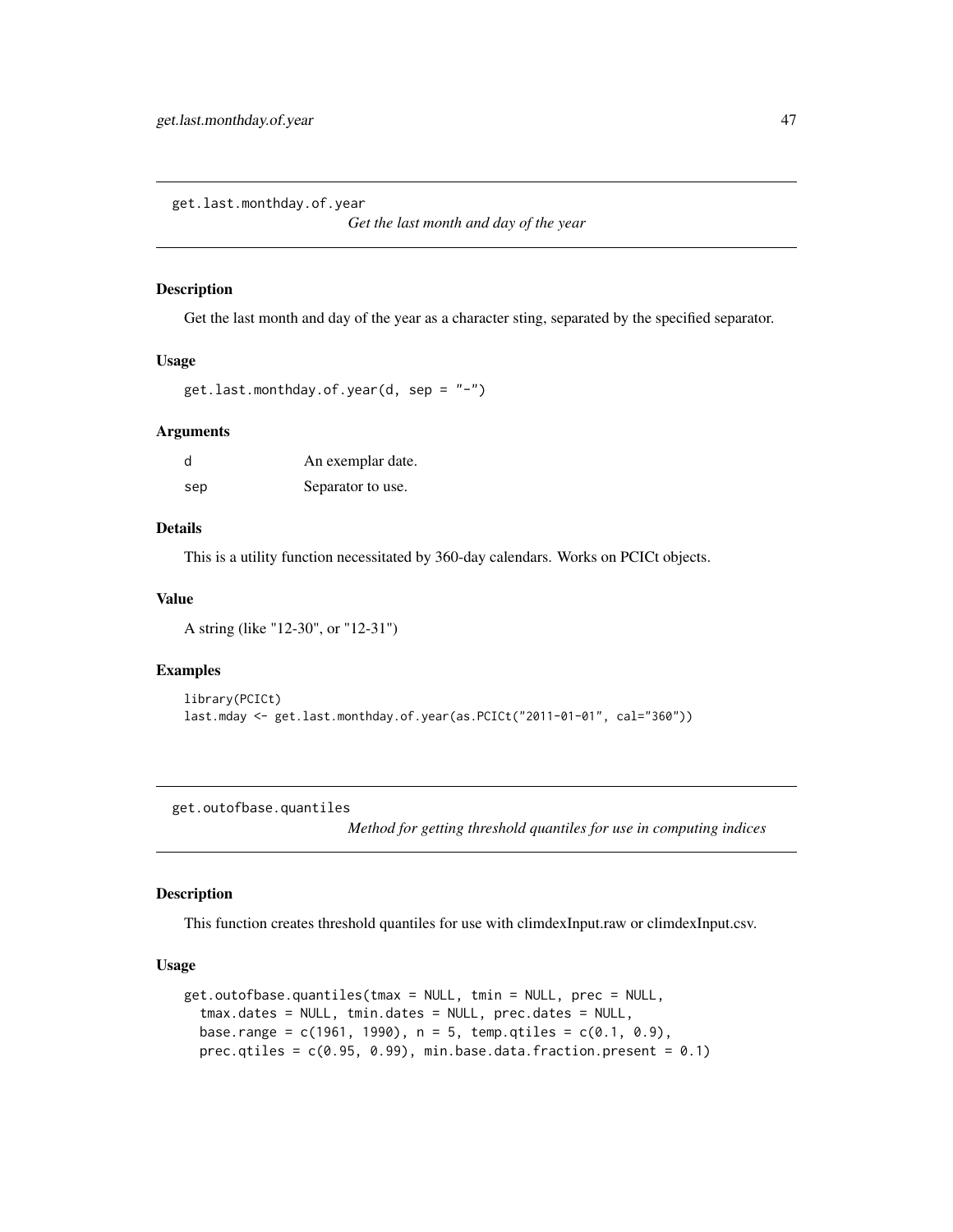# Arguments

| tmax        | Daily maximum temperature data.                                                                          |
|-------------|----------------------------------------------------------------------------------------------------------|
| tmin        | Daily minimum temperature data.                                                                          |
| prec        | Daily total precipitation data.                                                                          |
| tmax.dates  | Dates for the daily maximum temperature data.                                                            |
| tmin.dates  | Dates for the daily minimum temperature data.                                                            |
| prec.dates  | Dates for the daily total precipitation data.                                                            |
| base.range  | Years to use for the baseline.                                                                           |
| n           | Number of days to use as window for daily quantiles.                                                     |
| temp.gtiles | Quantiles to calculate for temperature variables                                                         |
| prec.gtiles | Quantiles to calculate for precipitation                                                                 |
|             | min.base.data.fraction.present                                                                           |
|             | Minimum fraction of base data that must be present for quantile to be calculated<br>for a particular day |
| quantiles   | Threshold quantiles for supplied variables.                                                              |

# Details

This function takes input climate data at daily resolution, and produces as output a set of threshold quantiles. This data structure can then be passed to climdexInput.raw or climdexInput.csv.

For more details on arguments, see [climdexInput.raw](#page-42-1).

# Value

A set of threshold quantiles

#### Note

Units are assumed to be mm/day for precipitation and degrees Celsius for temperature. No units conversion is performed internally.

# References

[http://etccdi.pacificclimate.org/list\\_27\\_indices.shtml](http://etccdi.pacificclimate.org/list_27_indices.shtml)

# See Also

[climdex.pcic-package](#page-12-1), [climdexInput.raw](#page-42-1).

<span id="page-47-0"></span>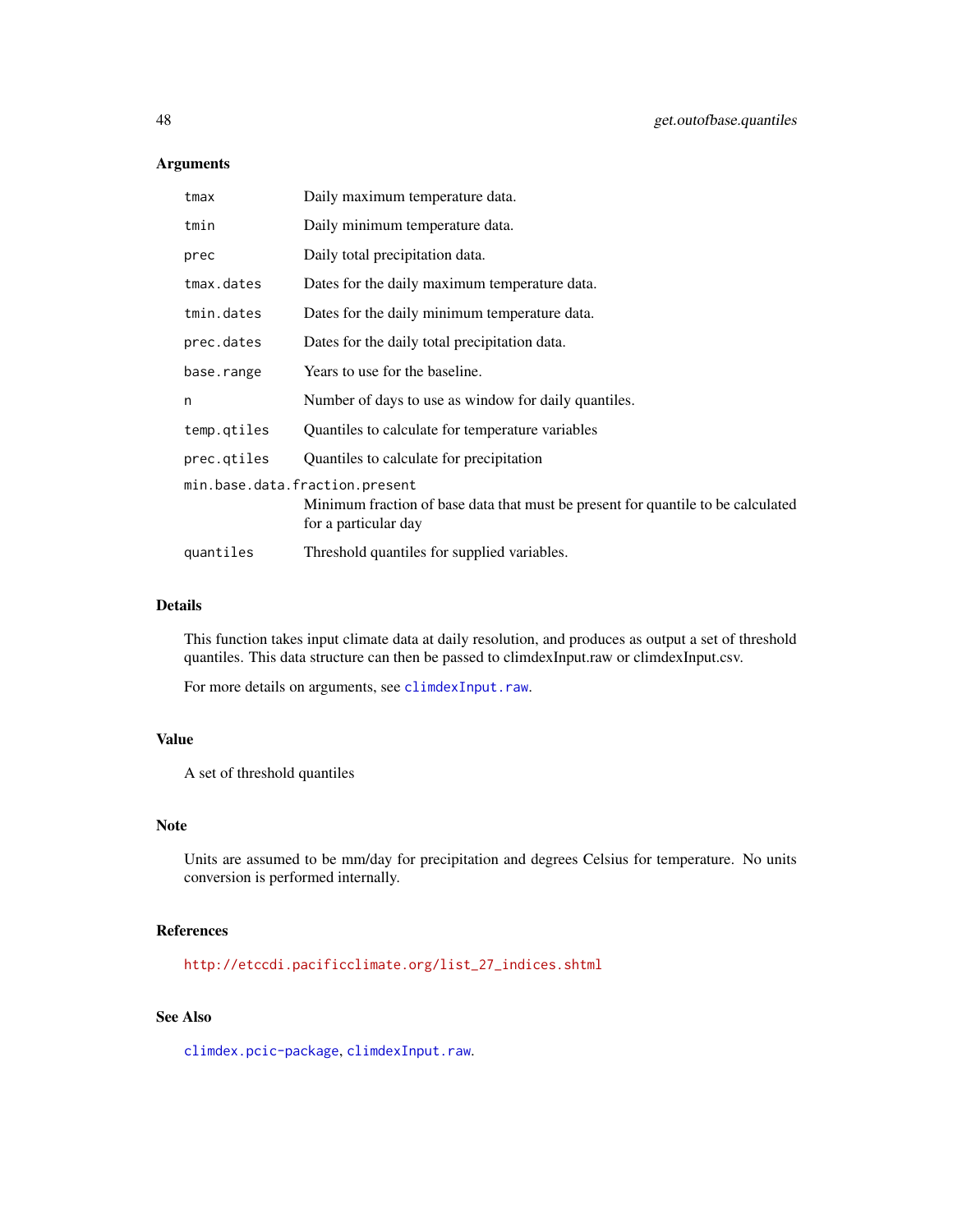# <span id="page-48-0"></span>get.series.lengths.at.ends 49

# Examples

library(PCICt)

```
## ready to go.
## Parse the dates into PCICt.
tmax.dates <- as.PCICt(do.call(paste, ec.1018935.tmax[,c("year",
"jday")]), format="%Y %j", cal="gregorian")
tmin.dates <- as.PCICt(do.call(paste, ec.1018935.tmin[,c("year",
"jday")]), format="%Y %j", cal="gregorian")
prec.dates <- as.PCICt(do.call(paste, ec.1018935.prec[,c("year",
"jday")]), format="%Y %j", cal="gregorian")
## Load the data in.
quantiles <- get.outofbase.quantiles(ec.1018935.tmax$MAX_TEMP,
ec.1018935.tmin$MIN_TEMP, ec.1018935.prec$ONE_DAY_PRECIPITATION,
```
## Create a climdexInput object from some data already loaded in and

```
tmax.dates, tmin.dates, prec.dates, base.range=c(1971, 2000))
```
get.series.lengths.at.ends

*Get series length at ends*

#### Description

This function takes a series of boolean values and returns a list of integers of the same length corresponding to the lengths at the ends of sequences of TRUE values.

# Usage

get.series.lengths.at.ends(x, na.value = FALSE)

# Arguments

|          | Sequence of booleans.      |
|----------|----------------------------|
| na.value | Value to replace NAs with. |

# Details

It can often be useful to know how long a series of boolean values is. This function provides a method of knowing where and how long such sequences are.

#### Value

A vector consisting of the lengths of sequences of TRUE values at the location of the last TRUE value in the sequence, and zeroes elsewhere.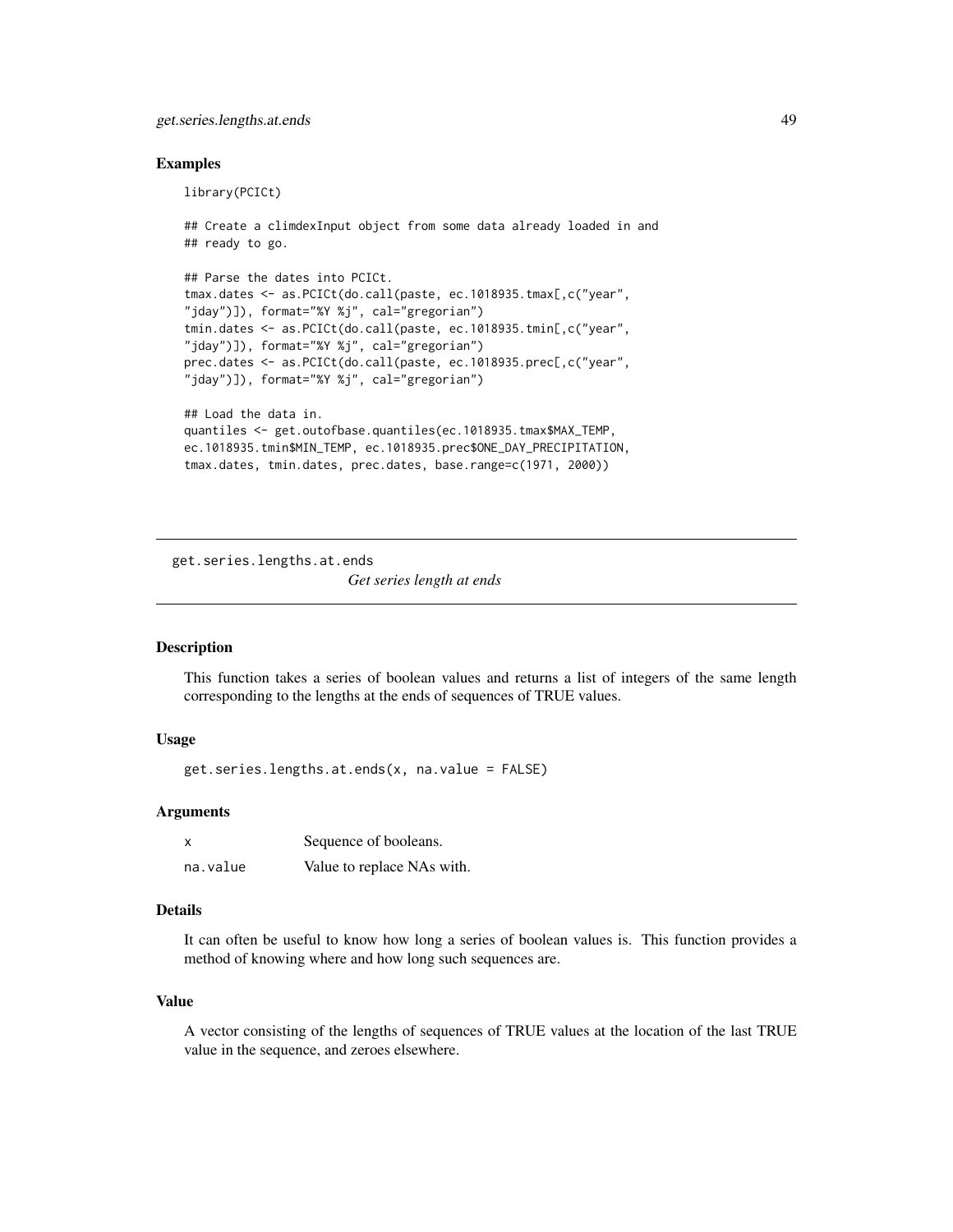# Examples

```
## Get lengths of sequences of TRUE values in a sequence
series.lengths <- get.series.lengths.at.ends(c(TRUE, TRUE, TRUE, FALSE,
TRUE, FALSE, TRUE, TRUE, TRUE, TRUE, FALSE))
```
<span id="page-49-1"></span>growing.season.length *Flexible GSL function*

# Description

This function computes the growing season length (GSL) given the input, which is allowed to vary considerably from the ETCCDI definitions.

# Usage

```
growing.season.length(daily.mean.temp, date.factor, dates, northern.hemisphere,
 min.length = 6, t.thresh = 5, gsl.mode = c("GSL", "GSL-first","GSL_max", "GSL_sum"))
```
#### Arguments

daily.mean.temp

|                     | Timeseries of daily mean temperature (in degrees C), padded out to end on a<br>year boundary (ie: starts on January 1st of some year, ends on December 31st). |
|---------------------|---------------------------------------------------------------------------------------------------------------------------------------------------------------|
| date.factor         | Factor of the same length as daily mean temp that divides the timeseries up into<br>years of data.                                                            |
| dates               | The corresponding series of dates.                                                                                                                            |
| northern.hemisphere |                                                                                                                                                               |
|                     | Whether the data is from the northern hemisphere.                                                                                                             |
| min.length          | The minimum number of days above or below the threshold temperature that<br>defines the start or end of a growing season.                                     |
| t.thresh            | The temperature threshold for being considered part of a growing season (in<br>degrees $C$ ).                                                                 |
| gsl.mode            | The growing season length mode (ETCCDI mode is "GSL").                                                                                                        |

# Details

This function is the function used to implement [climdex.gsl](#page-9-1). It's designed to be flexible to allow for experimentation and testing of new thresholds and methods.

If you need to use this code for experimentation in the southern hemisphere, you'll need to rip off the climdex.gsl code to rotate the year around so that July 1st is treated as January 1st.

See [climdex.gsl](#page-9-1) for more information on what gsl.mode does.

<span id="page-49-0"></span>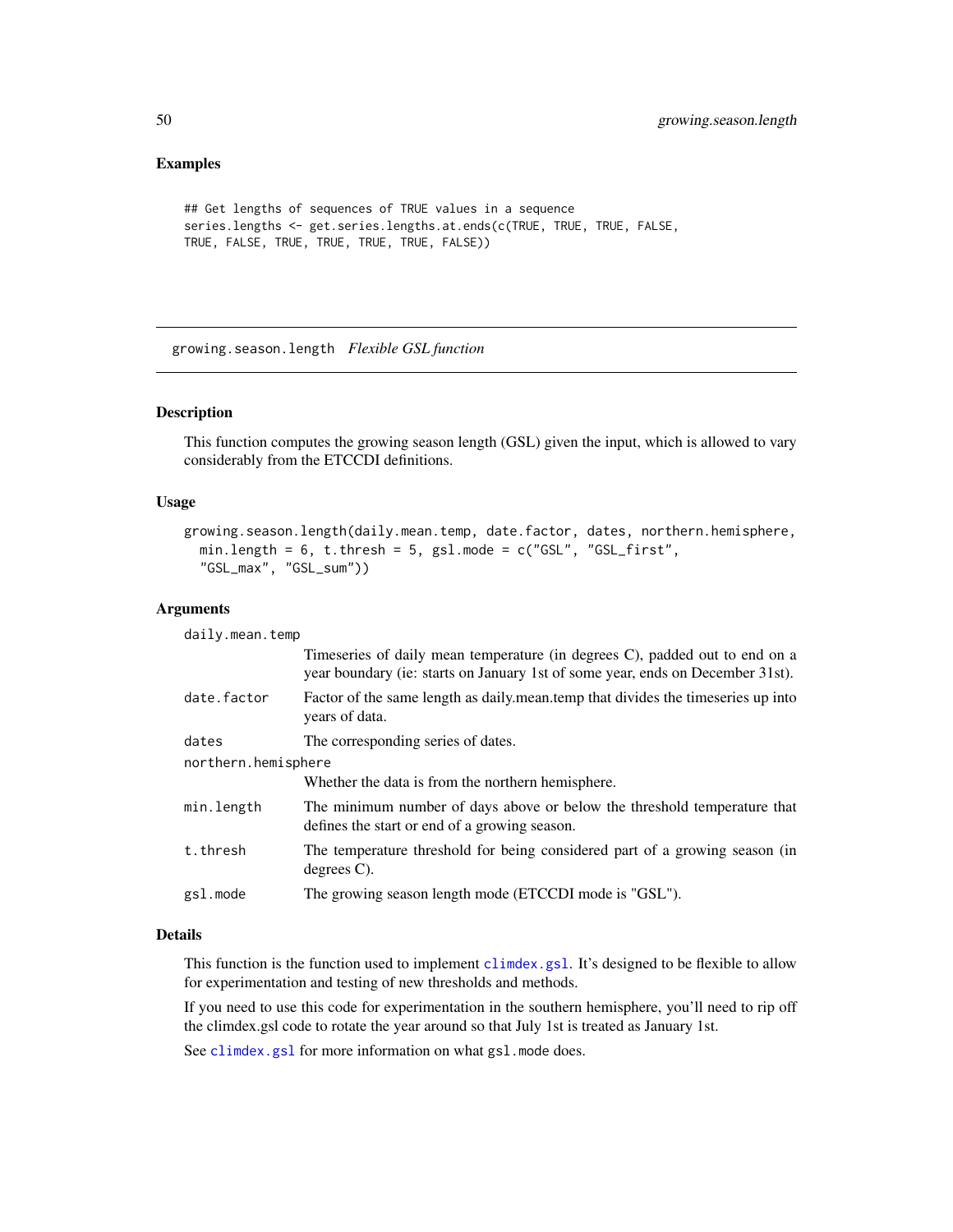# <span id="page-50-0"></span>Value

A vector containing the number of days in the growing season for each year.

# See Also

[climdex.gsl](#page-9-1), [climdexInput.csv](#page-40-1).

# Examples

library(PCICt)

## Create a climdexInput object from some data already loaded in and ## ready to go.

```
## Parse the dates into PCICt.
tmax.dates <- as.PCICt(do.call(paste, ec.1018935.tmax[,c("year",
"jday")]), format="%Y %j", cal="gregorian")
tmin.dates <- as.PCICt(do.call(paste, ec.1018935.tmin[,c("year",
"jday")]), format="%Y %j", cal="gregorian")
prec.dates <- as.PCICt(do.call(paste, ec.1018935.prec[,c("year",
"jday")]), format="%Y %j", cal="gregorian")
```

```
## Load the data in.
ci <- climdexInput.raw(ec.1018935.tmax$MAX_TEMP,
ec.1018935.tmin$MIN_TEMP, ec.1018935.prec$ONE_DAY_PRECIPITATION,
tmax.dates, tmin.dates, prec.dates, base.range=c(1971, 2000))
```

```
## Create an annual timeseries of the growing season length in days.
gsl <- growing.season.length(ci@data$tavg, ci@date.factors$annual, ci@dates,
                             ci@northern.hemisphere, gsl.mode="GSL") *
      ci@namasks$annual$tavg
## Print these out for testing purposes.
```
gsl

nday.consec.prec.max *Number of days (less than, greater than, etc) a threshold*

# **Description**

Produces sums of values that exceed (or are below) the specified threshold.

# Usage

```
nday.consec.prec.max(daily.prec, date.factor, ndays,
  center.mean.on.last.day = FALSE)
```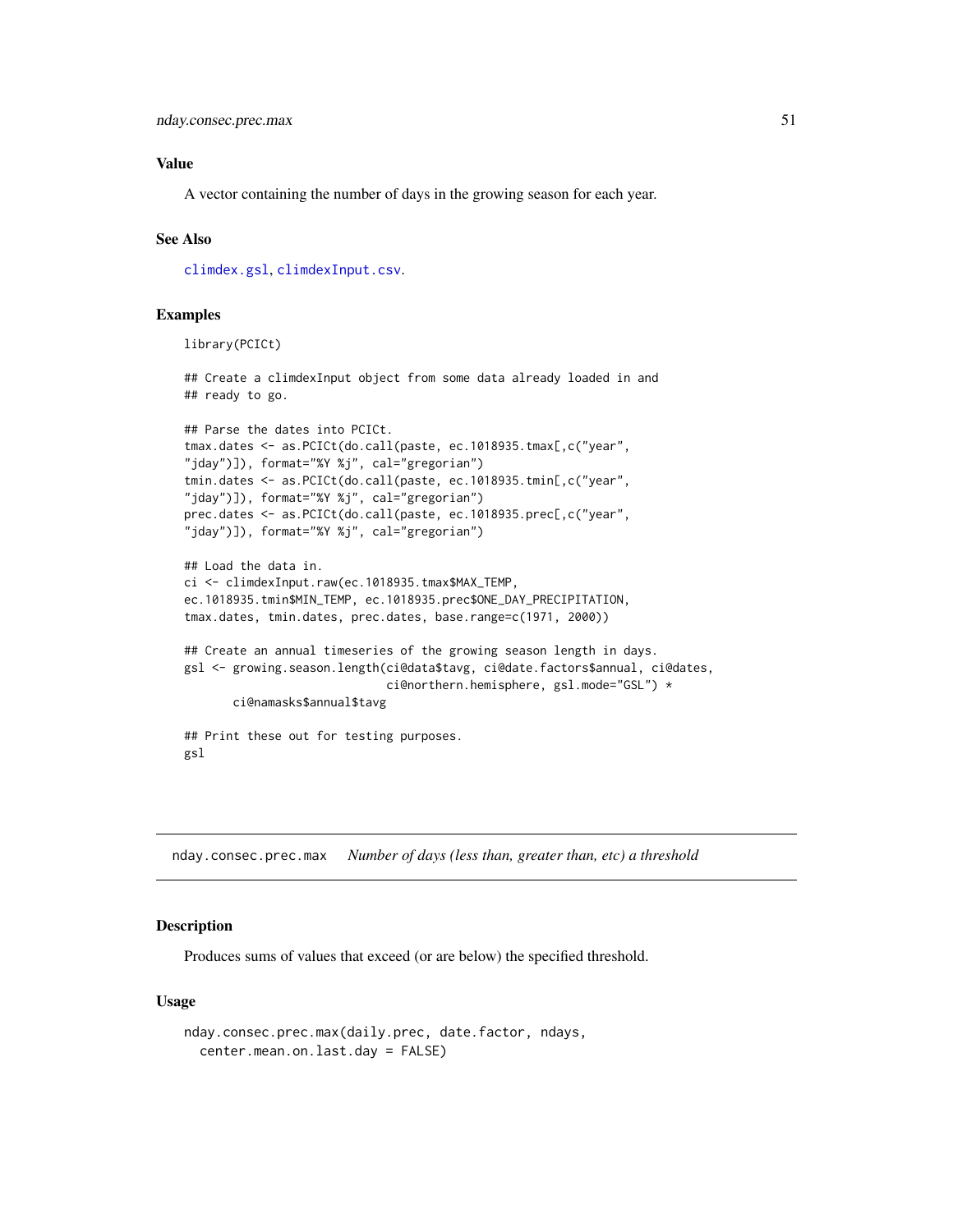# <span id="page-51-0"></span>Arguments

| daily.prec              | Daily timeseries of precipitation.                                              |
|-------------------------|---------------------------------------------------------------------------------|
| date.factor             | Factor to aggregate by.                                                         |
| ndays                   | Number of days in the running window.                                           |
| center.mean.on.last.day |                                                                                 |
|                         | Whether to center the n-day running mean on the last day of the series, instead |
|                         | of the middle day.                                                              |

#### Details

This function takes a data series, the number of days in the running window, a date factor to aggregate by, and an optional modifier parameter (center.mean.on.last.day). It computes the n-day running sum of precipitation and returns the maximum n-day total precipitation per unit time, as defined by date.factor.

# Value

A vector consisting of the maximum n-day sum of precipitation per time interval.

# Examples

library(PCICt)

```
## Parse the dates into PCICt.
tmax.dates <- as.PCICt(do.call(paste, ec.1018935.tmax[,c("year",
"jday")]), format="%Y %j", cal="gregorian")
tmin.dates <- as.PCICt(do.call(paste, ec.1018935.tmin[,c("year",
"jday")]), format="%Y %j", cal="gregorian")
prec.dates <- as.PCICt(do.call(paste, ec.1018935.prec[,c("year",
"jday")]), format="%Y %j", cal="gregorian")
## Load the data in.
```
ci <- climdexInput.raw(ec.1018935.tmax\$MAX\_TEMP, ec.1018935.tmin\$MIN\_TEMP, ec.1018935.prec\$ONE\_DAY\_PRECIPITATION, tmax.dates, tmin.dates, prec.dates, base.range=c(1971, 2000))

## Compute rx5day on a monthly basis. rx5day <- nday.consec.prec.max(ci@data\$prec, ci@date.factors\$monthly, 5)

number.days.op.threshold

*Number of days (less than, greater than, etc) a threshold*

# **Description**

Produces sums of values that exceed (or are below) the specified threshold.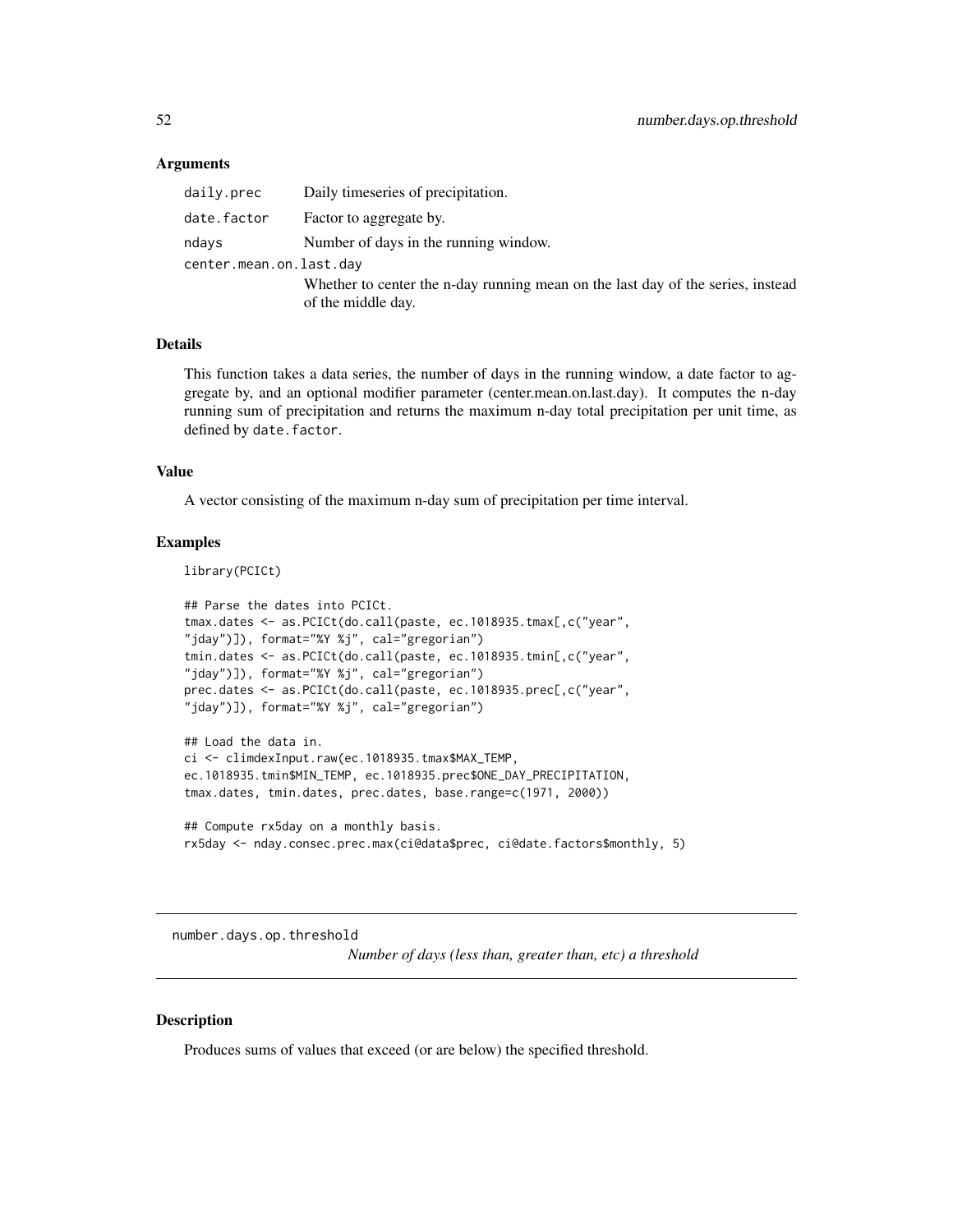# Usage

```
number.days.op.threshold(temp, date.factor, threshold, op = "<")
```
# Arguments

| temp        | Sequence temperature values.    |
|-------------|---------------------------------|
| date.factor | Factor to aggregate by.         |
| threshold   | Threshold to use.               |
| op          | Operator to use for comparison. |

# Details

This function takes a data series, a threshold, an operator, and a factor to aggregate by. It uses the operator to compare the threshold to the data series, creating a series of booleans, then sums the booleans according to the factor.

#### Value

A vector consisting of the number of values that meet the criteria in the given time period (as specified by date.factor).

#### Examples

library(PCICt)

```
## Parse the dates into PCICt.
tmax.dates <- as.PCICt(do.call(paste, ec.1018935.tmax[,c("year",
"jday")]), format="%Y %j", cal="gregorian")
tmin.dates <- as.PCICt(do.call(paste, ec.1018935.tmin[,c("year",
"jday")]), format="%Y %j", cal="gregorian")
prec.dates <- as.PCICt(do.call(paste, ec.1018935.prec[,c("year",
"jday")]), format="%Y %j", cal="gregorian")
## Load the data in.
ci <- climdexInput.raw(ec.1018935.tmax$MAX_TEMP,
ec.1018935.tmin$MIN_TEMP, ec.1018935.prec$ONE_DAY_PRECIPITATION,
tmax.dates, tmin.dates, prec.dates, base.range=c(1971, 2000))
```

```
## Calculate frost days.
fd <- number.days.op.threshold(ci@data$tmin,
                               ci@date.factors$annual, 0, "<")
```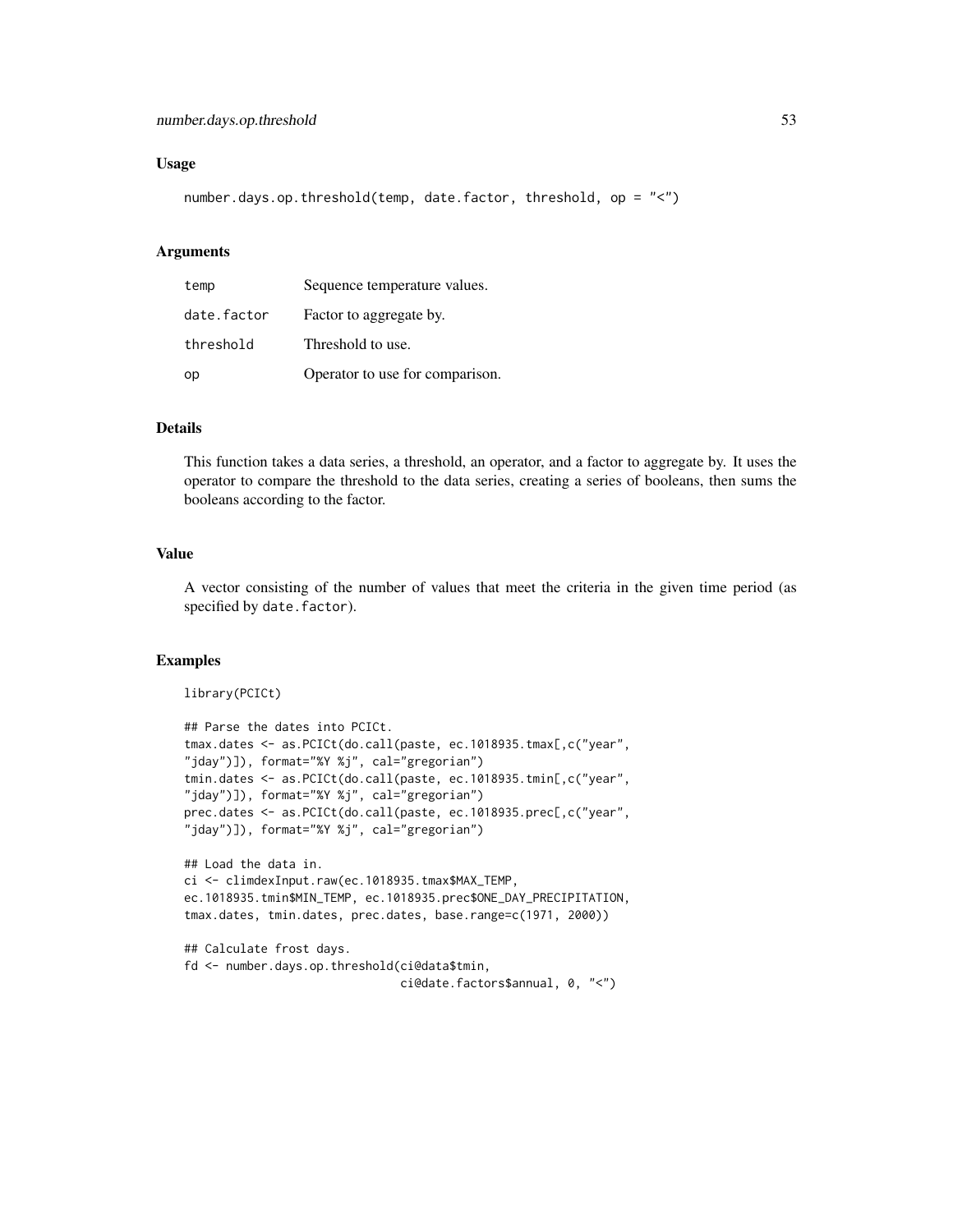<span id="page-53-0"></span>percent.days.op.threshold

*Lengths of strings of TRUE values*

#### Description

Computes fraction of days above or below the baseline threshold for each day, and averages them using the date factor passed in.

#### Usage

```
percent.days.op.threshold(temp, dates, jdays, date.factor,
  threshold.outside.base, base.thresholds, base.range, op = "<",
 max.missing.days)
```
# Arguments

| temp                   | Sequence of temperature values.                                                                            |
|------------------------|------------------------------------------------------------------------------------------------------------|
| dates                  | Sequence of associated dates.                                                                              |
| jdays                  | Sequence of associated days of year.                                                                       |
| date.factor            | Factor to aggregate data using.                                                                            |
| threshold.outside.base |                                                                                                            |
|                        | Sequence of thresholds to be used for data outside the base period.                                        |
| base.thresholds        |                                                                                                            |
|                        | Data structure containing sets of thresholds to be used inside the base period;<br>see climdexInput-class. |
| base.range             | Date range (type PCICt) of the baseline period.                                                            |
| op                     | Comparison operator to use.                                                                                |
| max.missing.days       |                                                                                                            |
|                        | Maximum number of NA values per time period.                                                               |

# Details

This function computes fractions of days above or below baseline thresholds for each day, then aggregates them using date.factor. It is used to implement TN/TX 10/90p.

# Value

A vector consisting of the mean fraction of days above or below the supplied set of thresholds.

# Note

If date.factor is omitted, daily series will be returned.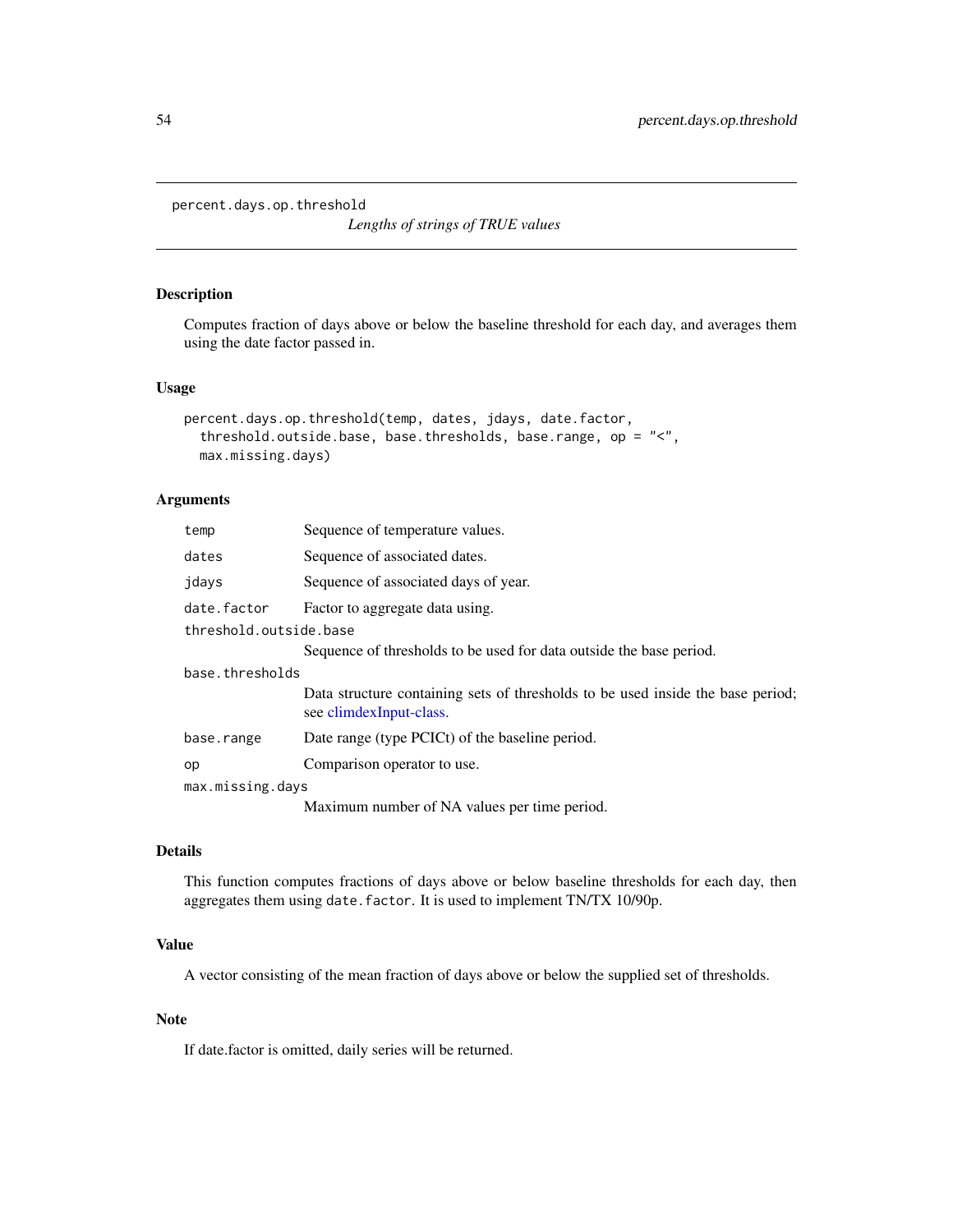# <span id="page-54-0"></span>running.mean 55

# See Also

[climdexInput-class.](#page-39-1)

# Examples

library(PCICt)

```
## Parse the dates into PCICt.
tmax.dates <- as.PCICt(do.call(paste, ec.1018935.tmax[,c("year",
"jday")]), format="%Y %j", cal="gregorian")
tmin.dates <- as.PCICt(do.call(paste, ec.1018935.tmin[,c("year",
"jday")]), format="%Y %j", cal="gregorian")
prec.dates <- as.PCICt(do.call(paste, ec.1018935.prec[,c("year",
"jday")]), format="%Y %j", cal="gregorian")
## Load the data in.
ci <- climdexInput.raw(ec.1018935.tmax$MAX_TEMP,
ec.1018935.tmin$MIN_TEMP, ec.1018935.prec$ONE_DAY_PRECIPITATION,
tmax.dates, tmin.dates, prec.dates, base.range=c(1971, 2000))
## Compute monthly tx90p.
tx90p <- percent.days.op.threshold(ci@data$tmax, ci@dates, ci@jdays,
                                   ci@date.factors$monthly,
                                   ci@quantiles$tmax$outbase$q90,
                                   ci@quantiles$tmax$inbase$q90,
```

```
ci@base.range, ">",
ci@max.missing.days['monthly']) *
```
ci@namasks\$monthly\$tmax

running.mean *Running Mean of a Vector*

# Description

Calculates the running means of a vector with a shifting window

#### Usage

running.mean(vec, bin)

# Arguments

| vec | A vector                                            |
|-----|-----------------------------------------------------|
| bin | The number of entries to average over for each mean |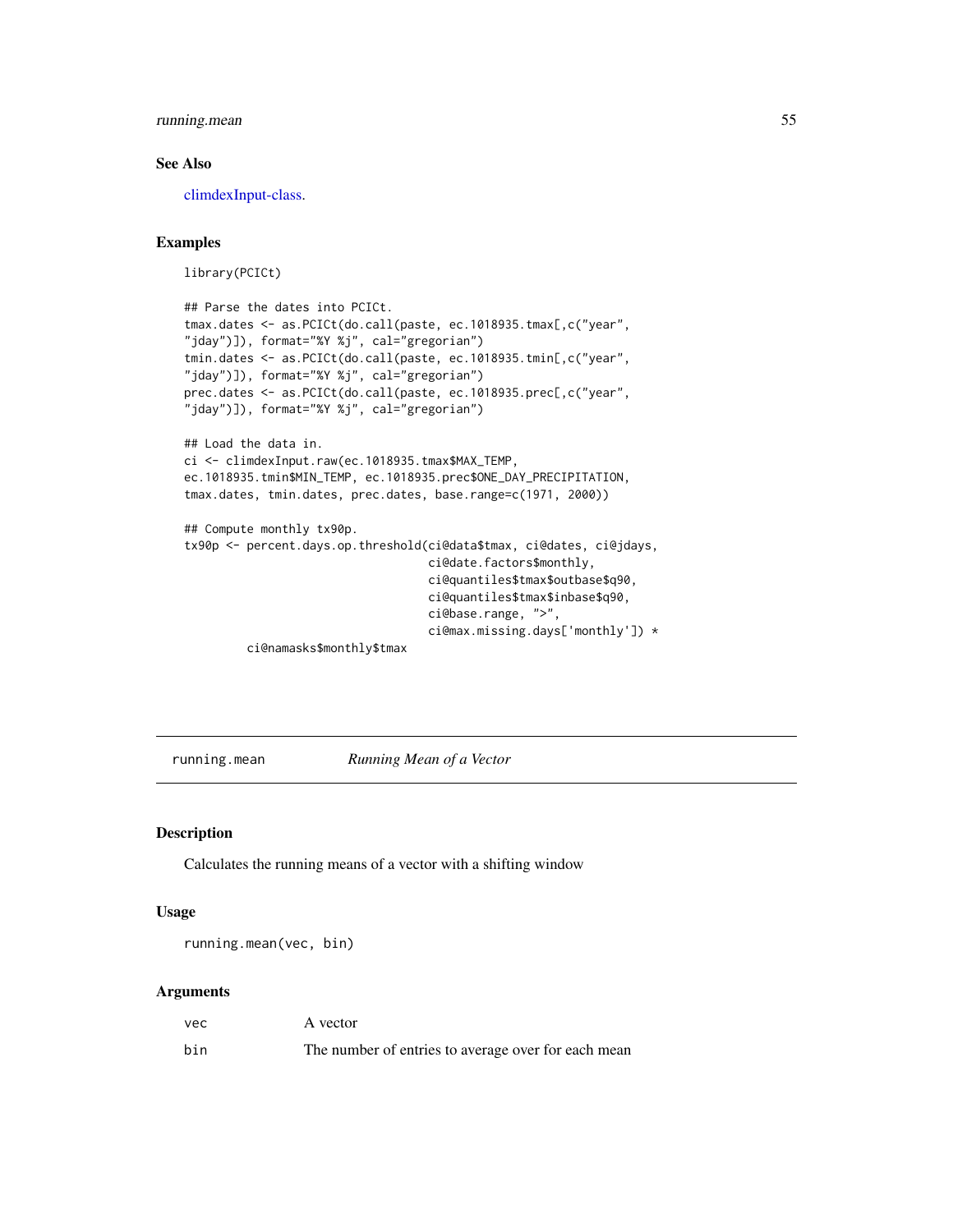# Details

Returns a new vector the same length as vec, where the ith element is the mean of the bin of elements centered at the ith element of the original vector. Means cannot be calculated for elements less than half the width of the bin from the beginning or end of the vector; the result vector has NA in those positions.

# Value

a vector containing the running mean of bin elements of vec

select.blocks.gt.length

*Select blocks of TRUE values of sufficient length.*

#### Description

Produces a sequence of booleans of the same length as input, with sequences of TRUE values shorter than n replaced with FALSE.

# Usage

select.blocks.gt.length(d, n, na.value = FALSE)

#### Arguments

| d        | Sequence of booleans.                           |
|----------|-------------------------------------------------|
| n        | Longest sequence of TRUE to replace with FALSE. |
| na.value | Values to replace NAs with.                     |

# Details

This function takes a series of booleans and returns a sequence of booleans of equal length, with all sequences of TRUE of length n or shorter replaced with sequences of FALSE. NA values are replaced with na.value.

# Value

A vector of booleans, with the length n or less sequences of TRUE replaced with FALSE.

# Examples

```
## Return only the first sequence of TRUE... second sequence will be FALSE.
foo <- select.blocks.gt.length(c(rep(TRUE, 4), FALSE, rep(TRUE, 3)), 3)
```
<span id="page-55-0"></span>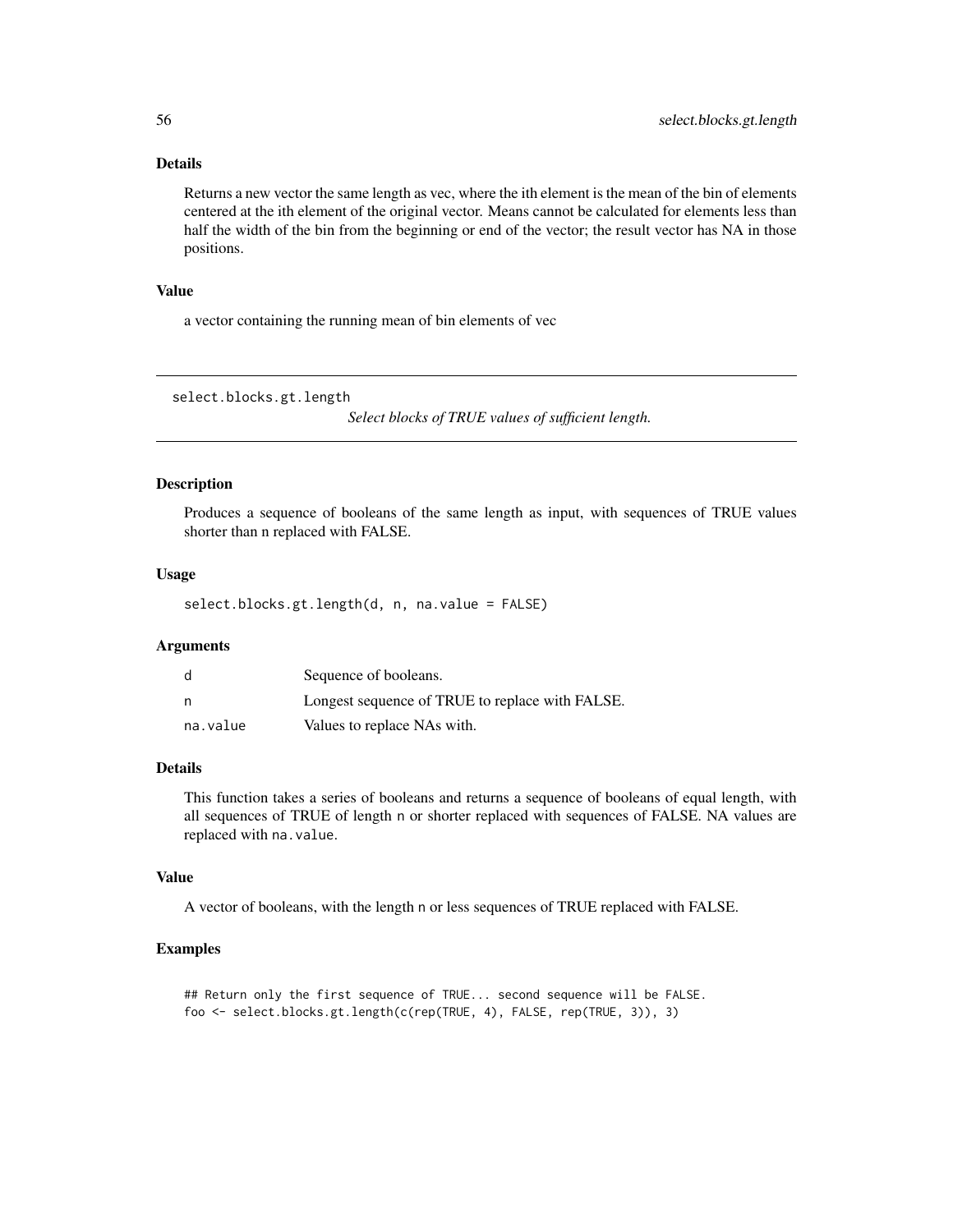<span id="page-56-0"></span>simple.precipitation.intensity.index *Simple Precipitation Intensity Index*

# Description

This function implements the ETCCDI Simple Precipitation Intensity Index.

# Usage

simple.precipitation.intensity.index(daily.prec, date.factor)

# **Arguments**

| daily.prec  | Data to compute index on. |
|-------------|---------------------------|
| date.factor | Date factor to split by.  |

# Details

The simple precipitation intensity index is computed by taking the sum of precipitation in wet days (days with >1mm of precipitation), and dividing that by the number of wet days in the period. This gives the mean precipitation in wet days.

# Value

The mean precipitation in wet days for each period (as defined by date.factor).

# Examples

```
prec.dat <- c(0.1, 3.0, 4.3, 0.9, 1.3, 6.0, 0, 0, 4.0, 1)
phony.date.factor <- factor(rep(1:2, each=5))
sdii <- simple.precipitation.intensity.index(prec.dat, phony.date.factor)
```
<span id="page-56-1"></span>spell.length.max *Maximum spell length*

# Description

This function returns the longest string of days which exceed or are below the given threshold.

#### Usage

spell.length.max(daily.prec, date.factor, threshold, op, spells.can.span.years)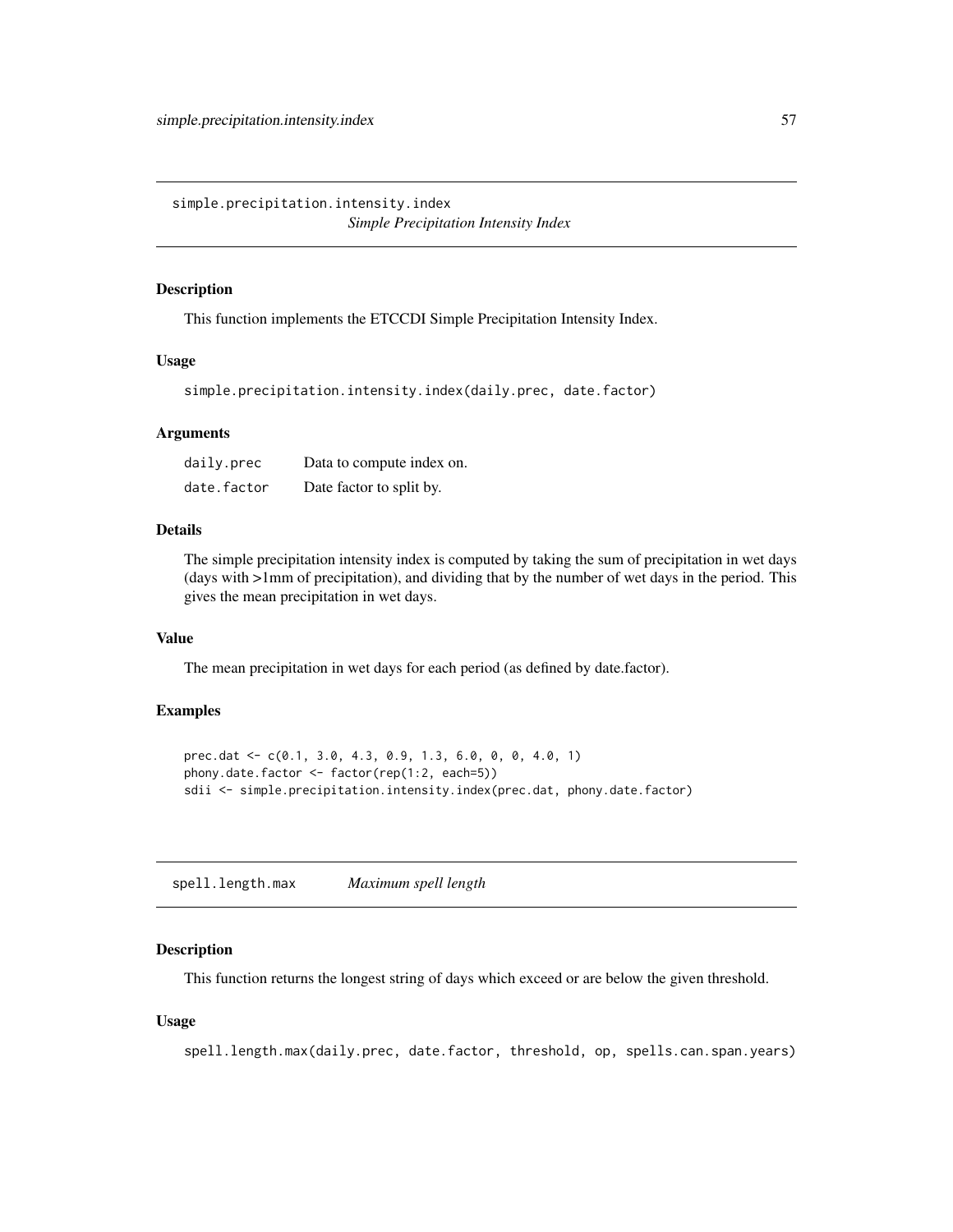# <span id="page-57-0"></span>Arguments

| daily.prec            | Data to compute index on.                         |
|-----------------------|---------------------------------------------------|
| date.factor           | Date factor to split by.                          |
| threshold             | The threshold to compare to.                      |
| op                    | The operator to use to compare data to threshold. |
| spells.can.span.years |                                                   |
|                       | Whether spells can span years.                    |

# Details

This routine compares data to the threshold using the given operator, generating a series of TRUE or FALSE values. It then computes the lengths of sequences of TRUE values (spells) and chooses the longest spell in each period (as defined by date.factor).

The spells.can.span.years option controls whether spells must always terminate at the end of a period, or whether they may continue until the criteria ceases to be met or the end of the data is reached. The default for fclimdex is TRUE.

# Value

A timeseries of maximum spell lengths for each period.

#### See Also

[climdex.cdd](#page-2-1).

# Examples

```
prec.dat <- c(0.1, 3.0, 4.3, 1.9, 1.3, 6.0, 0, 0, 4.0, 1)
phony.date.factor <- factor(rep(1:2, each=5))
## With spells spanning years...
cwd <- spell.length.max(prec.dat, phony.date.factor, 1, ">=", TRUE)
## Without spells spanning years...
altcwd <- spell.length.max(prec.dat, phony.date.factor, 1, ">=", FALSE)
```
<span id="page-57-1"></span>threshold.exceedance.duration.index *Sum of spell lengths exceeding daily threshold*

# Description

This function returns the number of spells of more than min.length days which exceed or are below the given threshold.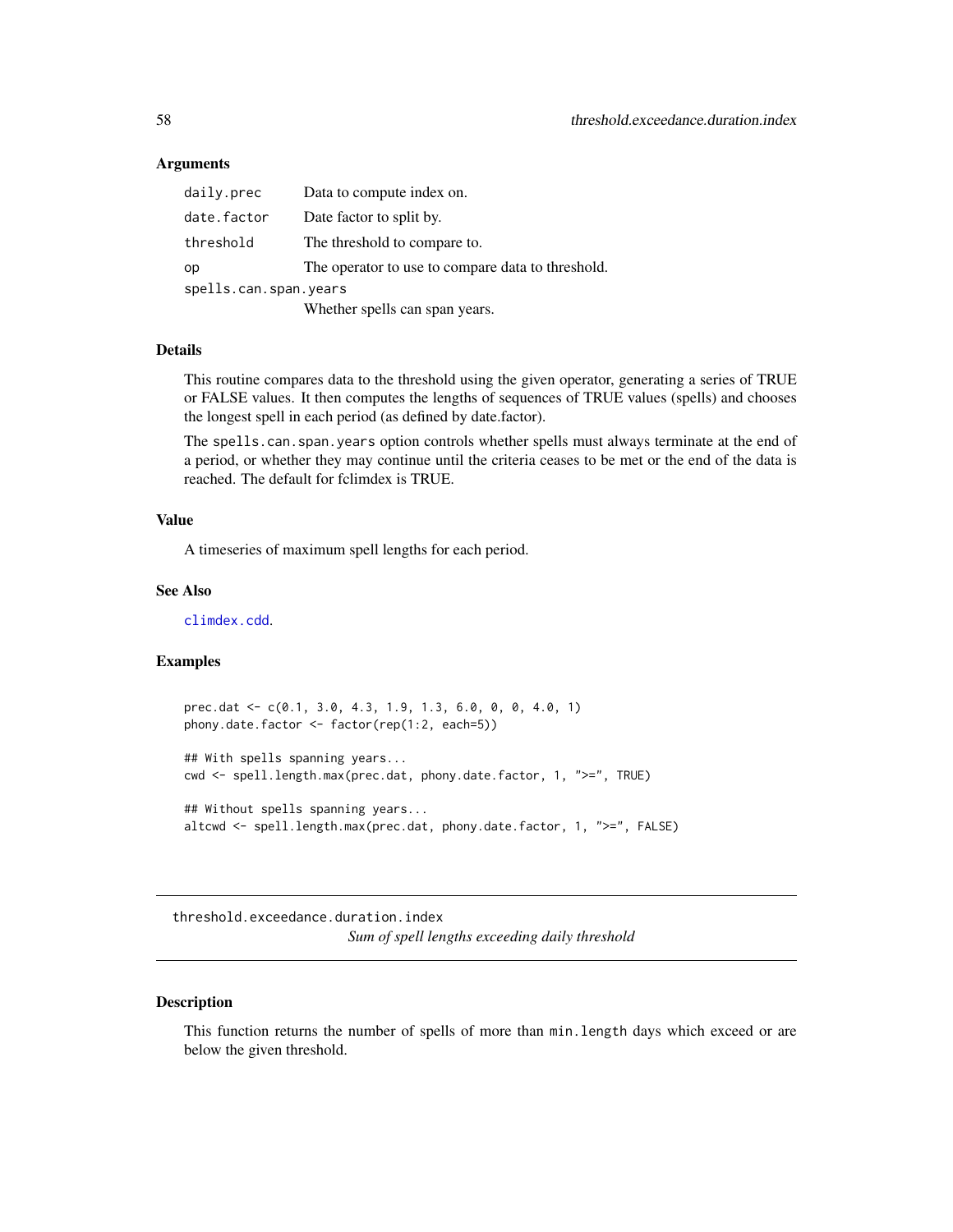# <span id="page-58-0"></span>Usage

```
threshold.exceedance.duration.index(daily.temp, date.factor, jdays, thresholds,
 op = ", min.length = 6, spells.can.span.years = TRUE,
 max.missing.days)
```
#### Arguments

| daily.temp            | Data to compute index on.                         |
|-----------------------|---------------------------------------------------|
| date.factor           | Date factor to split by.                          |
| jdays                 | Timeseries of days of year.                       |
| thresholds            | The thresholds to compare to.                     |
| op                    | The operator to use to compare data to threshold. |
| min.length            | The minimum spell length to be considered.        |
| spells.can.span.years |                                                   |
|                       | Whether spells can span years.                    |
| max.missing.days      |                                                   |

Maximum number of NA values per time period.

# Details

This routine compares data to the thresholds using the given operator, generating a series of TRUE or FALSE values; these values are then filtered to remove any sequences of less than min.length days of TRUE values. It then computes the lengths of the remaining sequences of TRUE values (spells) and sums their lengths.

The spells.can.span.years option controls whether spells must always terminate at the end of a period, or whether they may continue until the criteria ceases to be met or the end of the data is reached. The default for fclimdex is FALSE.

# Value

A timeseries of maximum spell lengths for each period.

# See Also

[climdex.wsdi](#page-37-1).

# Examples

```
prec.dat <- c(0.1, 3.0, 4.3, 1.9, 1.3, 6.0, 0, 0, 4.0, 1)
phony.date.factor <- factor(rep(1:2, each=5))
## With spells spanning years...
alttedi <- threshold.exceedance.duration.index(prec.dat,
phony.date.factor, rep(1:5, 2), rep(1, 5), ">=", 2, TRUE, 1)
## Without spells spanning years...
```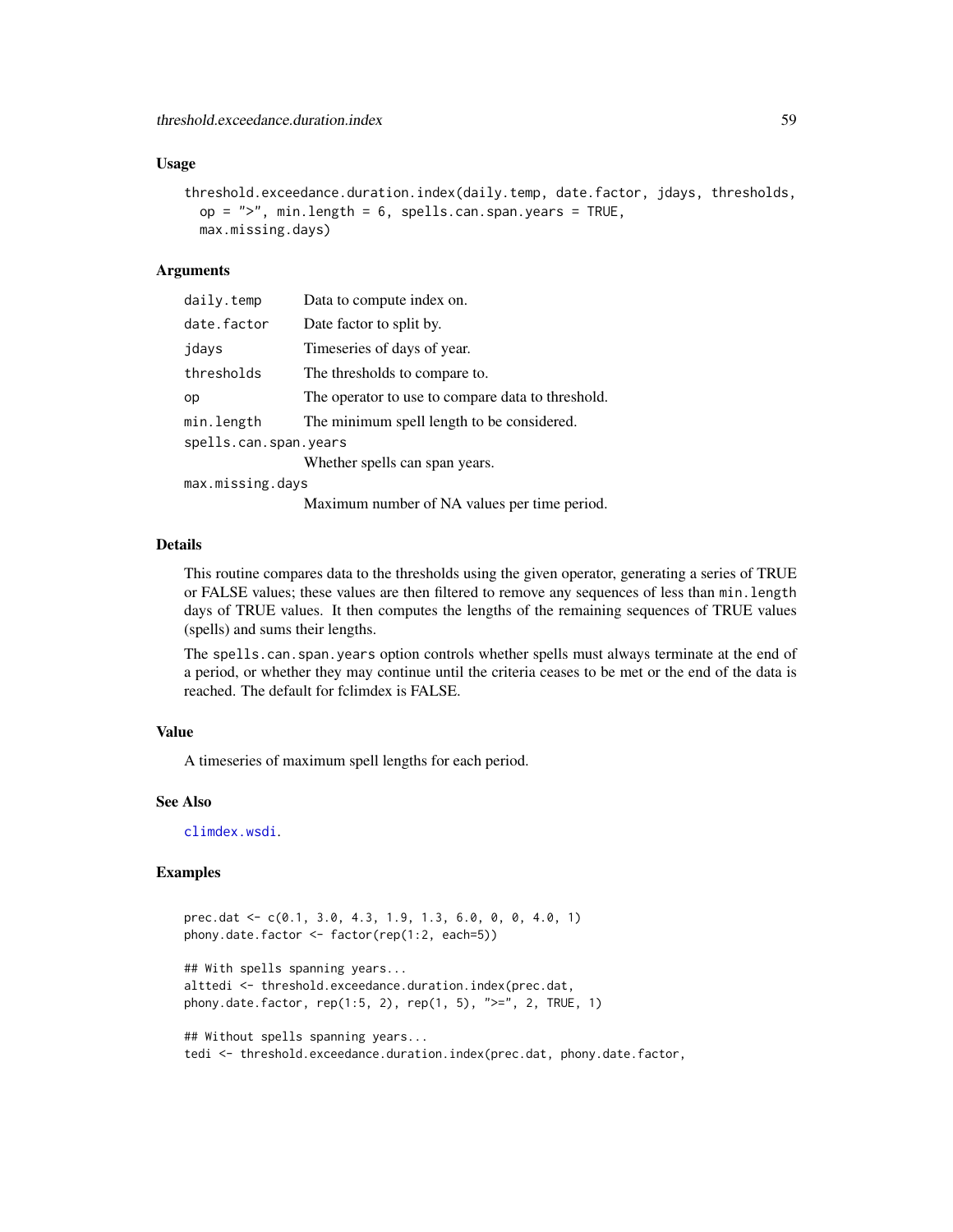$rep(1:5, 2), rep(1, 5), ">=", 2, FALSE, 1)$ 

total.precip.op.threshold

*Sum of precipitation above a threshold*

# Description

This function returns the sum of values above a threshold for each period (as defined by date.factor).

# Usage

```
total.precip.op.threshold(daily.prec, date.factor, threshold, op)
```
# Arguments

| daily.prec  | Data to compute index on.                         |
|-------------|---------------------------------------------------|
| date.factor | Date factor to split by.                          |
| threshold   | The threshold to compare to.                      |
| op          | The operator to use to compare data to threshold. |

# Details

This routine sums up all values which exceed or are below (depending on op) the given threshold.

# Value

A timeseries of sums of numbers above the threshold for each period.

# See Also

[climdex.r99ptot](#page-18-1).

# Examples

prec.dat <- c(0.1, 3.0, 4.3, 1.9, 1.3, 6.0, 0, 0, 4.0, 1) phony.date.factor <- factor(rep(1:2, each=5))

## Compute equiv of PRCPTOT prec.sum <- total.precip.op.threshold(prec.dat, phony.date.factor, 1, ">=")

<span id="page-59-0"></span>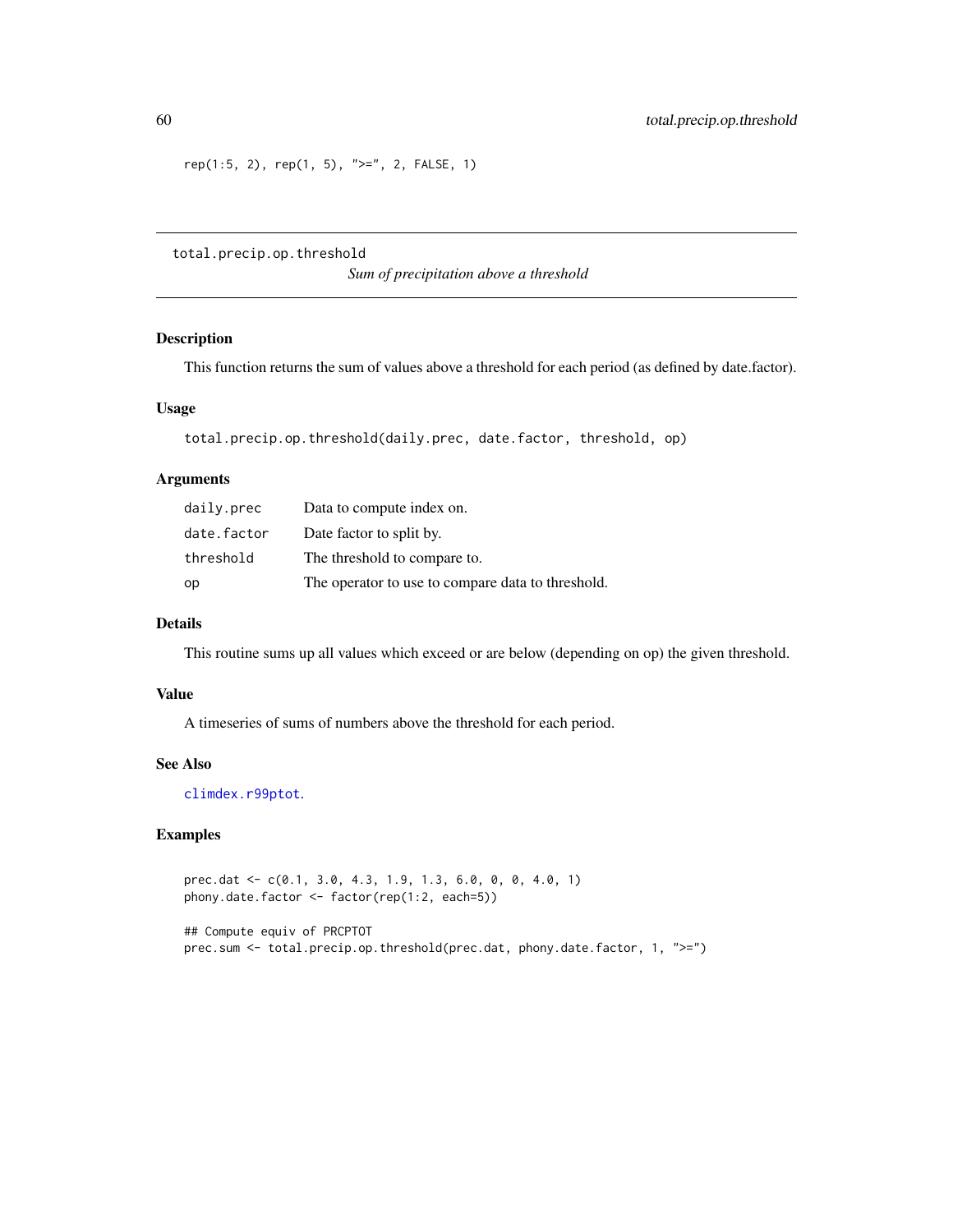# <span id="page-60-0"></span>**Index**

∗Topic climate climdex.cdd, [3](#page-2-0) climdex.csdi, [4](#page-3-0) climdex.cwd, [5](#page-4-0) climdex.dtr, [7](#page-6-0) climdex.fd, [8](#page-7-0) climdex.gsl, [10](#page-9-0) climdex.id, [12](#page-11-0) climdex.pcic, [13](#page-12-0) climdex.prcptot, [14](#page-13-0) climdex.quantile, [15](#page-14-0) climdex.r10mm, [16](#page-15-0) climdex.r20mm, [17](#page-16-0) climdex.r95ptot, [18](#page-17-0) climdex.r99ptot, [19](#page-18-0) climdex.rnnmm, [20](#page-19-0) climdex.rx1day, [21](#page-20-0) climdex.rx5day, [23](#page-22-0) climdex.sdii, [24](#page-23-0) climdex.su, [25](#page-24-0) climdex.tn10p, [26](#page-25-0) climdex.tn90p, [28](#page-27-0) climdex.tnn, [29](#page-28-0) climdex.tnx, [31](#page-30-0) climdex.tr, [32](#page-31-0) climdex.tx10p, [33](#page-32-0) climdex.tx90p, [34](#page-33-0) climdex.txn, [36](#page-35-0) climdex.txx, [37](#page-36-0) climdex.wsdi, [38](#page-37-0) climdexInput, [40](#page-39-0) climdexInput.csv, [41](#page-40-0) climdexInput.raw, [43](#page-42-0) get.outofbase.quantiles, [47](#page-46-0) get.series.lengths.at.ends, [49](#page-48-0) growing.season.length, [50](#page-49-0) nday.consec.prec.max, [51](#page-50-0) number.days.op.threshold, [52](#page-51-0) percent.days.op.threshold, [54](#page-53-0)

select.blocks.gt.length, [56](#page-55-0) simple.precipitation.intensity.index, [57](#page-56-0) spell.length.max, [57](#page-56-0) threshold.exceedance.duration.index, [58](#page-57-0) total.precip.op.threshold, [60](#page-59-0) ∗Topic ts climdex.cdd, [3](#page-2-0) climdex.csdi, [4](#page-3-0) climdex.cwd, [5](#page-4-0) climdex.dtr, [7](#page-6-0) climdex.fd, [8](#page-7-0) climdex.gsl, [10](#page-9-0) climdex.id, [12](#page-11-0) climdex.pcic, [13](#page-12-0) climdex.prcptot, [14](#page-13-0) climdex.quantile, [15](#page-14-0) climdex.r10mm, [16](#page-15-0) climdex.r20mm, [17](#page-16-0) climdex.r95ptot, [18](#page-17-0) climdex.r99ptot, [19](#page-18-0) climdex.rnnmm, [20](#page-19-0) climdex.rx1day, [21](#page-20-0) climdex.rx5day, [23](#page-22-0) climdex.sdii, [24](#page-23-0) climdex.su, [25](#page-24-0) climdex.tn10p, [26](#page-25-0) climdex.tn90p, [28](#page-27-0) climdex.tnn, [29](#page-28-0) climdex.tnx, [31](#page-30-0) climdex.tr, [32](#page-31-0) climdex.tx10p, [33](#page-32-0) climdex.tx90p, [34](#page-33-0) climdex.txn, [36](#page-35-0) climdex.txx, [37](#page-36-0) climdex.wsdi, [38](#page-37-0) climdexInput, [40](#page-39-0) climdexInput.csv, [41](#page-40-0)